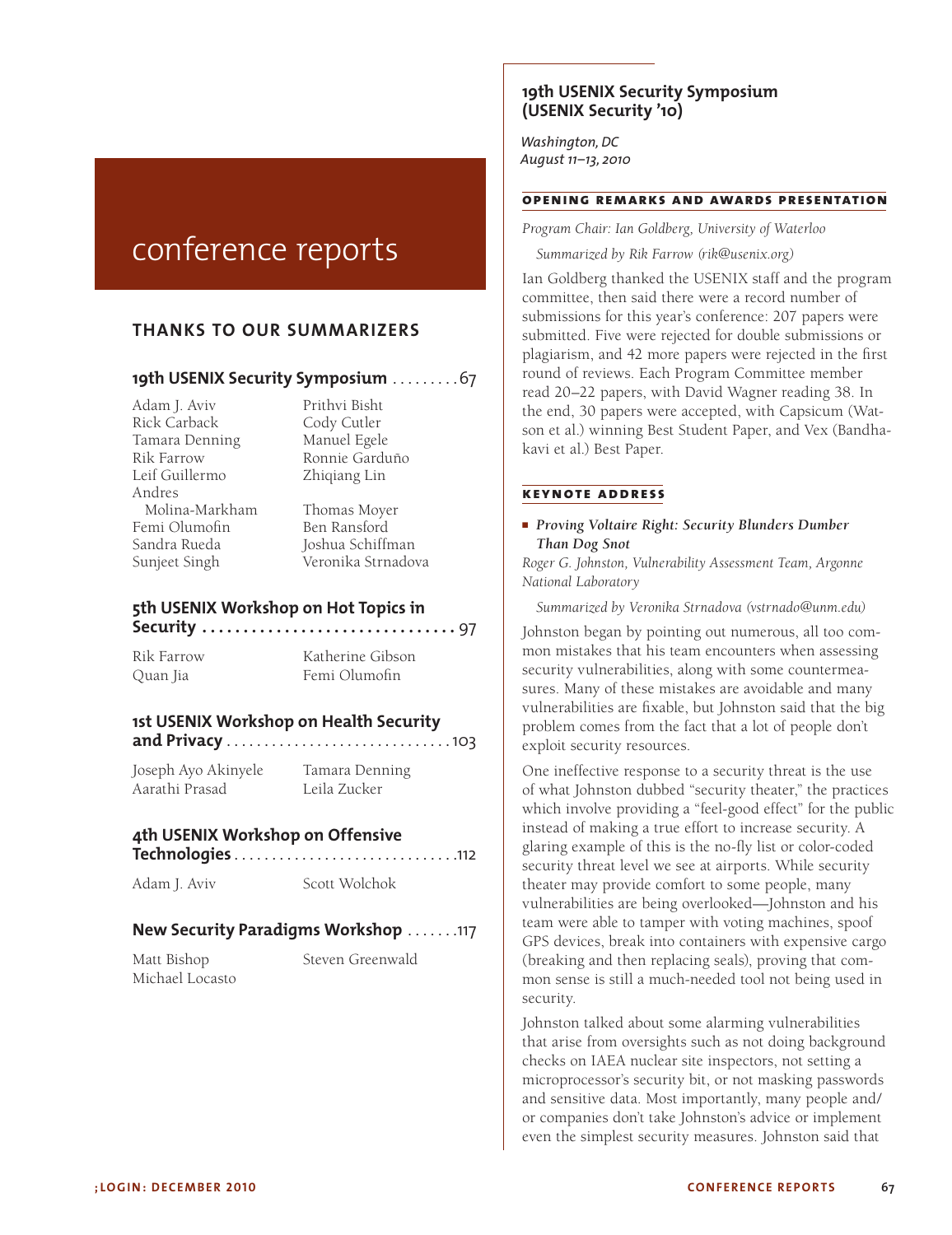this often comes from a fear that admitting vulnerabilities means admitting weakness or ineffectiveness. In response to a question from Rik Farrow, he said that when people don't take his advice, he doesn't take it personally and that his team offers solutions but can't expect everyone to implement them.

Peter Neumann asked about implementing common sense, and Johnston suggested that people in physical and cyber security can help and learn from each other to fix security blunders. The two cultures need to learn to work together to avoid making the same mistakes over and over. He said his team has learned that telling people that not everything can be fixed helps alleviate the pressure of improving security. Someone else wondered whether people get fired for vulnerabilities his team finds. Johnston said this only happens after a discovered vulnerability gets exploited. According to Johnston, this is the worst time to fire people (usually not the ones at fault) who can help counter the security threat, but it happens often in physical security. Matt Blaze was impressed with the work done to switch votes in a voting machine, but wondered if it would have been easier to replace the printed overlay. Johnston agreed this was a possibility, but pointed out that his hardware attack could be done at more points before voting.

Johnston said that security needs to be thought about when designing a product, not as an afterthought. Security is not usually something that can be added on, and adding on "layers" of security only makes it more difficult to monitor when security has been broken. Countermeasures are often simple—seals should be unique and difficult to break, the order of candidates in voting machines should be randomized, and people within companies can often find vulnerabilities in security at no extra cost to the company.

No matter how many suggestions Johnston's team makes, the major problem is that there is often no interest in implementing them. There is a need for research-based countermeasures to security threats, but "security theater" is easier. The laziness and blind faith in security "authorities" who often have no experience in dealing with security are the first vulnerabilities that need to be changed.

#### **protection mechanisms**

*Summarized by Zhiqiang Lin (zlin@cs.purdue.edu)*

■ *Adapting Software Fault Isolation to Contemporary CPU Architectures*

*David Sehr, Robert Muth, Cliff Biffle, Victor Khimenko, Egor Pasko, Karl Schimpf, Bennet Yee, and Brad Chen, Google, Inc.*

Software Fault Isolation (SFI) is an effective approach to sandboxing untrusted binary code. Native Client (NaCl) is an interesting use case of SFI for running native code in Web applications. Through extending NaCl, David Sehr presented new schemes on how to make SFI effective on some

contemporary CPU architectures, namely ARM and x86-64. Their implementations on these two architectures are called ARM-SFI and x86-64-SFI, which are the best known SFI implementations with significantly lower overhead (under 5% on ARM and 7% on x86-64) than previous systems.

Their work was prompted by Web application scenarios in which programmers tend to use their own favorite language but like to have some features such as screening malicious instructions, system calls moderated by a virtualized OS, and performance within 5% of native code execution. With NaCl, users do have these benefits to run applications such as Star Wars and Nexuiz (an openGl Quake) inside the Web browser. Sehr provided some background on SFI such as creating an untrusted memory segment and using instructions to enforce segment boundaries, the control safety and data safety in SFI, and the SFI implementation.

In particular, for SFI implementation, Sehr outlined two basic approaches: using hardware support (e.g., x86 segmentation), and inline guard instruction sequences which require aligned instruction blocks. He also talked about some background on stack pointer optimization proposed by McCamant and Morrisett. After covering the architectures of x86-32, x86-64, and ARM at a high level, he described how they implemented their ARM-SFI and x86-64-SFI. More specifically, he talked about how they ensure the control safety, data safety, and stack updates for untrusted code in ARM and x86-64, respectively. For the performance, they are very pleased with the ARM-SFI, and the results are fairly consistently around an average of 5%. However, interestingly, the performance of x86-64 is bimodal: where code size is important, overhead rises to 30%; where code size is not significant, overhead is low. Their code is available at http://code.google.com/p/nativeclient.

Peter Neumann commented that there is another piece of work called BackerSField by Joshua Kroll. Neumann wondered whether Sehr has discussed this with Kroll, as Google had hired him this summer. Sehr responded that they did have brief discussions on sandboxing improvement (e.g., performance). Another person asked about the wisdom of research on solving problems we probably already have solutions for. Sehr answered that they first looked at the problem from a performance perspective, and they found there are still gaps to be closed. Also, there are still some theoretical problems to explore, such as the formal models of instruction sequences in different architectures they are targeting, and how to make the validator do more formal verifications.

#### ■ *Making Linux Protection Mechanisms Egalitarian with UserFS*

*Taesoo Kim and Nickolai Zeldovich, MIT CSAIL*

UserFS "provides egalitarian OS protection mechanisms in Linux [and] allows any user to allocate . . . UNIX user IDs, to use chroot, and to set up firewall rules in order to con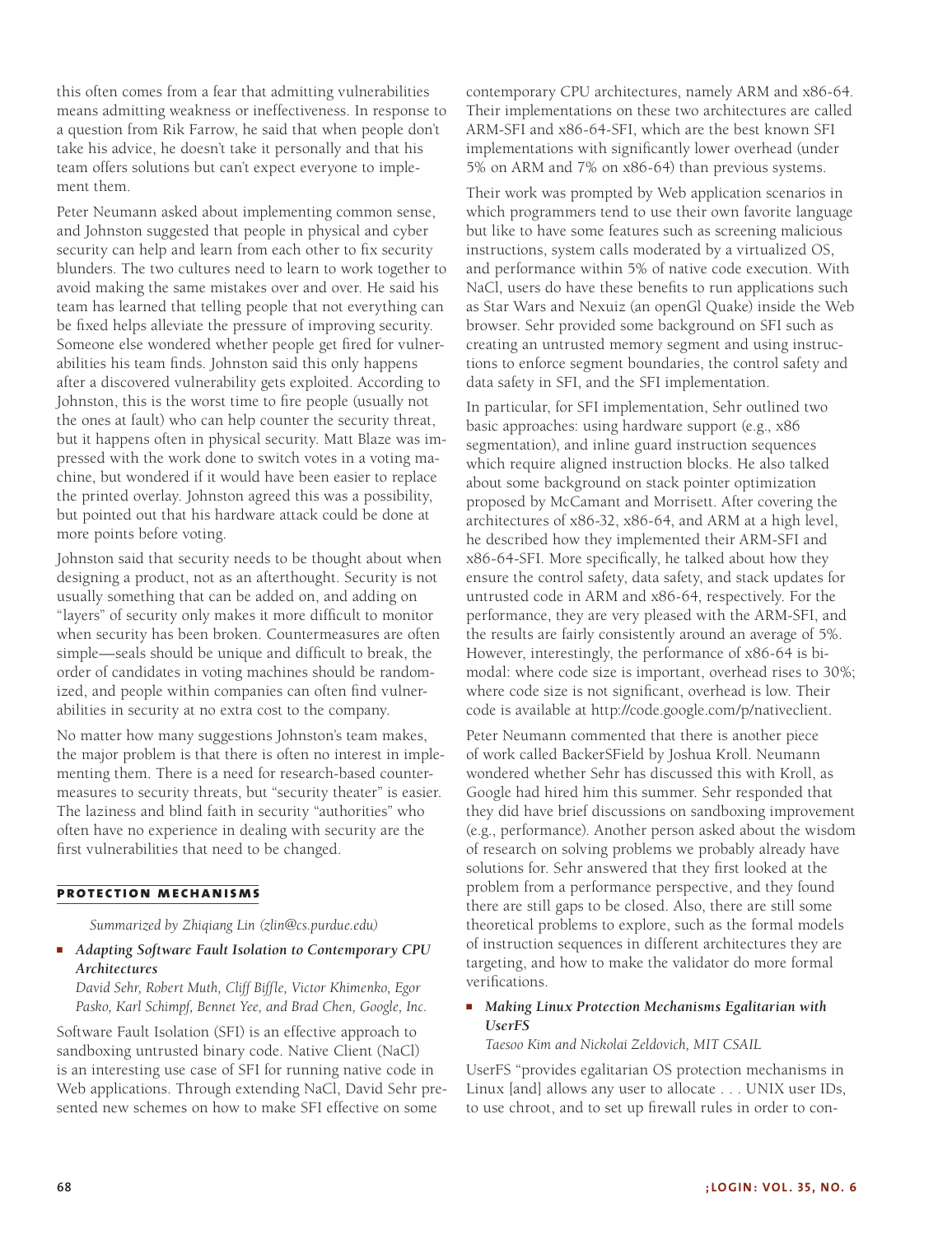fine untrusted code." Taesoo Kim began his talk on how to build secure applications, which is simple in principle, but it is difficult in practice (unless you're a root user) because normal users cannot create new principals and cannot reduce privileges. Thus, his talk is about how to help programmers reduce privileges and enforce security policy in Linux by allocating and managing UIDs.

Kim used DokuWiki as a running example to illustrate their techniques. DokuWiki is a PHP-based wiki, and it runs as a single UID but has a number of users. As such, DokuWiki has to perform ACL checks when different users access particular files. If a programmer missed any ACL checks, it could lead to an insufficient permission check vulnerability. The goal of UserFS is to allow any application to use existing protection mechanisms without root privileges, such as creating a new principal, reusing existing protection mechanisms, and using chroot and firewall mechanisms. One key idea in UserFS is to represent user IDs as files in a /proc-like file system, thus allowing applications to manage user IDs like any other files, by setting permissions and passing file descriptors over UNIX domain sockets. There are several challenges in making user IDs egalitarian, including how to reuse UIDs, how to make UIDs persistent, accountability, and resource allocation.

The authors have implemented UserFS as a single kernel module with 3000 lines of code on Linux 2.6.31 using Linux Security Module, Netfilter, and the Virtual File System. In their evaluation, they have modified five applications to take advantage of UserFS. By changing just tens to hundreds of lines of code, they prevented attackers from exploiting application-level vulnerabilities, such as code injection or missing ACL checks in a PHP-based wiki application. Also, UserFS incurs no performance overhead for most operations, making it practical to deploy on real systems. Kim also discussed the limitations of UserFS, such as UID generation numbers only tracked for setuid binaries, and GID allocation not implemented in their current prototype; their future work is to allow a process to have multiple concurrent UIDs.

Someone asked why UserFS didn't store IDs for other files instead of only tracking the generation IDs for setuid binaries. Kim answered, "Because of performance." Someone asked about the impact on the resource limit for UserFS if the resource quota turns on. Kim replied that the programmer in that case has to use set on the resource system call in Linux. The third question concerned comparisons with Plan-9 from Bell Labs—more particularly, on the fact token with the notion of user ID as files, and on who guards the permissions in UserFS. David Reed said that UserFS is a nice mechanism and was curious about the generality of UserFS when compared with state-of-the-art capabilities, cross-domains, etc.

# ■ *Capsicum: Practical Capabilities for UNIX Robert N.M. Watson and Jonathan Anderson, University of Cambridge; Ben Laurie and Kris Kennaway, Google UK Ltd.*

#### *Awarded Best Student Paper!*

Robert N.M. Watson presented Capsicum, a lightweight OS capability and sandbox framework, which extends the POSIX API and provides several new kernel primitives (e.g., sandboxed capability mode and capabilities) and a userspace sandbox API to support object-capability security for UNIX-like OSes. It supplements rather than replaces DAC and MAC.

Watson first described the paradigm shift from multi-user machines to multi-machine users and compartmentalized applications, and from DAC/MAC-centric access control to sandboxing. We are living in a world of browsers which can visit many Web sites (e.g., Webmail, YouTube, bank account) with very different technologies (e.g., traditionally static Web page, dynamic Web pages, virtual machines, and scripting languages). But Web browsers do have security vulnerabilities in large quantities. Watson mentioned the existing work, including microkernels, MAC, and Type Enforcement, to motivate their capability system. A capability is an unforgeable token of authority, and it supports delegation-centric access control. Capsicum supports capabilities with refined file descriptors with fine-grained rights, has a capability mode in which the sandbox denies access to the global namespace, and contains libcapsicum, a library to create and use capabilities and sandboxed components. To demonstrate Capsicum, the authors have added self-compartmentalization to a number of UNIX applications and core system libraries, including tcpdump, dhclient, and gzip using Capsicum. In collaboration with Google, they also have adapted the Chromium Web browser to use Capsicum, showing significant programmability and security benefits over its existing use of UNIX DAC and MAC security primitives. They prototyped Capsicum on FreeBSD 8.x, and their experimental code is BSD-licensed.

Peter Neumann asked about the dichotomy between capabilities and mandatory access control, given that, historically, systems in the 1970s that adopted this approach worked. Watson answered that the two composed quite well, but that things might prove more interesting in the case of applications already constrained by Type Enforcement when the use of capabilities was indicated. Helen Wang commented that capability-based sandboxing is definitely the right way to go, especially for the Web browser. She observed the similarity between the Chromium browser structure presented and the Gazelle project, as well as the observation regarding multi-user vs. single-user OSes. Watson responded that the browser architecture used under Capsicum is the model already present in Chromium, but that Chromium would benefit from much more use of sandboxing; another concern is how to address the windowing system. One exciting change has been in the use of new security models in mobile phones (such as the iPhone and Android),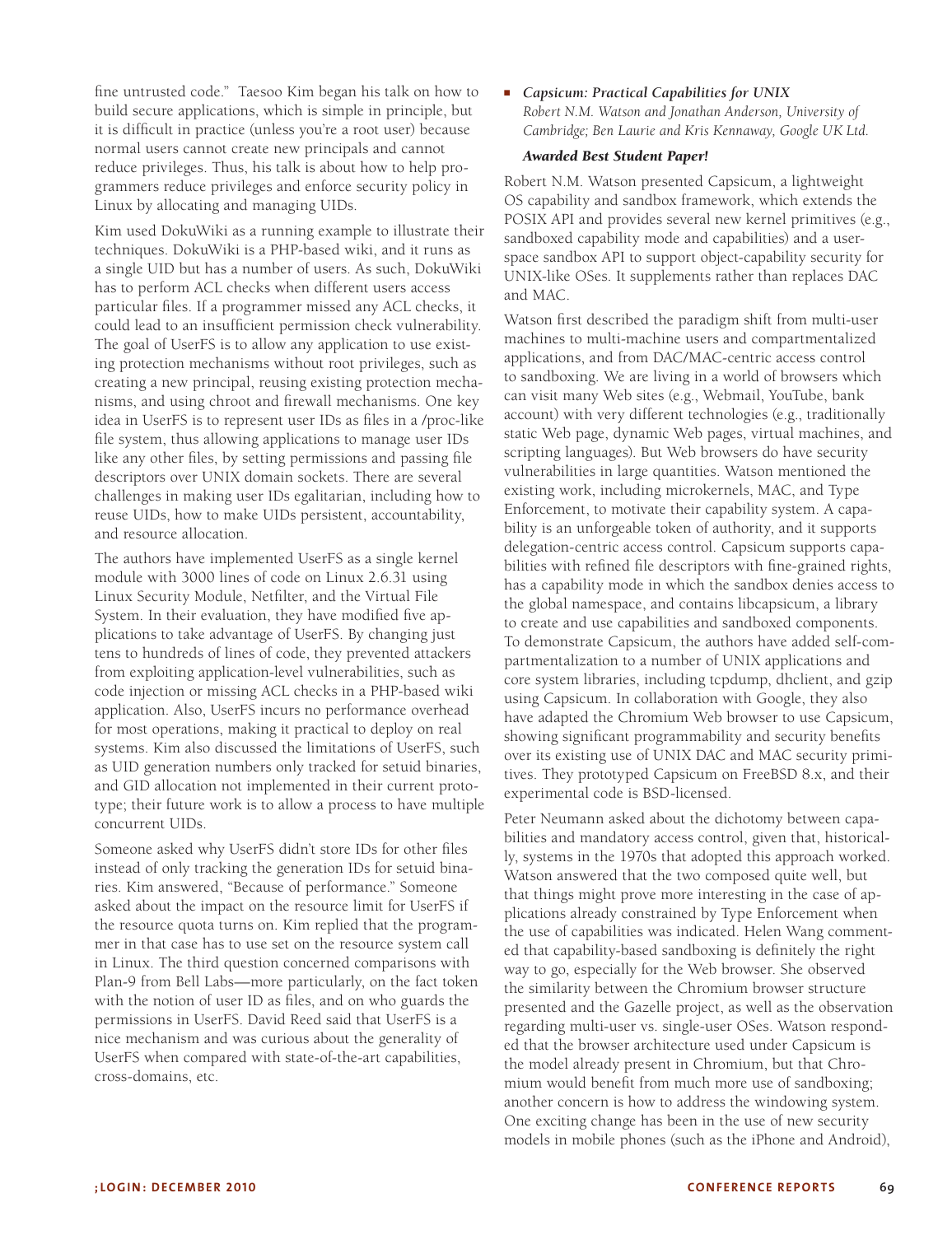where breaking existing applications was acceptable. Wang pointed out that the Web single-origin policy is one of the areas where Web browsers have gotten things right. Jinpeng Wei asked how to handle revocation capability in Capsicum. Watson answered that the revocation of capabilities is usually done through interposition, which is supported for userland capabilities (IPC objects) but not yet for kernel objects. Crispin Cowan asked for a comparison of AppArmor with Capsicum. Watson replied that AppArmor and Mac OS X's Seatbelt are very similar systems in terms of how policies are bound to applications, so a similar analysis would likely apply, but that a capability-oriented architecture had significant benefits.

#### **invited talk**

#### ■ *Toward an Open and Secure Platform for Using the Web Will Drewry, Software Security Engineer, Google*

#### *Summarized by Joshua Schiffman (jschiffm@cse.psu.edu)*

Will Drewry began by discussing the design goals of Chrome OS and how they address the concerns of the typical user, who is unaware of security and unsafe browsing practices. In particular, he outlined three main areas: survivability of the system, data protection, and the openness of the platform. Starting from a baseline of a simple Linux distribution using Gentoo Linux's portage and no user-installed local applications, users only interact through the Chrome running on Xorg, which is supported by a mix of new and existing daemons underneath.

In terms of survivability, Google wanted a system that can recover from most forms of compromise, such as rootkits, trojans, BIOS modification, etc. To do this, they use a combination of mitigation techniques popular on clients such as ASLR, default non-execute heap and stack, sandboxing Chrome's renderers, and DAC. They also included protection features used on servers, such as a read-only root file system, restricted mount flags for non-rootfs, a set of kernel patches, and capabilities. They also use grsecurity and Tomoyo for mandatory access control instead of AppArmor or SELinux, because the Google team felt it was easier to keep the MAC policies in sync with feature development using them. Another tool they added was Breakpad, which is Google's crash dump logger that was linked into every binary.

Drewry then discussed how Chrome OS performs autoupdates by dividing the rootfs into an active and passive partition, which is then swapped after an update is applied to the passive partition and verified at boot. Updates are streamed to the disk using delta differences based on a block dependency graph, which Drewry noted was more efficient than something like bsdiff that requires the entire file system to be loaded into memory. Drewry also mentioned that Trusted Platform Module (TPM) was used only for its lockable NVRAM to provide rollback protection, but not for measuring files, since the Google team did not want to deal with managing the administrative passwords the TPM requires for those features.

Drewry then moved on to how the active partition was verified at boot time in order to assure users that Chrome OS is currently running. This approach uses a Static Root of Trust model to help prevent persistent basic attacks. The root of trust is a key that lives in read-only firmware, which verifies a subkey in a writeable firmware portion. This subkey is then used to verify the RW firmware, and this process is then repeated for the OS kernel and command line in the rootfs. Verification of the rootfs is done using a hash tree approach whereby each 4KB block is hashed and then 4KB of hashes is hashed repeatedly to form a single root hash that is then passed as a kernel line parameter. In this way, the OS can check the rootfs incrementally instead of all at once, which takes longer and slows the boot process.

Drewry then moved to the second design goal, which is protecting user data. Currently, users log into Chrome OS using their Google accounts or Google Account for your Domain. In the future, they would like to support OpenID providers, but mentioned that there are issues with passing attributes and that generic programmatic Web login is an open challenge. He also mentioned that users could browse without signing in and that such sessions are stored in a tmpfs. Actual user accounts have their data protected by a daemon known as Cryptohome, which manages user partitions encrypted with eCryptfs. This daemon is used in place of the standard eCryptfs utilities and handles offline authentication and partition keys. A user's passphrase is needed for decryption, but they mitigate brute force attempts by wrapping the derived key with a TPM key, which forces a brute force attacker to be subjected to slow hardware. If a TPM is not available, Colin Percival's scrypt for memory-hardening is used.

On the topic of openness, Drewry mentioned that Chrome OS is based on the open source Chromium OS and that the team frequently contributes back to the project. On the hardware side, a developer mode switch is specified to be under the battery to let knowledgeable users disable the boot process and load self-signed OS images. This process clears the TPM and zeroes RAM to prevent this from being abused by attackers that use boot shims to read memory, but does not prevent more sophisticated cold boot attacks. In the future, he said, they would like to integrate a platform-supported trusted UI and a peripheral firmware validation mechanism.

Someone asked about the time frame for official Chrome OS laptops, and Drewry answeredthat it would be sometime this year. Another audience member asked whether Chrome OS could function as a VM. Chrome OS would not, but Chromium is QEMU-friendly and has been shown to run in KVM and Virtual Box. One reason for not supporting VMs in Chrome OS is the difficulty in verifying the system, but one option would be to use some features in the EFI standard. Drewry also demoed a reboot of a Chrome OS laptop,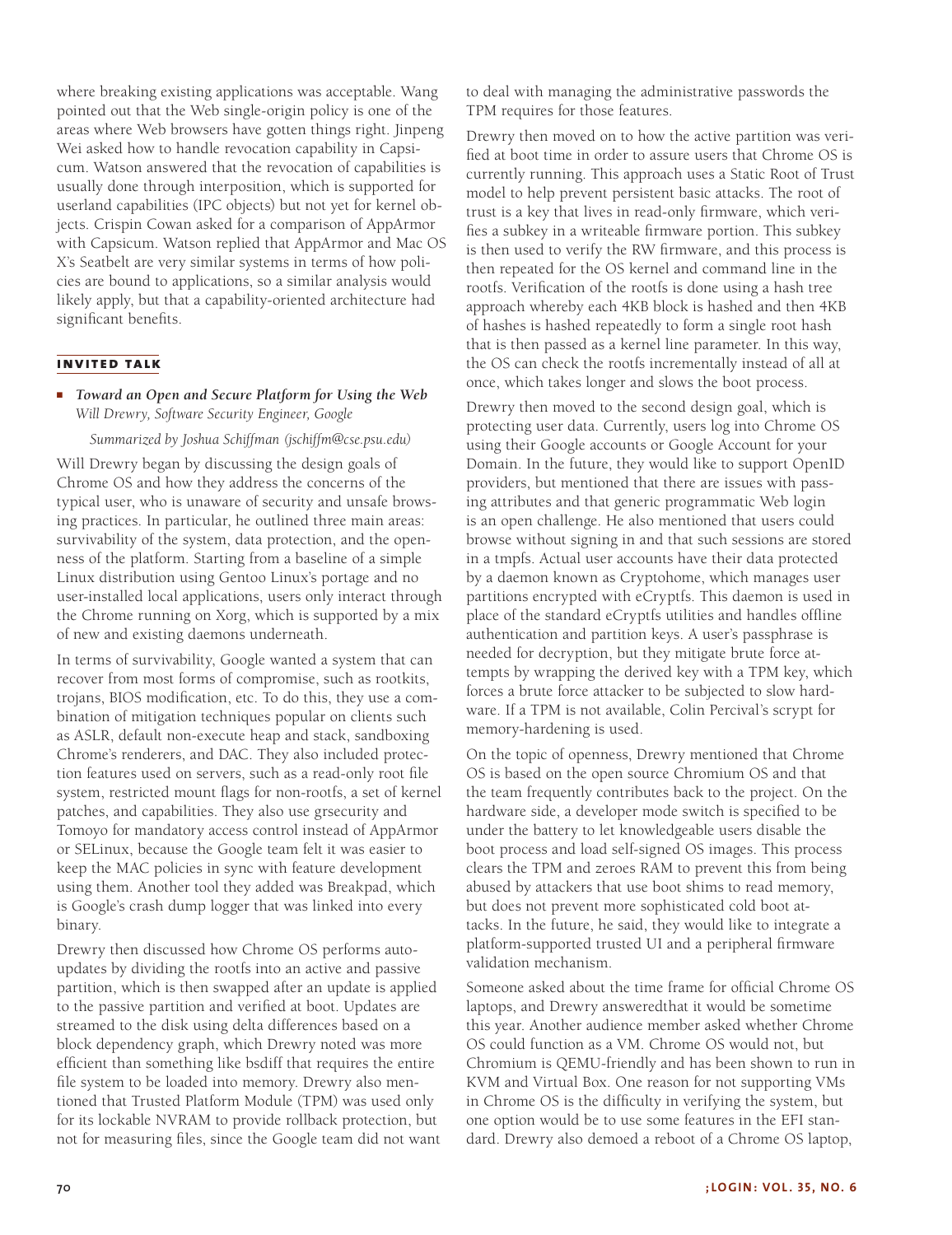which took about 12 seconds due to the unmodified Dell firmware.

#### **privacy**

*Summarized by Tamara Denning (tdenning@cs.washington.edu)*

#### ■ *Structuring Protocol Implementations to Protect Sensitive Data*

*Petr Marchenko and Brad Karp, University College London*

Petr Marchenko presented this work via Skype. The goal of this work is to help protect sensitive data in network applications such as Web servers. While SSL connections protect the confidentiality and integrity of customer data while in transit, they do not guarantee these properties if an attacker exploits a vulnerability in the Web application itself.

While breaking down the application into compartments and applying the principle of least privilege helps with security, current applications do not treat the session key as privileged information. Additionally, if an attacker compromises an unprivileged compartment, he can get a privileged compartment to sign arbitrary data in what is known as an oracle attack.

The researchers identified these attacks and developed some defenses. They employ a "session key barrier" by creating new unprivileged compartments after the session key negotiation. In addition, they created nine principles to prevent against oracle attacks. The researchers created a hardened version of the OpenSSH client and server and a drop-in replacement for the OpenSSL library that reduce the TCB and protect against the session key attack and all known oracle attacks.

Questions from the audience addressed the aspects of a Web application that are not protected by these defenses. For example, if user data is handled by an unprivileged compartment that can be compromised by an attacker, there is still a breach in the confidentiality of the user's data. The speaker commented that the work is focused on one specific aspect of the security of network applications and that other vulnerabilities may still exist.

■ *PrETP: Privacy-Preserving Electronic Toll Pricing Josep Balasch, Alfredo Rial, Carmela Troncoso, Bart Preneel, and Ingrid Verbauwhede, IBBT-K.U. Leuven, ESAT/COSIC; Christophe Geuens, K.U. Leuven, ICRI*

Josep Balasch presented this work on privacy for electronic toll systems. The EU has chosen to employ satellite-based electronic toll systems that consist of a GPS and GSM in an on-board unit (OBU) in a user's car. The system tracks the user's location and periodically sends information to the toll server. The goal of this work is to help design an electronic toll pricing system that respects user privacy, provides user verifiability of costs, and allows the providers to detect misuse of the system.

To protect a user's privacy, one solution is to have fee calculations be done on the OBU. However, this provides the user with the opportunity to tamper with price tables, subfees, and fee totals before their transmission to the provider. These attacks are in addition to the possibility of performing GPS spoofing or turning off the OBU. The researchers propose employing TPMs and homomorphic commitments to prices as part of a proof of adherence for the provider. These cryptographic techniques would be used in addition to spot checks performed by the provider (for example, via license plate cameras).

The researchers built a proof-of-concept OBU and demonstrated that the OBU and server time required are practical. For example, using 1-mile road segments and processing GPS strings every second, 1536-bit keys support a maximum vehicle speed of 124 mph. The researchers also showed that the amount of server processing required supports a reasonable number of vehicles on the road.

An audience question brought up a discussion of interoperability between EU countries and the different levels of interest in privacy in those countries. While the EU plan for an electronic toll system has no privacy requirements, some countries have expressed an interest in making the system privacy-respecting. Another question addressed the possibility of optimizations in the system implementation, such as using elliptic curves. Balasch said that while their system employed optimized assembly routines, no attempts were made to optimize the cryptography involved.

■ *An Analysis of Private Browsing Modes in Modern Browsers Gaurav Aggarwal and Elie Burzstein, Stanford University; Collin Jackson, CMU; Dan Boneh, Stanford University*

Elie Burzstein presented this work on a general survey of the characteristics of private browsing modes in different modern browsers and the characteristics of users who employ private browsing modes. The researchers gathered data on the browsing histories of browsers in private mode by purchasing ads and detecting whether or not a link displays as having been visited.

The researchers found that private browsing mode is most common in users of Safari and Firefox, and that private browsing is most often employed when visiting sites with adult content. The authors presented a theory that private browsing is so prevalent in Safari because the private mode indicator is discreet, and therefore easy to leave on accidentally.

The researchers also analyzed the private browsing mode behavior of common browsers by leveraging unit tests. Browser violations of indistinguishability after a private browsing session included SSL certificates and site-specific preferences. Additionally, popular browser extensions frequently do not check for private mode or alter their behavior accordingly. The authors propose manual review of extensions to check that they are privacy-respecting and an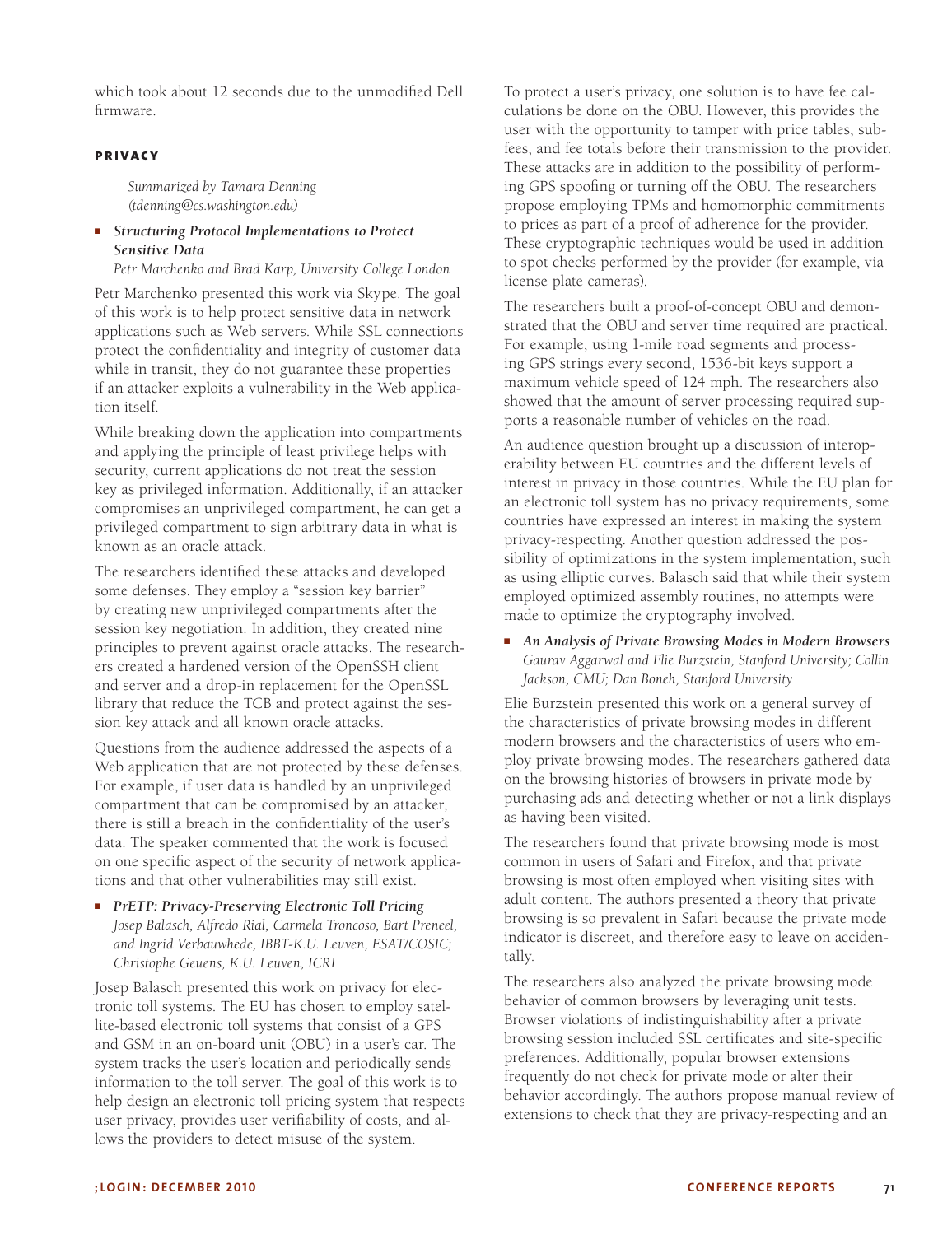opt-in model for extensions when running in private browsing mode.

Someone brought up the question of whether, since studies show that the primary use of private browsing mode is for adult content, researchers are not acknowledging or addressing the main uses of privacy technologies in their discussions and research. Another question regarded the threat model of this work, which assumes that the computer is under user control until the private browsing session begins, and therefore excludes scenarios such as IT-managed computers in work settings.

# **invited talk**

#### ■ *Windows 7 Security from a UNIX Perspective*

*Crispin Cowan, Senior Program Manager, Window Core Security, Microsoft, Inc.*

*Summarized by Adam J. Aviv (aviv@cis.upenn.edu)*

"Windows" and "security" are not words normally placed in the same context, especially not at USENIX Security, but it was the primary focus of a very well-attended invited talk in front of a raucous crowd. In the introduction, Crispin Cowan was described as one of the most outspoken critics of Windows just five years ago, but as of 2008, he is on the "other side." As a project manager at Microsoft, he was brought in to help with security on an OS that needed it, and, in his own words, "It hasn't been disputed that they needed it."

Cowan's thesis is simple. Yes, back in the day, Windows had lousy security (if any), but now Windows is leading the way. He provided a few key examples of this; some received jeers from the crowd, others nods of approval. Overall, it was an exciting talk that held the attention of everyone in the room.

Cowan began by describing the state of the world prior to Microsoft's security revelation. From Windows 3.1, 95, 98, up to XP, "all code that got to run on the box had complete ownership of the box." There were no privileged or unprivileged users; everything essentially ran as root: "Run as non-root, good. Run as root, not so good." He noted that NT was fundamentally a secure OS, but Windows applications grew up in a world without privileges, and so the default user had to be administrator, which just defeated the whole purpose.

This issue was just a small part of the "coin-operated" computer design of the time, pushing functionality over security. This was fine until the rise of the Internet. Then it became about not just what a user can do, but what others could do. In 2002, a memo by Bill Gates was circulated, saying as paraphrased by Cowan, "You will learn security."

This brought about a number of changes in the Microsoft development mantra, namely the SDL (Secure Development Lifecycle). Cowan described the SDL revelation this way: "All that stuff they teach you in college . . . what if we did that? Turns out it works!" As an example, in 2003 Microsoft SQL Server had a serious buffer overflow which resulted in

a "flash worm." In 2004, after the SDL, and an update of SQL Server, there was just one vulnerability in three years. He compared this to MySQL, which had twelve serious vulnerabilities in the same time period.

Another example of Windows leading the way was the recompiling of Windows XP SP2 with StackGuard (something close to Cowan's heart, see "StackGuard" in Sec '98). He pointed out that Windows was the first OS to ship with the feature (2004) and now every other major OS does the same. It caused a stir in the audience when Angelos Keromytis said from the back, "OpenBSD came first, everything had SG." "When did OBSD do it?" Cowan asked. "Took time, we had to clean up all the ports. In 2003, version 3.3. So we won by a year and a half," was the response.

"After XP SP2, that's what I thought," replied Cowan unfazed, moving on to described more features of Windows XP Service Pack 2. These included a default firewall, pop-up blocker, and image blocking by default in emails, "which is optional in Thunderbird." A "boo" rose from the audience; "Well, someone should update the Wikipedia page," retorted Cowan to laughter. He also noted other email security features, including Attachment Execution Service (AES), where applications downloaded from the Internet via an email attachment are marked as such. Prompts are raised when a user clicks on the application to execute it. Perry Metzger then asked, "What happens when it gets copied?"

"Not so good," replied Cowan. "But when you copy it, you have to click." To which Sandy Clark replied, "It's kinda like it's not Microsoft's problem?"

"Then users just click to open. Prompt fatigue," sighed Cowan. "Prompts are *not* inherently evil. Prompts that users always say yes to, are a problem." He noted that this is a problem he is actively working on at Microsoft.

Moving on to some browser security features, Cowan described the Windows sandboxing features. He tipped his hat to similar features in the UNIX world, but the PMIE and MIC (Window's sandbox) is on by default. He noted clickjacking defenses: "Don't frame me bro!" Additionally, a SmartScreen blocker for phishing sites and ActiveX filtering for malware. This also caused a stir. Someone from the audience shouted, "Are you now saying ActiveX is secure?"

"No! More secure than it used to be. Security is not a Boolean."

"It's running arbitrary code from the Internet."

"It's not arbitrary, it comes with a certificate!" That received quite a bit of laughter. "If it is ActiveX," continued Cowan, "it is running inside the MIC." He continued to note that plug-ins in Firefox do not use a MIC, and that the SmartScreen has blocked 1 billion malware downloads. He showed a graph to this effect, which also caused a stir.

Cowan deflected comments left and right as he finished his talk. He discussed how Windows undercut the "run as administrator" culture via the UAC, and the number of apps requiring privileged access went from 900,000 to 180,000.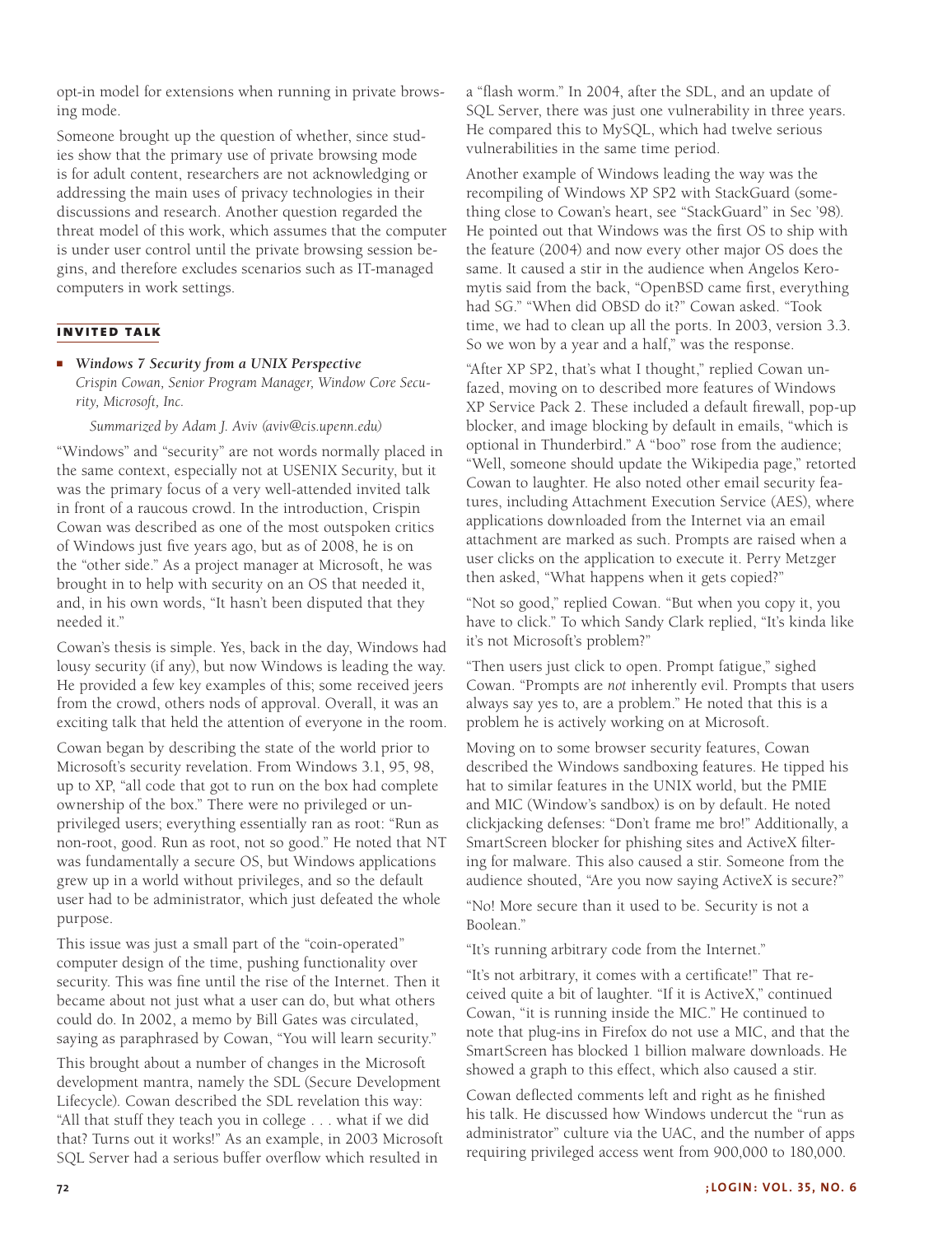In Windows 7, Microsoft Essentials provided key antivirus protection. AppLock ensured that users weren't using outof-date and vulnerable apps using a flexible policy. BitLocker was included for full drive encryption, and the virtual accounts feature allowed for per-application user accounts (something UNIX has had since the late '80's).

Cowan concluded by acknowledging that UNIX had a very large security lead, and this was because Microsoft wasn't really trying that hard; Windows has closed the gap across the board, but "once the gap is closed, do users really care which was first?" Finally, he noted that Windows is still the big target and where the money is. The number one security benefit of UNIX may very well be its obscurity; however, don't confuse most obscure with most secure.

#### **detection of network attacks**

*Summarized by Prithvi Bisht (pbisht@cs.uic.edu)*

■ *BotGrep: Finding P2P Bots with Structured Graph Analysis Shishir Nagaraja, Prateek Mittal, Chi-Yao Hong, Matthew Caesar, and Nikita Borisov, University of Illinois at Urbana-Champaign*

Prateek Mittal presented an algorithm to find P2P botnets. He mentioned that botnet sizes are increasing and that botnets are adopting P2P networking. Such networks are often robust, as there is no central node to be found and brought down. In addition, P2P networks use structured layered topology to be robust and scalable. The current detection schemes detect misuse based on the amount of attack traffic or detect anomalies either by noting deviations from a certain threshold or by using clustering algorithms to isolate botnet traffic. The BotGrep system requires constructing a communication graph whose vertices are Internet hosts and edges represent communication between them. The goal is to extract P2P botnet structure from this graph.

The BotGrep system uses traffic monitors at different ISP sites to construct a host-level communication graph. Inputs from misuse detection systems help differentiate between benign and hostile P2P traffic. An inference algorithm then splits this graph into a botnet graph and a background Internet graph. The inference algorithm uses structural properties of P2P networks. Specifically, random walks compare the relative mixing rates of the P2P subgraph and the rest of the communication graph. The subgraph corresponding to structured P2P traffic is expected to have a faster mixing rate than the subgraph corresponding to the rest of the network traffic.

The approach consists of three main steps: (1) a pre-filtering step reduces huge communication graphs into a smaller set of candidate P2P nodes by using short random walks; (2) a key recursive graph partitioning step uses a modified SybilInfer algorithm, with the intuition that for short random walks the state probability mass is homogeneous, to eliminate non-P2P nodes; (3) a validation step uses heuristics, namely graph conductance, entropy comparison,

and degree-homogeneity tests, to decide if a partition is P2P and to terminate the iterations. The scheme was tested using synthesized de Bruijn P2P graphs embedded in the Abilene communication graph. The detection rate was over 90%, and false positives were reported to be manageable. The detection rate remained above 90% for LEET-Chord graphs, but the false positive rate increased significantly. In the presence of large background graphs, performance remained unchanged, and false positives were not dependent on the size of background graphs. Mittal concluded by mentioning that graph algorithms can be used to find botnets, inter-ISP cooperation is useful for security, and stealth and robustness seem inversely proportional.

Yip Fong from MSR noted that the experiments were conducted with a single botnet and asked how the system would work if there are nodes from multiple botnets. Mittal responded that BotGrep can handle multiple overlapping communities through clustering. Fong asked if the scheme could conclude that nodes from different botnets belonged to the same botnet based on a small fraction of nodes. Mittal responded that clustering based on edges instead of vertices would take into account nodes that are part of multiple communities, but the experiments were not done on these lines. A researcher noted that there weren't many details on how the graphs were generated for botnets and what they reflected (e.g., in the case of Kademlia). Mittal responded that the experiments only considered P2P nodes of these graphs; that is, in Kademlia the node degree is logarithmic to the size of the network. The same researcher noted that it was not accurate, graphs did not resemble what the Storm botnet would generate, the generated tool was testing against a flawed model; he wondered if it would work with real bot traffic such as Storm. Mittal agreed; the only modeled component was the P2P overlay maintenance traffic. Someone from Columbia University asked about the motivation for using the Markov-based model for detection. Mittal responded that the most common feature of all topologies was that they were extremely fast-mixing and hence the random-walk-based scheme was used. Someone from the University of New Mexico noted that the false positive rate was 0% and there should be more latent botnets. Mittal said that he didn't have a good answer and that views from multiple ISPs might have identified more botnets.

**Fast Regular Expression Matching Using Small TCAMs for** *Network Intrusion Detection and Prevention Systems Chad R. Meiners, Jignesh Patel, Eric Norige, Eric Torng, and Alex X. Liu, Michigan State University*

Jignesh Patel presented a fast regular expression matching scheme using Ternary Content Addressable Memory (TCAM) for Intrusion Detection Systems (IDS)/Intrusion Prevention Systems (IPS). The problem was to quickly scan a packet payload to see if it matched a given regular expression (RE). Existing techniques based on software (use ASIC chips) or hardware (use FPGA) were unsuitable for fast RE updates. TCAM can have three values: 0, 1, \*(don't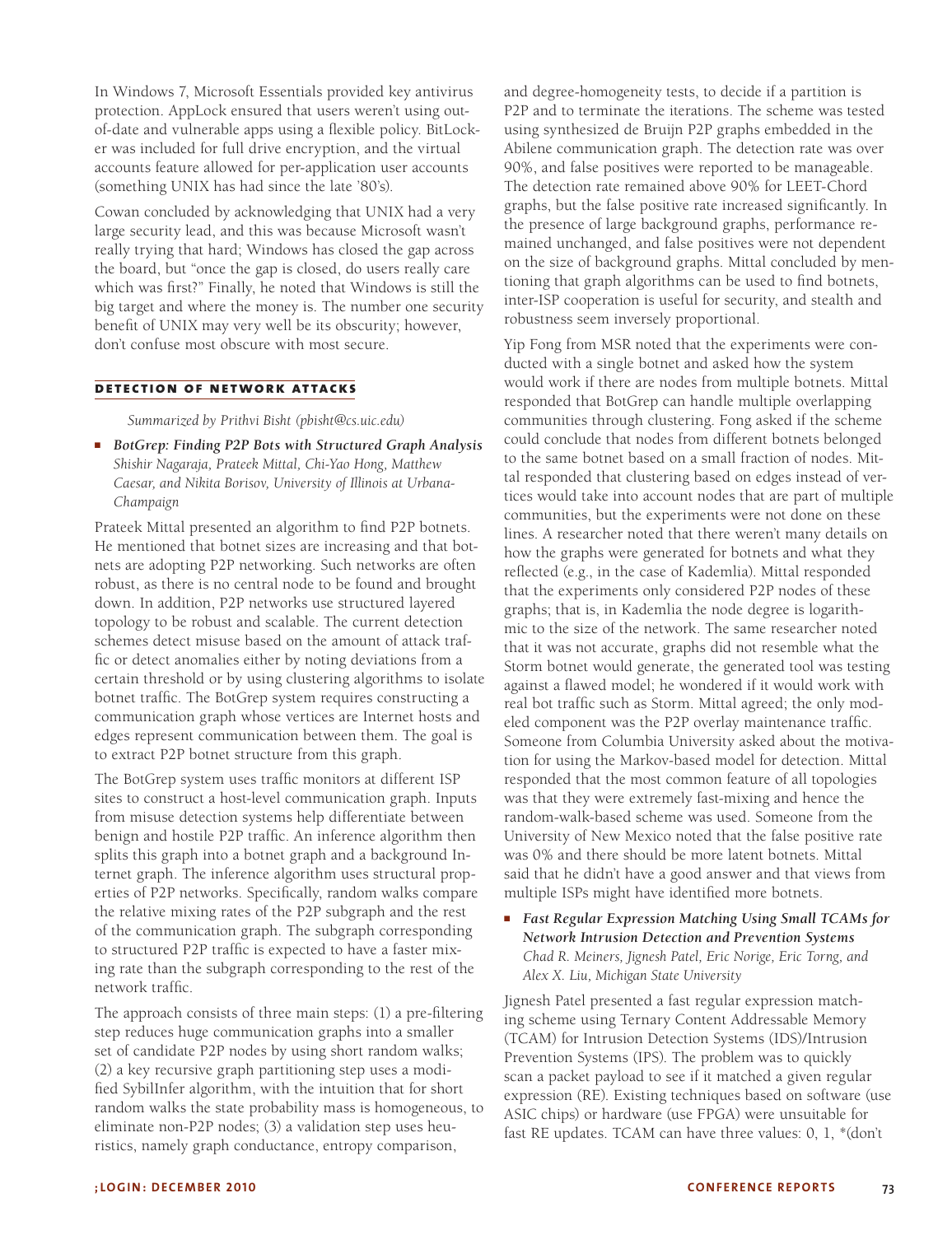care), and search is conducted with the content instead of addresses as in traditional memory. The idea is to search against all entries in TCAM in parallel and return the first match. However, the key problem is that the basic implementation produces large TCAM tables. Two optimizations were presented to reduce the space bloat because of transitions. The first optimization exploits the fact that many transitions from one state have common destinations. All such common transitions are merged using the bit-weaving algorithm by Meiners et al. The second optimization reduces common transitions across states. To do that, it reassigns state IDs that are unique to avoid matching unrelated states. However, the optimization needs to retain ordering of states, which is addressed by using the D2FA algorithm by Kumar et al. Patel also mentioned that D2FA has the problem of long chains of deferments which the TCAM-based approach avoids if it finds the deferred state in a single lookup.

Further, space optimization was achieved by consolidating the TCAM tables. This optimization is based on an observation that even after the previous optimizations, some transition tables share common entries although destination states are different. The key idea is to merge multiple transition tables into one table. The two main challenges are: (1) how to merge k tables; (2) which states should be consolidated. The former is addressed by local state consolidation and the latter with the global state consolidation, which uses graph matching and dynamic programming. After minimization, Patel presented a variable-striding algorithm to improve the throughput. To avoid state space explosion, a solution based on k-var-stride DFA (deterministic finite automaton) that consumed 1–k characters was proposed. This led to a linear increase in space. Experiments were conducted with 8 regular expression sets. With transition sharing, the approach generated TCAM entries in the range 1.18 to 2.07 for each state. This was reduced to .32 to 1.17 for each state, below the fundamental limit of 1 entry per state. The highest throughput was approximately 18.58 Gbps. Patel concluded by highlighting that this is the first TCAM-based RE-matching algorithm.

Niels Provos from Google asked whether regular expressions from snort rules were used. Patel responded that 3 of the 8 RE sets in current experiments were from snort, and the work was being extended to cover the rest of them. Had they tried REs used for backtracking? The current focus was on the snort rule set, and backtracking-based REs could not be expressed by DFAs. For handling such REs, DFAs could be annotated with some counting mechanism or scratch memory.

#### ■ *Searching the Searchers with SearchAudit*

*John P. John, University of Washington and Microsoft Research Silicon Valley; Fang Yu and Yinglian Xie, Microsoft Research Silicon Valley; Martín Abadi, Microsoft Research Silicon Valley and University of California, Santa Cruz; Arvind Krishnamurthy, University of Washington*

John presented SearchAudit, a tool to leverage search engine audit logs for security analysis. Attackers can craft malicious queries to find misconfigured or vulnerable servers such as the DataLifeEngine server, which was vulnerable to Remote File Inclusion (RFI) and was found with the search term "Powered by DataLife Engine." The idea here was to audit search logs of search engines to understand attack behavior and possibly detect new attacks, and use it for case studies. SearchAudit starts with a seed set of 500 known malicious queries that were taken from underground forums. The seed set was expanded by including queries issued from same IP addresses and finding other queries by issuers of known malicious queries. As attackers use variants of malicious queries, queries in the expanded set were generalized. The generalization consisted of creating regular expressions from each query that captured the essence of the query. This process was repeated as a fixed-point computation.

John discussed validating the outcome of the queries using statistical techniques, e.g., links clicked in results. Queries found by SearchAudit showed significant differences when compared to normal queries in the search logs. John also discussed three sets of case studies. The first case study aimed at early detection of vulnerable servers by analyzing queries that search for vulnerabilities. Such detection can be confirmed by identifying vulnerable servers that subsequently appear in blacklisted domains. The findings indicated that 5% of the identified servers appeared in blacklists subsequently and 12% may be vulnerable to SQL injection. The second case study analyzed queries that search for forums to spam. Findings indicated that some IP addresses sent a huge number of queries, and these findings were consistent with HoneyNet Project findings. The last case study focused on queries for exploiting MSN messenger and found 400 common domains that generated this traffic. Behavior of compromised accounts was analyzed through IM logs and found to be deviating from the normal Messenger logins that typically originated from fewer than four different subnets. John concluded that search queries can provide early indications of attacks and help detect and prevent attacks at an early stage.

Someone asked if the regular expression generation was automated. John confirmed that it was automated and scalable. Niels Provos of Google asked how the expansion of the seed set would work in the presence of churn (people switching IP address) and computers used to make regular queries, and how that would expand to getting false positives. John responded that the expansion was on a per-day basis, assuming that the DHCP changes on less or more than a day's granularity. Further, he referred to the paper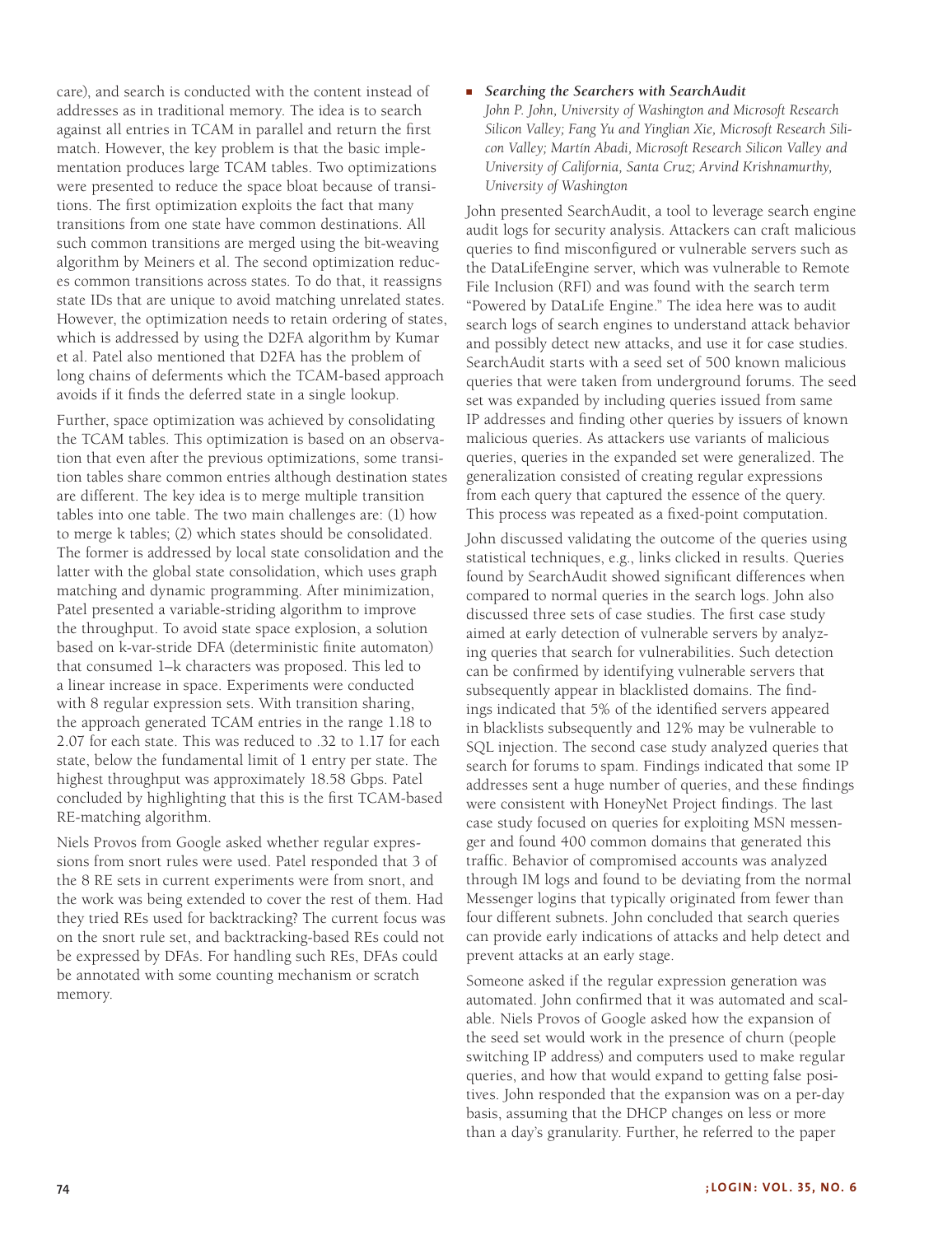for a technique to detect and eliminate proxies to reduce the false positives.

#### **invited talk**

■ *Docile No More: The Tussle to Redefine the Internet James Lewis, Senior Fellow and Program Director at the Center for Strategic and International Studies*

#### *Summarized by Ronnie Garduño (koko@rpg-free.com)*

James Lewis focused on the increasing global tension between various countries and the US and its allies over the control of the Internet. The Internet is a mostly decentralized network, but ICANN, the Internet Corporation for Assigned Names and Numbers, does make certain decisions that guide Internet development. The governments of some countries, such as Brazil, China, India, and Russia, charge that ICANN has too much power over the Internet and that it is controlled mainly by the US government. These governments have been working on their policies for controlling the Internet in their various countries for some time now, and they have come to the conclusion that the Internet as it now exists is too open and destabilizing, and that there should be more government control over it. Their attempts to make changes in line with these views are leading to the possibility of a fragmented Internet, with each country's populace able to communicate only with others within that country's fragment of the Internet.

Lewis argued that conceiving of the Internet as a "global commons" ignores the true reality of the situation, which is that the Internet exists due to physical connections and servers, each of which falls under the sovereign control of one nation or another. Lewis further argued that no other country on Earth sees the Internet as a global commons, and suggests instead the idea of a global condominium, within which the citizens of each nation dwell in a shared space with few rules. In this model, each country feels that the Internet in their country is "theirs," not the "world's," leading to the feeling that their sovereignty should also extend to the telecommunications within their borders.

One arena in which this struggle for dominance is likely to take place is in the ongoing standardization efforts. These standards are usually written with intentions to be open, simple, and flexible, goals that do not satisfy those seeking greater control over the Internet. A large part of the problem other countries have with US control over the Internet is due to a disagreement over the extent of the control the US government has over companies within its borders. Lewis disclosed that he has spoken to individuals within governments outside the US who do not believe that the official US government stance on freedom of speech in the media and the operation of companies is an accurate description of the reality of the situation. These people (and probably their respective governments) feel that it would be unrealistic to believe that these activities go on in the US without intervention, and thus they postulate that the US government

has a similar level of control to that which exists in various other countries, such as China.

Some other countries claim that the US is a hegemony, a cultural, financial, political, and military force of leadership over the world. Likewise, other countries tend to feel that the US is a kind of controlling power which insists upon assimilating others into its power structures. Some of their fears are economic. There are governments that feel that global organizations like ICANN, the WTO, etc., are part of an overarching strategy to ensure economic dominance on the part of the US. These governments are very interested in the Internet as a tool for economic expansion, but they dislike its political effects and feel that their sovereign powers should extend to the Internet in a way that is currently not entirely feasible, given the Internet's current architecture and control mechanisms. Lewis shared a quote from a Chinese government worker: "Twitter is an American plot to destabilize Iran."

One major problem with a fragmented Internet is that it may not work as well as the current Internet setup. There are two factors held in tension in many countries: the government wants to connect globally for commerce, for research, and for education, but wants to disconnect from the rest of the globe when it comes to politics. The US has mostly left this issue alone, trusting in the strength of current alliances, technologies, and social and economic forces to keep the Internet the way it is. While this is the case, some people are looking to the US for guidance on the future of the Internet, a step which is slowly and quietly taking shape. Lewis argued that this is a necessary step, and says that if the US does not step up to shape the Internet's future, other countries will, and probably in a way which will displease many parties globally. This is interesting in light of a recent poll cited which suggests that the global community has decided that open access to information is a fundamental human right.

Someone asked if foreign governments view American companies developing privacy-enhancing technologies for use outside of the US as part of a coordinated US effort to subvert their control. Lewis pointed out that Hillary Clinton's speech commenting on the Google-China censorship issue implied that we are supporting Google, tarring their reputation even if they are not directly government-supported. Foreign governments don't need total control and don't mind a few people evading their technologies control, but don't like the idea of everyone being able to do it. They also don't understand that American companies are not always working in direct cooperation with the government, since that is not the case in most other countries in the world.

Someone else asked how foreign governments view things like Wikileaks, which don't seem to be controlled by the US government. These other governments often view things like this as proof that the US government is no longer competent. To them, it is evidence of the failure of independent freedoms to ensure social stability, and it reinforces their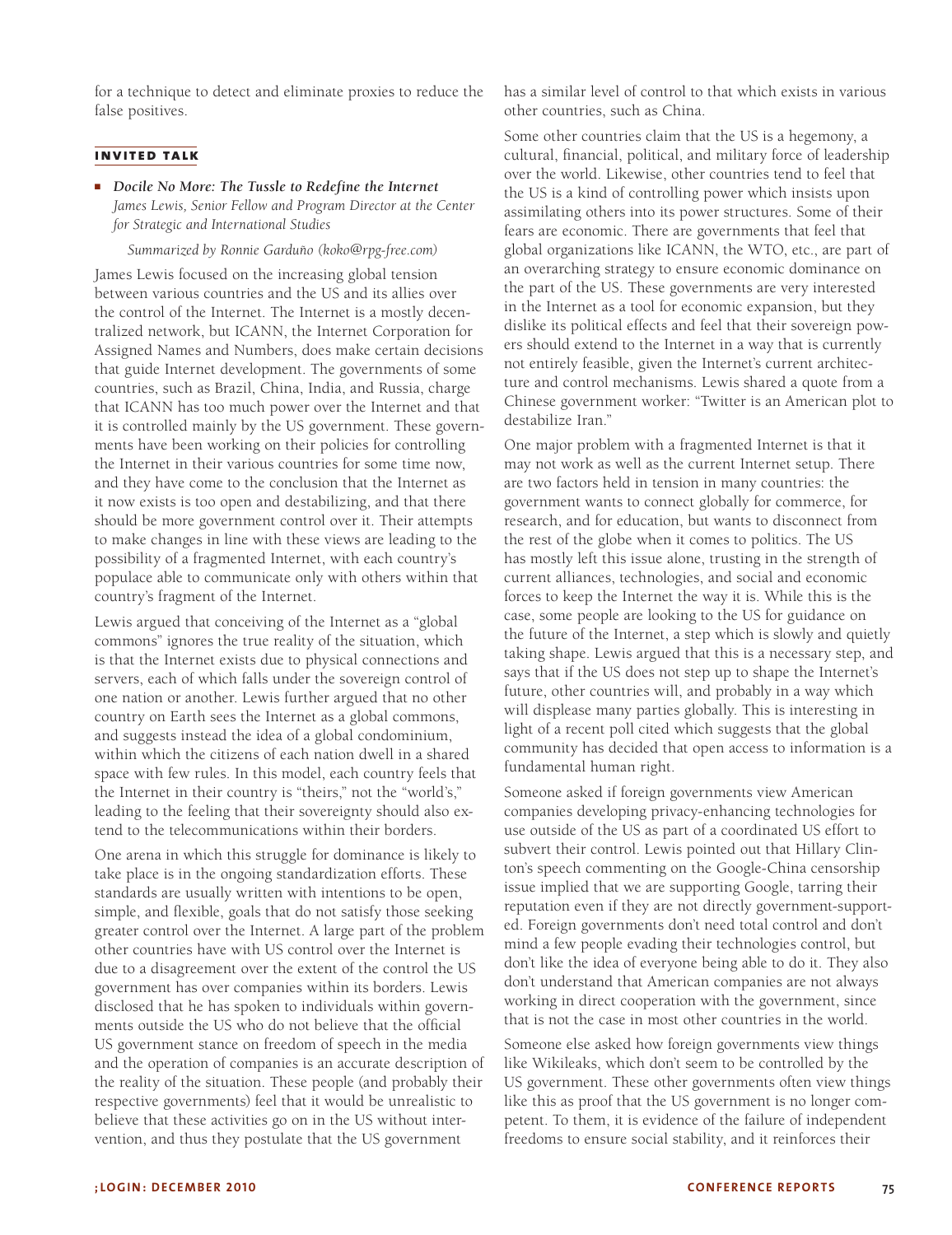need for political control over the flow of information and the Internet.

Another person wondered about countries that are allies of the US, such as Australia and the UK, embracing Internet censorship; how will the US make the case to countries like China to embrace the open flow of information? Lewis replied that he hadn't heard a thing about that yet, although he has been waiting for it. Australia's problem is that they were open about what they were doing. They would probably have done fine if they had kept it a secret, although that may be unrealistic in their case. Many Western European countries are looking at similar implementations of censorship technology, and some of them have already set such systems up, facilitated by the close relationships between the governments of these countries and the telecommunications companies in them. This means that we have already faced accusations of hypocrisy, along the lines of "If you guys can do it, why can't we?" on the issue of censorship. The usual response to these allegations is that the Western world does not generally engage in political censorship or industrial espionage, unlike some of the other countries involved, like Russia. That would be the case the Western world would have to present, that censorship for some limited purposes is acceptable, but not broad-scale political censorship. The technologies to control the Internet have been developed, and countries are realizing that they can extend their control into the domain of the Internet in their boundaries. It is a complex issue because many of these technologies can be used to secure networks, but many people worry that they will be used for censorship. This may mean that we are at a disadvantage as far as cybersecurity goes, since we cannot reasonably implement such technologies.

Someone asked about the future of Net neutrality in the United States. Is the government going to step in and establish rules, or are the corporations going to set up their own? Lewis said he sees the general trend as being that governments are taking a larger role in the control of the Internet. In many countries, this may not be desirable, but it is the case. In the United States, the situation is more complicated because of conflicting interests in Congress. These interests are about evenly matched, so in the end there may be no action taken at all. The telecommunications corporations are insisting that they need to set up their own rules to recoup the expenses of setting of their networks. They also complain that many new Internet technologies and applications are expanding use to the point of straining the networks. A specific example is that of AT&T's 3G network; this network is under constant strain by AT&T's exclusive iPhone and iPad users, many of whom are streaming a great deal. The balance, then, is between return on investment and openness of information flow. Many countries may come to their decisions on this process more quickly than the US, but the messy American political process may prove to be a

boon in this case, by allowing enough time for the debate to be fully engaged in by the country at large.

Finally, someone asked about the situation in the United Arab Emirates, in which they recently banned the use of BlackBerry smartphones due to concerns over encryption. Lewis said he knew exactly what their concerns are, in this case, because the US faced those issues more than a decade ago. For a while, the US policy was to restrict the export of encryption technologies, to enable the monitoring of communications from overseas for security and law enforcement reasons. The problem was that these restrictions were unenforceable given the Internet, and many were getting around them by downloading freeware. Some of that freeware was even secretly sponsored by other countries and had back doors, allowing the governments of those countries access to the encrypted communications sent by users of that software. Another problem was an economic concern: encrypted communications are vital to e-commerce, and without the ability to freely use encryption technologies, American companies would have problems expanding their businesses overseas. In the face of all these problems, the US finally relented and removed their restrictions on the export of encryption technologies. The real question, then, is: how long can the UAE keep up their current policy of encryption control, in the face of these security and economic factors? Even though they are a small, oil-rich country, they can't do so for long, given the difficulties involved.

#### **rump session**

*Summarized by Cody Cutler (ccutler@cs.utah.edu)*

■ *A Methodology for Empirical Analysis of Permission-Based Security Models*

*David Barrera, Carleton University*

Proposing a new methodology for analyzing how permission-based systems are used in practice, David Barrera et al. designed and implemented an algorithm that takes applications as input. It then determines which permissions they require and generates 2D "unique fingerprints" describing this particular application.

### ■ *Revisiting the Computation Practicality of Private Information Retrieval*

*Femi Olumofin and Ian Goldberg, University of Waterloo*

Femi Olumofin and Ian Goldberg question the results of previous work concerning Private Information Retrieval (PIR): "No conclusion is as efficient as the trivial PIR scheme" in practice for multi-server PIR schemes. The hunch paid off: they discovered that the response times of other schemes are one to three orders of magnitude smaller than the trivial scheme, assuming that realistic computational power and network bandwidths are available.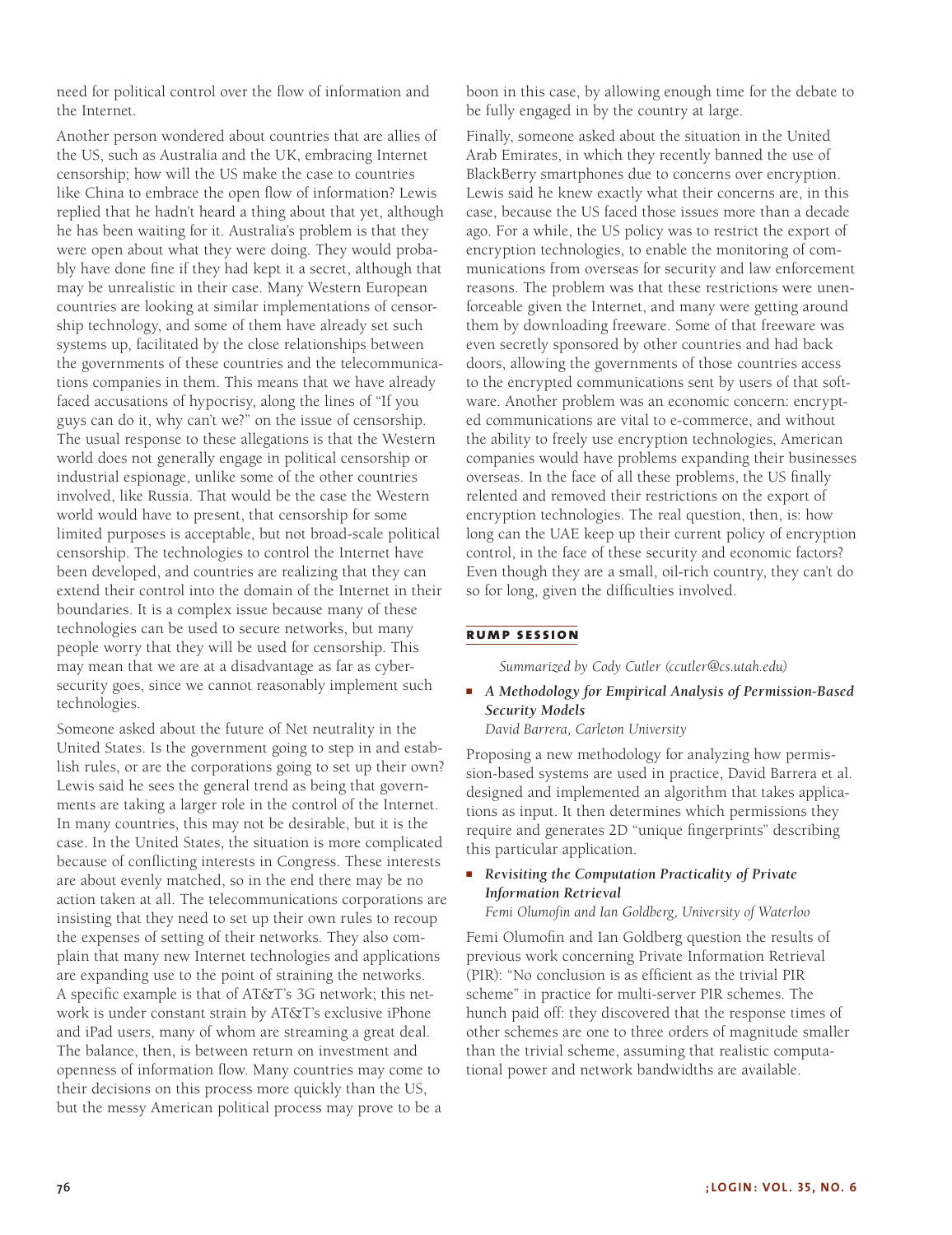# ■ *Somnolescent Cryptanalysis*

*Aniket Kate, University of Waterloo*

Aniket Kate blazed a new trail in the security world and pioneered what will no doubt be the most effective brute force technique: brute forcing with Cobb from the movie *Inception*. All that is needed is to descend into the dreamworld five or six layers deep, where a few real-life minutes will turn into hundreds of millions of years—plenty of time to brute force the target encryption key. Work is currently being hindered by the search to find Cobb himself, which so far has been unsuccessful.

■ *Security on Memory Deduplication Kuniyasu Suzaki, AIST, Japan*

Virtual machine monitors can share identical memory pages between virtual machines, just as an operating system shares identical pages between processes. Kuniyasu Suzaki pointed out that memory peeking can infer information about processes running on other VMs on the same physical system. It can be observed that another VM (but it is unknown *which* VM) shares a page by carefully writing to certain pages and watching for timing latencies which signify the virtual machine monitor had to perform a page copy because of copy-on-write.

# ■ *RFID-Based Electronic Voting: What Could Possibly Go Wrong?*

*Yossi Orren*

Although election procedures used to count votes in Israel were perhaps old-fashioned, they produced excellent results. With participation well above 90% and disqualified votes less than 8%, it is a wonder why it was decided to change to an electronic system. Yossi Orren demonstrated several attacks against the new electronic system, ranging from "unsophisticated" to "slightly sophisticated" where he was able to completely erase all previous votes (thus disqualifying the region) and to change the votes for the already cast ballots to an arbitrary candidate.

# ■ *Dispatch Loops as Execution Signatures*

*Nathan Taylor, University of British Columbia*

Nathan Taylor developed a tool that would watch binary execution, find its main loop, and summarize what changes occur in its address space. His tests on fairly straightforward programs turned out well, and he is now interested in using it on sub-programs and slightly trickier executables. Perhaps someday the tool will be able to analyze malware.

#### ■ *What Is the Name of My Cat? Bart Preneel, Katholieke Universiteit Leuven*

Bart Corneal studied secret questions used for password recovery techniques. His data, collected when he was asked to vet questions for an online project, shows that 12% of security questions are clever, 54% are simple with low entropy, and 6% are very strange. He asked that everyone help him in this experiment: you can contribute by sending him

your security question and answer so he can continue this interesting research.

■ *Relay Attacks on Passive Keyless Entry and Start Systems in Modern Cars*

# *Srdjan Capkun, ETH Zurich*

Srdjan Capkun's new car came with a great new feature: using RFID, the car would unlock automatically if you stood within range for a few moments. He demonstrated, though, that if you don't keep your new key in a special, coollooking aluminum bag you are vulnerable to a relay attack where someone can open your car even if you are a long distance away from it (http://eprint.iacr.org/2010/332.pdf).

# ■ *Got Privacy?*

#### *Maritza Johnson, Columbia University*

Maritza Johnson is doing a study concerning privacy: are Facebook users able to configure their privacy controls in a way that actually reflects their intents? You can help her by visiting: http://apps.facebook.com/gotprivacy/.

# ■ *The Case for Open Source Software*

*Jose Fernandez, Polytechnique Montréal*

Jose Fernandez delivered a truly beautiful metaphor relating open source to the monks who tried desperately to integrate strawberries into their foreign lands. However, the birds (evil vendors) made it very difficult for the poor monks. The birds like small strawberries, and cast their seeds far and wide. The monks, like most people, prefer larger, sweeter strawberries, but with the birds "'dropping"' seeds everywhere, the monks needed a special environment to breed their larger strawberries.

#### ■ *NoTamper: Automatic Blackbox Detection of Parameter Tampering Opportunities in Web Applications Prithvi Bisht, University of Illinois, Chicago*

Prithvi Bisht demonstrated attacks against some online shopping centers concerning client-side verification; he was able to get the shopping cart to pay for itself by having negative quantities of some of the items! You can read more at http://www.cs.uic.edu/~pbisht.

# ■ *Simple IPSec*

*Steve Bellovin, Columbia University*

Because "95% of options are completely irrelevant to 95% of all users" in IPSec configuration files, Dr. Bellovin developed Simple VPN. It makes the right choices for you automatically—his configuration file is 11 lines. You can grab this tool at http://sourceforge.net/projects/simple-vpn.

#### ■ *The Human-Centered Authentication Attack David Harmon, Columbia University*

David Harmon led a study where they explored just how safe our passwords in our heads really are. They found that 1 of 10 users will divulge their password if asked nicely while 8 out of 10 will reveal it if they are waterboarded or encouraged in a similar way.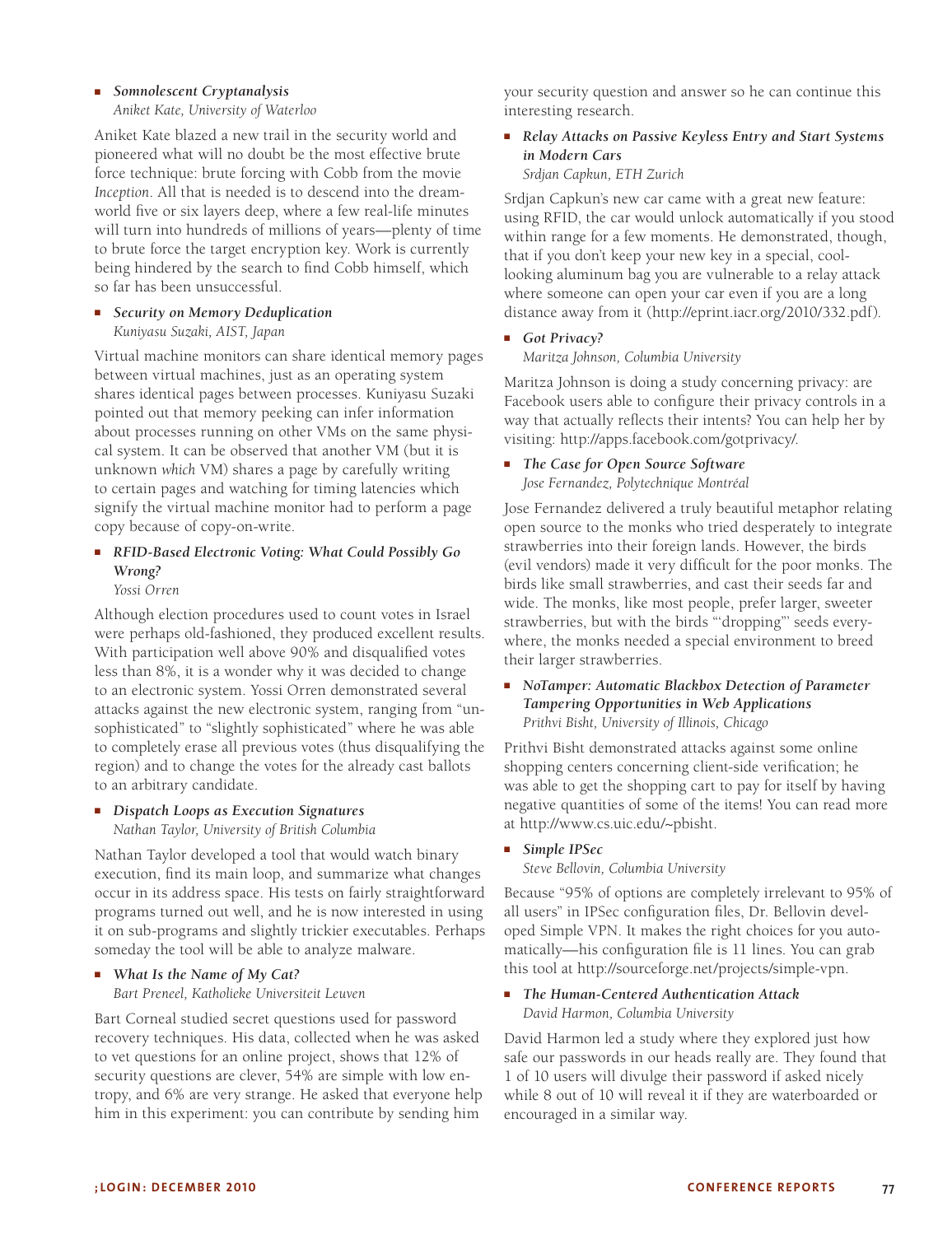■ *Secure Systems Cannot Be Engineered Anil Somayaji, Carleton University*

For a system to be truly secure, it must have a Roman guard. Unfortunately for us, that requires simply way too much infrastructure for the Internet and all our systems. Roman guards do not scale to the Internet.

# ■ *Pac-Man on the Sequoia AVC-Edge Voting Machine Alex Halderman, University of Michigan*

Alex Halderman and colleagues prove that our faith in electronic voting machines is well justified—they installed FreeDOS on a Sequoia AVC-Edge for the purpose of playing Pac-Man (in celebration of its 30th anniversary) in a matter of hours. Not only did they have complete access to the machine's internals after opening it (without ruining the seal), they were also able to correctly guess which pins on the motherboard to jump in order to defeat the 30-second watchguard timer.

# ■ *The Word*

#### *Dan Wallach, Rice University*

Dan Wallach closed the rump session with a takeoff on Stephen Colbert's "The Word." He reminds us that we shouldn't be too concerned about elections. Making a secure and usable voting system that preserves privacy is indeed quite hard, so let us not even worry about it—everything will be taken care of for us by hard-working politicians who are genuinely concerned for our welfare. The best policy is '"out of sight, out of mind."'

# **dissecting bugs**

*Summarized by Manuel Egele (megele@cs.ucsb.edu)*

■ *Toward Automated Detection of Logic Vulnerabilities in Web Applications*

*Viktoria Felmetsger, Ludovico Cavedon, Christopher Kruegel, and Giovanni Vigna, University of California, Santa Barbara*

Felmetsger started her presentation by saying that Web applications are omnipresent and come in many different forms. Common vulnerabilities, such as missing input validation or cross-site scripting, can be detected with taint analysis. In contrast, application-specific vulnerabilities are more difficult to detect, and so far have experienced little attention from the research community.

The prevalence of such vulnerabilities is hard to estimate because there is no specification of what constitutes a "'logic vulnerability."' Information about such vulnerabilities is scattered across different categories, if they are reported at all. Felmetsger showed four examples of application-specific vulnerabilities in Twitter, Facebook (2), and one in myphile that became public only the day before the presentation. Subsequently, Felmetsger presented Waler, a fully automatic approach based on dynamic analysis and model checking to find logic vulnerabilities in servlet-based Web applications. Waler derives an approximation of a program specification by exercising the Web application with "normal" input.

Daikon is used to generate likely invariants on the recorded program execution paths. However, many likely invariants found that way do not represent real invariants. Therefore, to assess the validity of an invariant, Waler employs model checking over symbolic input based on Java pathfinder.

Waler is able to detect two different kinds of vulnerabilities: missed checks on a program path, where an invariant supports a check but a different path leading to the same state does not perform such a check, and inconsistencies between state or session variables and database fields. Since Waler has to take all possible entry points to the Web application into account, the accumulated state becomes too big to handle. Therefore, the authors included different techniques that allow them to detect and prune equivalent states. The authors evaluated Waler on four real-world applications and eight applications that were created by software engineering students as lab assignments. The presentation then elaborated on one of the found vulnerabilities, where a missing check led to unauthorized access with administrative privileges in one of the real-world applications.

In her remarks on future work, Felmetsger mentioned recent progress in the development of Waler, such as support for the Struts framework, and their plans for experimenting with new heuristics to further reduce the state space.

The first question was geared at finding out how Waler finds all possible entry points to a Web applications. According to Felmetsger, all the entry points can be extracted from the configuration file. Eric Eide (University of Utah) was wondering whether the same approach could be applied to application domains other than Web applications, and whether the used heuristics would have to be adapted. Felmetsger agreed that some of the heuristics are Web-application specific, whereas others, such as the heuristics that check for a supporting check on a program path, should be applicable also to stand-alone applications. Eide continued by arguing that 300,000 states are not that many for a model-checking approach, and wondered whether Waler is simply keeping too much state. To which Felmetsger replied that the limiting factor was time, as a simple application consisting of only hundreds of lines of code took a very long time to analyze, and that the effort to analyze a big application (e.g., based on the Struts framework) is orders of magnitude higher.

# ■ *Baaz: A System for Detecting Access Control Misconfigurations*

*Tathagata Das, Ranjita Bhagwan, and Prasad Naldurg, Microsoft Research India*

Das presented Baaz as a solution for detecting access control misconfigurations. He stated three properties that such a system has to provide. It should be preventive, should not require a formal specification or documentation of the access control policy, and should provide high performance. Baaz is built around these design goals as an auditing tool to find potential misconfigurations by checking for inconsistent policies. The system provides the desired perfor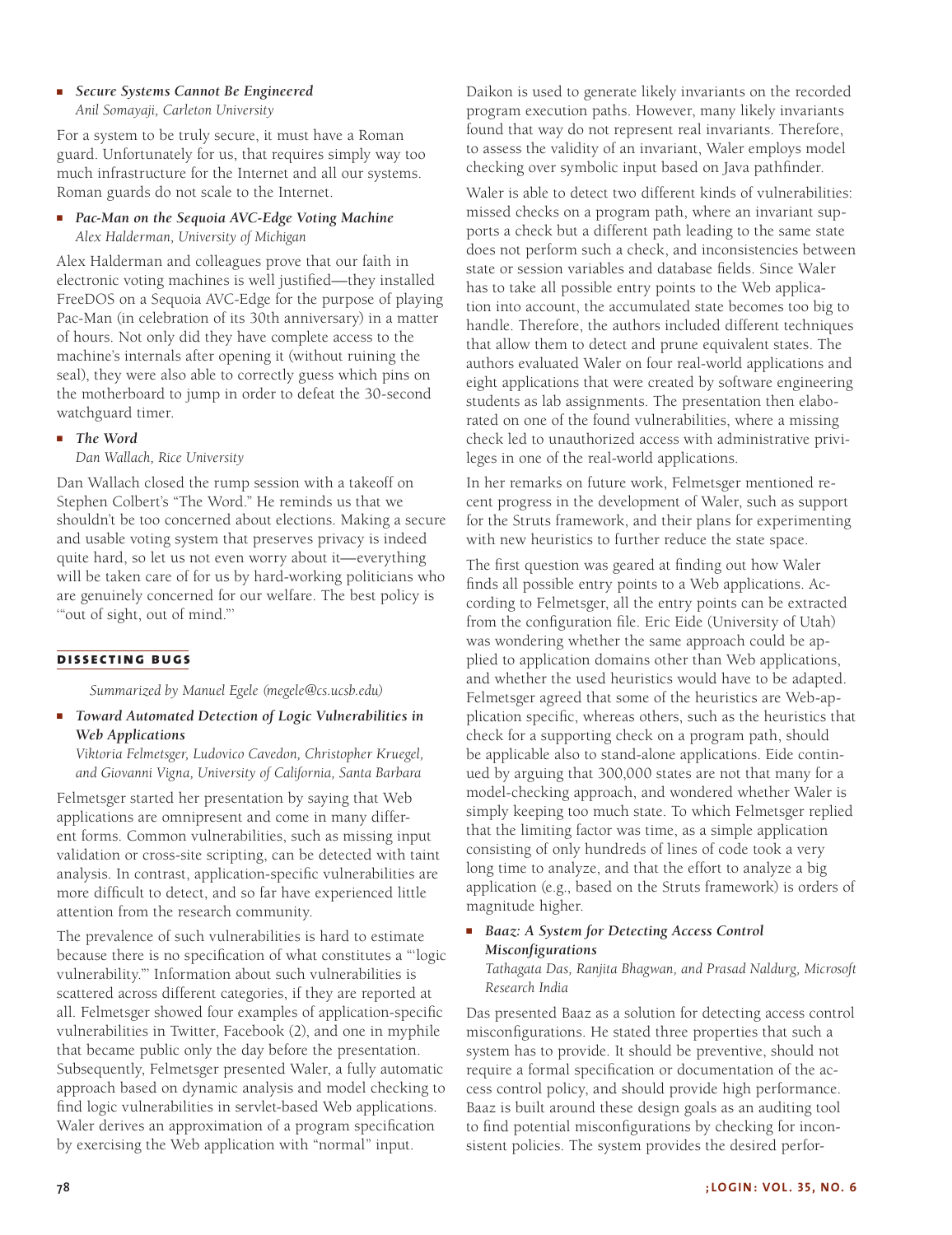mance by employing scalable algorithms. Das then continued by elaborating on the two classes of misconfigurations Baaz can detect. Security misconfigurations indicate that a user has access to a resource to which she should not have access. Accessibility misconfigurations signify that a user does not have access to a resource to which she should have access.

Baaz does not require a documented security policy. Instead, it relies on a reference data set that needs to be specified as a binary matrix. This reference data set is used as a proxy for a missing security policy. Baaz checks, for each subject, whether it can detect inconsistencies with the reference data set. Das then presented an example for the matrix reduction in Baaz where the basic assumption is that members in a group should have access to the same resources. The presentation then elaborated on a misconfiguration that was detected by Baaz.

The evaluation of Baaz was performed on three different data sets. The presentation then covered the results of the file server data set in detail, where 18 misconfigurations were detected. To assess the ground truth, the authors spent two days manually examining the data set. Das said that the most time-consuming step was the matrix reduction step, whose runtime grows linearly with the size of the matrix.

Someone raised the concern that the access is controlled by a resource owner and asked whether Baaz required input from the owners, such as having synchronized user names. Das replied that Baaz can be run across administrative domains, assuming that the binary matrix is already available. It is not the intent of Baaz to create this matrix.

■ *Cling: A Memory Allocator to Mitigate Dangling Pointers Periklis Akritidis, Niometrics, Singapore, and University of Cambridge, UK*

Dangling pointer vulnerabilities, such as use after free(), are just as dangerous as buffer overflows. Thus they developed Cling as a drop-in replacement for malloc() and new. Similarly to existing approaches, Cling trades memory space for security. Akritidis then presented an example of a vulnerability that Cling is designed to prevent, and two alternatives to prevent such vulnerabilities. The naive solution is never to free any memory, whereas Cling takes the more sophisticated approach, pooling memory and only reusing it for objects of the same type. Cling considers two objects to be the same type if they got allocated by the same instruction (i.e., the address of the call to malloc).

They faced some challenges in implementing Cling. Cling needs to unwind the stack for functions that wrap malloc calls and create different types of objects. Furthermore, as Cling is designed as a drop-in replacement for malloc and new; it does not work out of the box with custom memory allocators. The presentation also included some remarks about limitations of the proposed approach, such as stackallocated objects and the limited address space on 32-bit architectures. Cling was evaluated on 18 benchmarks by preloading the modified allocator via LD\_PRELOAD. The

evaluation was performed with regard to memory size and execution time. Furthermore, Cling was evaluated with Firefox, where the requested memory size is almost the same as with the regular system allocator, and only the virtual memory size slightly increased compared to the unmodified version.

Weidong Cui (Microsoft Research) mentioned that memory reusing schemes other than the naive are possible as well (e.g., round robin). Akritidis acknowledged that other schemes exist, but everything that made use of virtual memory so far incurred significant overhead (up to 700%), due to system calls. Furthermore, he said that Cling is designed for production systems, thus protecting the applications, and not for detection purposes, as in other approaches. Robert Watson (University of Cambridge) asked how Cling would behave with C runtime allocations, and closures in particular, where the C library allocates the memory. Akritidis elaborated that the strdup function in the C library exposes exactly this behavior, and Cling treats this function as a wrapper function and is able to resolve the issue by unwinding the stack.

# **invited talk**

■ *Staying Safe on the Web Yesterday, Today, and Tomorrow Sid Stamm, Security & Privacy Nut at Mozilla*

*Summarized by Tamara Denning (tdenning@cs.washington.edu)*

Sid Stamm began by summarizing the original security tools used by Mozilla: community bug reporting and Java-Script fuzzing. He then described some of the security strategies currently used by Mozilla, as well as strategies that are underway or being considered. Current methods include offering bounties for reporting major security vulnerabilities and fuzz-testing more aspects of the browser. In general, Mozilla is focused on building the browser as a protective agent for the user. Current and contemplated security features include wrapping different browser components, putting plug-ins in their own processes, letting sites specify normal behavior, building in defenses against some CSS attacks, and improving UI indicators of security and trust.

In the future, Mozilla expects a larger attack surface, as the browser harnesses more of a computer's capabilities. The Jetpack system is intended to facilitate add-on security by providing a more compartmentalized system of privileges and APIs. Other goals of interest include a multi-process architecture, an account manager to make a more cohesive registration and login system across sites, better security and trust visualization, something along the lines of a reputation system that reports on the privacy practices of Web sites, reducing browser entropy to increase user anonymity, and associating cookie identity with both its source domain and the page of the domain in which it is displayed.

Many of the audience questions related to either a more effective UI for conveying security and privacy informa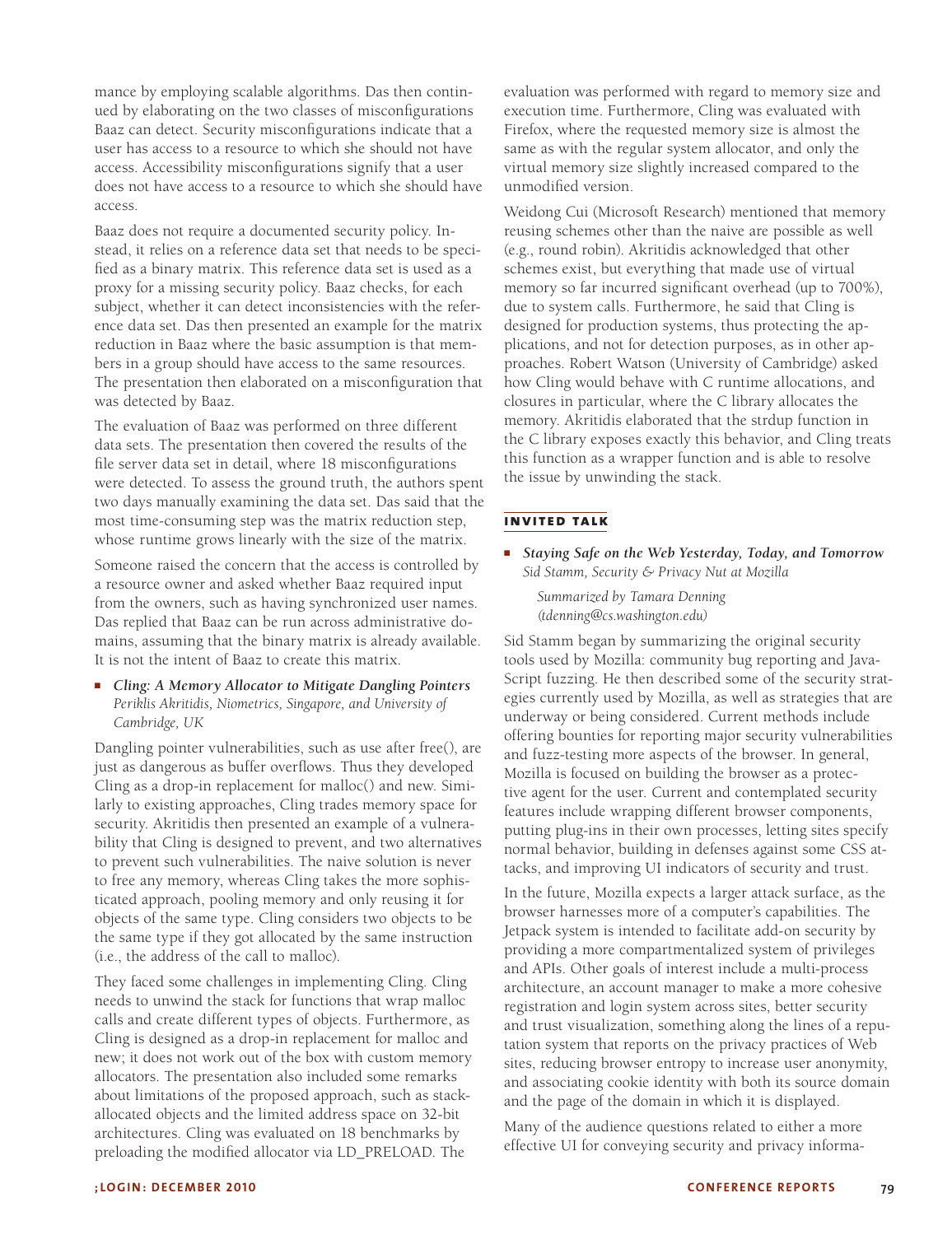tion, reputation systems for scoring Web sites, or content security policies. One question addressed Mozilla's stance on the possibility of law enforcement interest in their sync functionality. Stamm replied that the client-side encryption is meant to avoid this kind of scenario. An audience member asked about the security risks associated with a browser account manager. While there are risks, they are outweighed by the security benefits offered to users. How would a Mozilla privacy evaluation system succeed where others (such as P3P) did not gain traction? A reputation system would take the necessary workload away from sites. Stamm also said that the private browsing mode needs to be reevaluated and modified with relevant users and use case scenarios in mind. Tiered sandboxing and a simplified, backward-compatible browser experience are two opportunities for site-side and user-side content security policy.

#### **cryptography**

*Summarized by Ben Ransford (ransford@cs.umass.edu)*

■ *ZKPDL: A Language-Based System for Efficient Zero-Knowledge Proofs and Electronic Cash Sarah Meiklejohn, University of California, San Diego; C. Chris Erway and Alptekin Küpçü, Brown University; Theodora Hinkle, University of Wisconsin—Madison; Anna Lysyanskaya, Brown University*

Sarah Meiklejohn presented the paper on ZKPDL, a new programming language for the design and implementation of zero-knowledge (ZK) cryptographic protocols. The authors observed an "abyss" between the designers and the implementers of cryptographic protocols: theorists have trouble implementing their schemes at all, and programmers have difficulty implementing these schemes correctly, efficiently, and flexibly. ZKPDL is designed to serve as a lingua franca for both groups, offering theorists a way to express ZK schemes in a concise, familiar way and offering implementers a simple mechanism for incorporating these schemes into their applications.

The authors' cryptography group at Brown had struggled for several months to build an e-cash library for use in a P2P application. The result was messy and difficult to modify, which made changing the details of the underlying ZK scheme difficult. They realized that the ZK scheme could be cleanly separated from their application and reasoned that cryptographers could, if presented with the right interface, code ZK schemes themselves. Their system, ZKPDL, presents both ZK parties—a prover and a verifier—with an identical interpreter and a plaintext ZKPDL program. The prover's goal is to prove knowledge of some fact without revealing anything new about the fact, and the verifier's job is to check the prover's proof. Each party's interpreter loads the program, performs some optimizations where possible, and executes the part of the program corresponding to its role. Meiklejohn showed the interface between ZKPDL and a greatly simplified e-cash library. She demonstrated that

ZKPDL programs map cleanly onto the descriptions that cryptographers write in theoretical papers. To demonstrate the efficiency of ZKPDL, she presented performance figures showing various ZK proofs with and without a caching optimization. The authors have made ZKPDL and their e-cash library available at http://github.com/brownie/cashlib.

Peter Neumann asked whether the authors' e-cash library enabled transactions to be traced when it was necessary to do so. Meiklejohn said that e-cash has a basic property that allows cheaters to be de-anonymized. Jeremy Clark asked whether the authors had implemented elliptic-curve primitives; Meiklejohn answered that they had not. Bart Preneel asked whether ZKPDL is designed to be resistant to timing attacks; Meiklejohn answered that it was not.

■ *P4P: Practical Large-Scale Privacy-Preserving Distributed Computation Robust against Malicious Users Yitao Duan, NetEase Youdao, Beijing, China; John Canny, University of California, Berkeley; Justin Zhan, National Center for the Protection of Financial Infrastructure, South Dakota, USA*

Yitao Duan introduced P4P, a framework for privacypreserving distributed computation that supports datamining operations by decomposing them into vector additions over small fields. P4P aims to address scalability problems that have troubled previous distributedcomputation systems; Duan cited several such systems and claimed that their genericity hobbled their scalability. In particular, Duan remarked that existing systems place computationally intensive public-key operations at essential junctures such as simple arithmetic operations, harming performance. P4P's alternative approach is to support only computations that can be decomposed into sequences of socalled private vector additions. This class of computations includes singular value decomposition (SVD), principal component analysis, and a variety of other statistical tools. Duan claimed a run-time improvement of several orders of magnitude for these problems and said that P4P supports operations on up to millions of users or data items.

P4P focuses on a well-known problem: coaxing a group of participants into computing an aggregate function without revealing any node's inputs to any other node. In P4P, participants execute vector additions over small (32- or 64-bit) fields, a fast operation on modern architectures. Duan called these operations private vector additions and said that they are based on verifiable secret sharing. Duan presented an SVD problem as an example: each participant "owns" a row of a matrix A, and the desired computation is the SVD of A. Duan interfaced the popular ARPACK eigensolver with P4P's private vector addition. Each participant's share of the computation is a short sequence of matrix multiplications. To verify the correctness of participants' computations, the coordinating server asks each participant for a projection of its private vectors onto a server-provided random vector; the participant makes a homomorphic commitment to the projection and provides a zero-knowledge proof that the projection is correct. Duan showed run-time figures for a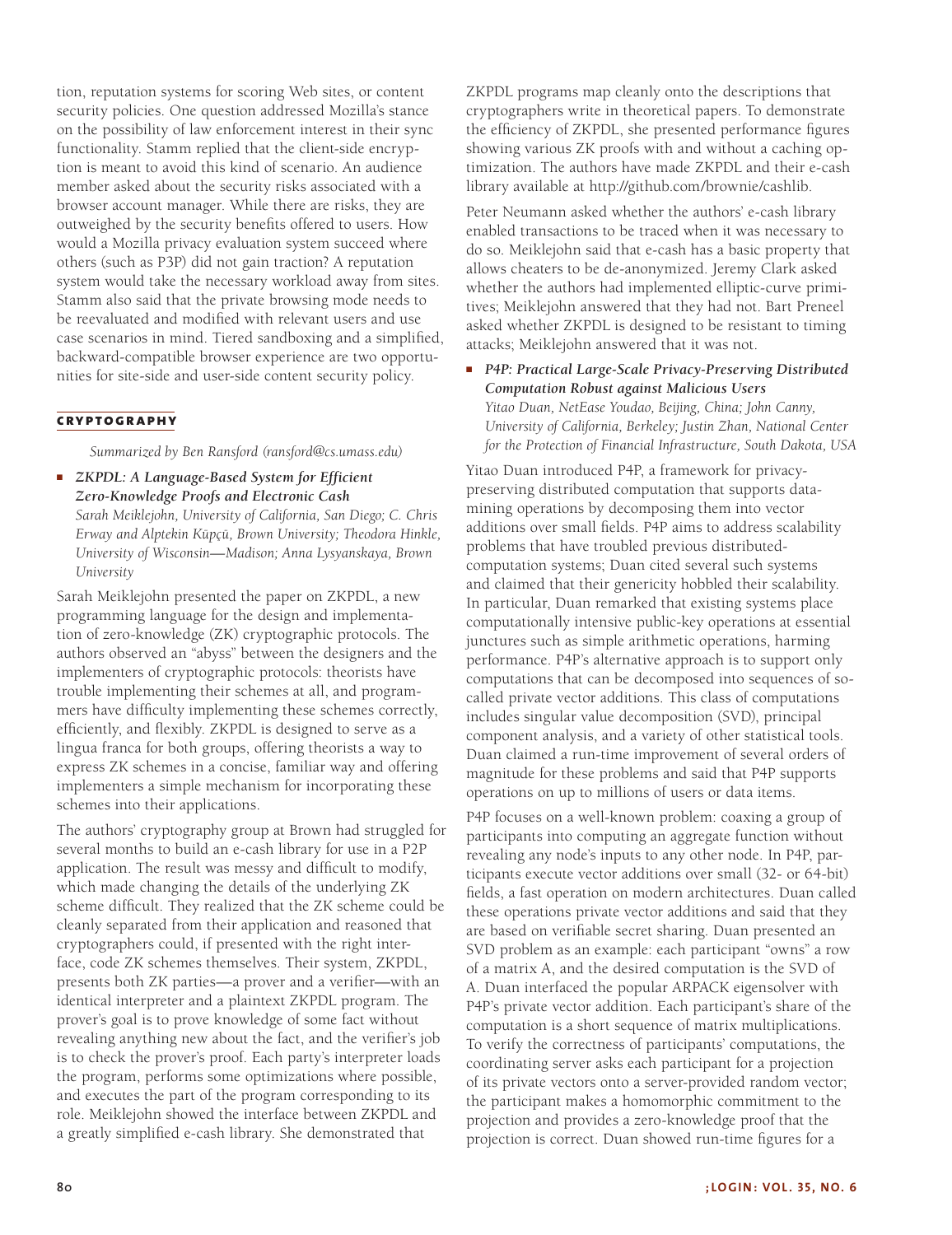variety of operations in P4P over a range of numbers of participants. Comparing P4P again to previous systems, Duan pointed out significant (many orders of magnitude) performance improvements for arithmetic operations and statistical computations. The source code for P4P is available at the P4P homepage at http://bid.berkeley.edu/projects/p4p/.

Aniket Kate asked what protections P4P provides against active attacks on the system by cloud servers running the computations. Duan acknowledged that P4P would lose efficiency in the face of such an attack, but he noted that cloud computing providers have no incentive to disrupt computations themselves and typically offer protection against various types of attacks from outsiders.

### ■ *SEPIA: Privacy-Preserving Aggregation of Multi-Domain Network Events and Statistics*

*Martin Burkhart, Mario Strasser, Dilip Many, and Xenofontas Dimitropoulos, ETH Zurich, Switzerland*

Martin Burkhart introduced SEPIA, a system that allows network operators to coordinate defenses against distributed cyberattacks without revealing to each other the identities of their customers or the structure of their networks. Burkhart observed that network providers' dislike of detailed data-sharing has stymied past attempts to address global, coordinated attacks. In SEPIA, each participating network deploys a dedicated SEPIA peer that participates in privacypreserving computations with other SEPIA peers on other networks. In SEPIA's adversarial model, each network's input data is confidential as long as a majority of these peers are honest. Burkhart echoed Yitao Duan's point that secure multi-party computation frameworks have suffered from speed and scalability problems. SEPIA uses Shamir's secretsharing scheme but optimizes several important primitives for speed and composes these primitives into protocols designed specifically for aggregation of network statistics and distributed event correlation.

Burkhart pointed out that under a naive implementation of Shamir's secret-sharing scheme, a simple privacy-preserving comparison of two 32-bit IP addresses requires 2592 (81 times 32) distributed multiplications, and each multiplication requires a synchronization round comprising m^2 messages, where m is the number of participants. The authors' novel protocols use parallelization to reduce the number of synchronization rounds; they also apply Fermat's little theorem and use square-and-multiply operations to reduce the number of multiplications for an IP address comparison from 2592 to 34. Burkhart showed an example of distributed anomaly detection in which networks using SEPIA would have received early warning of a Skype outage and assessed privately how much their networks were affected compared to other networks. He suggested some optimizations as future work that would further improve SEPIA's performance. Burkhart finished his talk by claiming that SEPIA makes secure multi-party computation practical for networking applications. SEPIA's Web page is http://www.sepia.ee.ethz.ch/.

In a brief question-and-answer period, Aniket Kate referred to a technique that could reduce exponentiation to two multiplications, and Burkhart thanked him.

#### **invited talk**

#### ■ *The Evolution of the Flash Security Model Peleus Uhley, Senior Security Researcher, Adobe*

*Summarized by Thomas Moyer (tmmoyer@cse.psu.edu)*

Peleus Uhley provided an overview of the Security Product Lifecycle (SPLC) that Adobe uses to develop security for all of their various software platforms, including the near ubiquitous Flash plug-in for browsers. He provided insight into the way in which the Flash security model differs from a stand-alone product, and provided attendees with information regarding Adobe's collaboration with various communities.

Uhley began with a discussion of why it was hard to clearly identify the security model of Flash. Specifically, phrases like "Web browser security model" and the same-origin policy are not clearly and explicitly defined, leading to various interpretations of each. He argued that this has led the Adobe Flash developers to support security features within each browser as each browser develops and evolves. He stressed that Flash, much like other plug-ins, exists within a complex ecosystem. He gave several examples of how this ecosystem has changed over the years, one example being the support of private browsing modes. As each browser added support for private browsing, so did the Flash plug-in.

Next, Uhley talked about the difficulties developers face. Chief among these is the evolution of the users. No longer can developers assume that their users have college degrees. Uhley stated that these problems are not unique to Adobe, but that Adobe Flash has become an increasingly popular target, due to the near-universal deployment of Flash. Adobe has faced several problems with regard to this popularity. Uhley highlighted that even a small percentage of successful attacks on Flash can lead to a large number of exploits, meaning attackers are shifting their focus to Flash, and often these attackers are working in larger and larger groups.

Uhley next described how Adobe's responses have evolved over time, as the attack model has changed, but also as the developers gain more insight into how Flash is being used and what users want to accomplish with Flash. The example Uhley provided described the Flash cross-domain communication policy. Initially, this was introduced to handle cases where Flash content developers assumed that two sub-domains sharing a common suffix (e.g., media.example. org and www.example.org) should be able to communicate, even when the browser treated these as different origins. Uhley indicated that reactions to this policy introduction were mixed, leading to refinements in how the policy was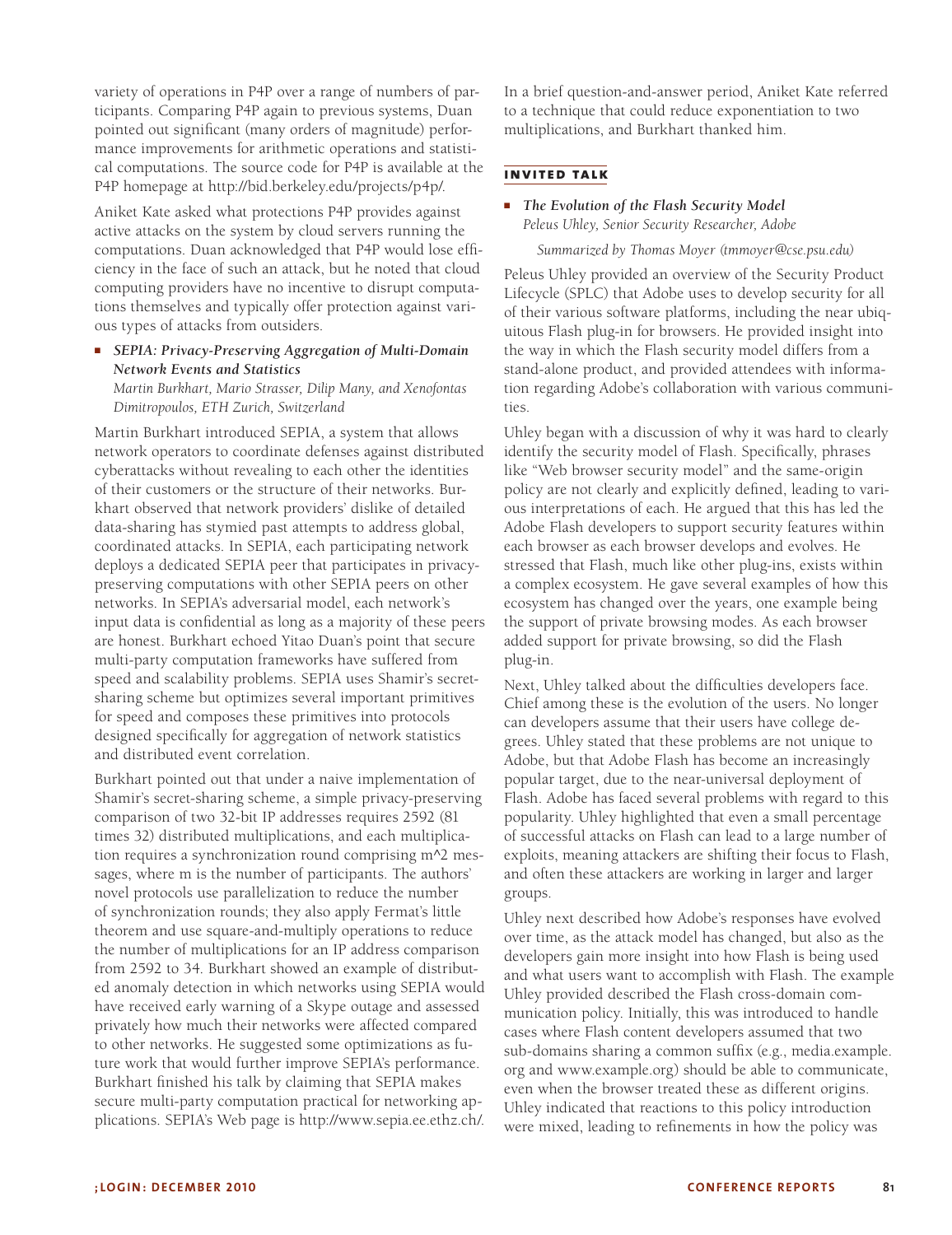handled. Uhley then discussed several other enhancements to Flash, such as auto update support, and the addition of socket policies.

Uhley finished his talk with a discussion of where Adobe is headed. He mentioned several projects where Adobe has worked with other industry partners and academia, including WEPAWT and Blitzableiter. Uhley also mentioned the Open Screen project and Adobe's efforts to port Flash to new environments, including mobile devices and televisions. Finally, he described work with OWASP and the publishing of specifications for Adobe file formats.

Several questions were raised at the end of the talk, dealing specifically with Flash security. Perry Metzger complained the Uhley had not described a Flash security model, and after some discussion, agreed to continue offline. Adam Drew of Qualcomm asked about the Flash settings manager, specifically highlighting the fact that the interface was dated and difficult to access. Uhley said that as HTML5 evolves, Adobe will be monitoring how local storage settings are handled and adapt Flash's policies to align with other local storage policies. Dan Boneh asked about several recently reported vulnerabilities, including JIT spraying, and wondered how Adobe was dealing with these issues. Uhley responded that Adobe was currently examining several potential solutions and that he could not discuss any one solution in detail. Finally, several attendees asked about communication between the browser and plug-ins. The first highlighted that it would be helpful for Adobe to provide hooks for introspection in the actual plug-in. Uhley responded that he did not have an answer to such a request at the time. Finally, Helen Wang of MSR asked Uhley about unifying the security policies of all plug-ins and allowing the browser to make security decisions on a global scale, instead of each plug-in implementing its own security policy independently of other plug-ins.

#### **internet security**

*Summarized by Zhiqiang Lin (zlin@cs.purdue.edu)*

■ *Dude, Where's That IP? Circumventing Measurementbased IP Geolocation*

*Phillipa Gill and Yashar Ganjali, University of Toronto; Bernard Wong, Cornell University; David Lie, University of Toronto*

Phillipa Gill began her talk by noting the applications that benefit from geolocating clients, such as online advertising, search engines, and fraud detection. However, geolocated targets have incentive to lie, and current geolocation approaches are susceptible to malicious targets. Then she gave an overview of their contributions. They considered measurement-based geolocation in the presence of an adversary who tries to subvert the techniques into returning a forged result. To this end, they developed two models of adversarial geolocation targets: the first, simple one is the Web client being geolocated, and the second, sophisticated one is the cloud provider, which aims to mislead the geolocation algorithm. They developed two specific attacks based on the two adversary models, and evaluated them on delay and topology-based geolocation.

Next, Gill provided background on geolocation and described two major approaches: a database-based passive approach, which is coarse-grained and slow to update, and a measurement-based geolocation, which leverages several landmark machines with known locations to probe and constrain the geolocation. Gill also showed a delay-based geolocation example to illustrate how measurement-based geolocation works, and then introduced their simple adversary model. In this model, the adversary knows the geolocation algorithm and is able to delay their response to probes. In their sophisticated adversary model, the adversary controls the network the target is located in and constructs network paths to mislead topology-aware geolocation.

Interestingly, in their evaluation, they found that against delay-based techniques the adversary has a clear trade-off between the accuracy and the detectability of an attack. Against the topology-aware techniques, in contrast, they found that more sophisticated topology-aware techniques actually fare worse against an adversary, because these techniques give the adversary more inputs to manipulate through their use of topology and delay information. In their future work, Gill described their eventual goal to develop a provable and practical framework for secure geolocation. One approach is to leverage the existence of a desired location, requiring the target to prove they are in the correct location.

No one asked questions; the session chair, Steve Bellovin, joked that sometimes he does not want to be located.

■ *Idle Port Scanning and Non-interference Analysis of Network Protocol Stacks Using Model Checking Roya Ensafi, Jong Chun Park, Deepak Kapur, and Jedidiah R. Crandall, University of New Mexico*

Roya Ensafi began her talk by introducing a peach attack, in which the attacker only climbs the hills (with significant cost) to grab delicious peaches when the peaches in a peach orchard the attacker can see stop disappearing. Similarly, in the port scanning attack, the attacker can also leverage the information from a zombie to infer the status of a victim. That is, the attacker uses side-channel attacks to bounce scans off of a "zombie" host to stealthily scan a victim IP address or infer an IP-based trust relationships between the zombie and victim.

After providing some background, Ensafi presented their techniques. They built a transition system model of a network protocol stack for an attacker, victim, and zombie, and they used model checking to test their model for noninterference properties. Their transition-based network stack model consists of five different hosts (two zombies, two victims, and one attacker). Each host has an IP, three different ports and their status, a TCP RST counter, and SYN cache. The rules in the transition system are (1) the attacker can send any arbitrary sequence of packets; (2) the attacker cannot send packets to the victim with its own return IP;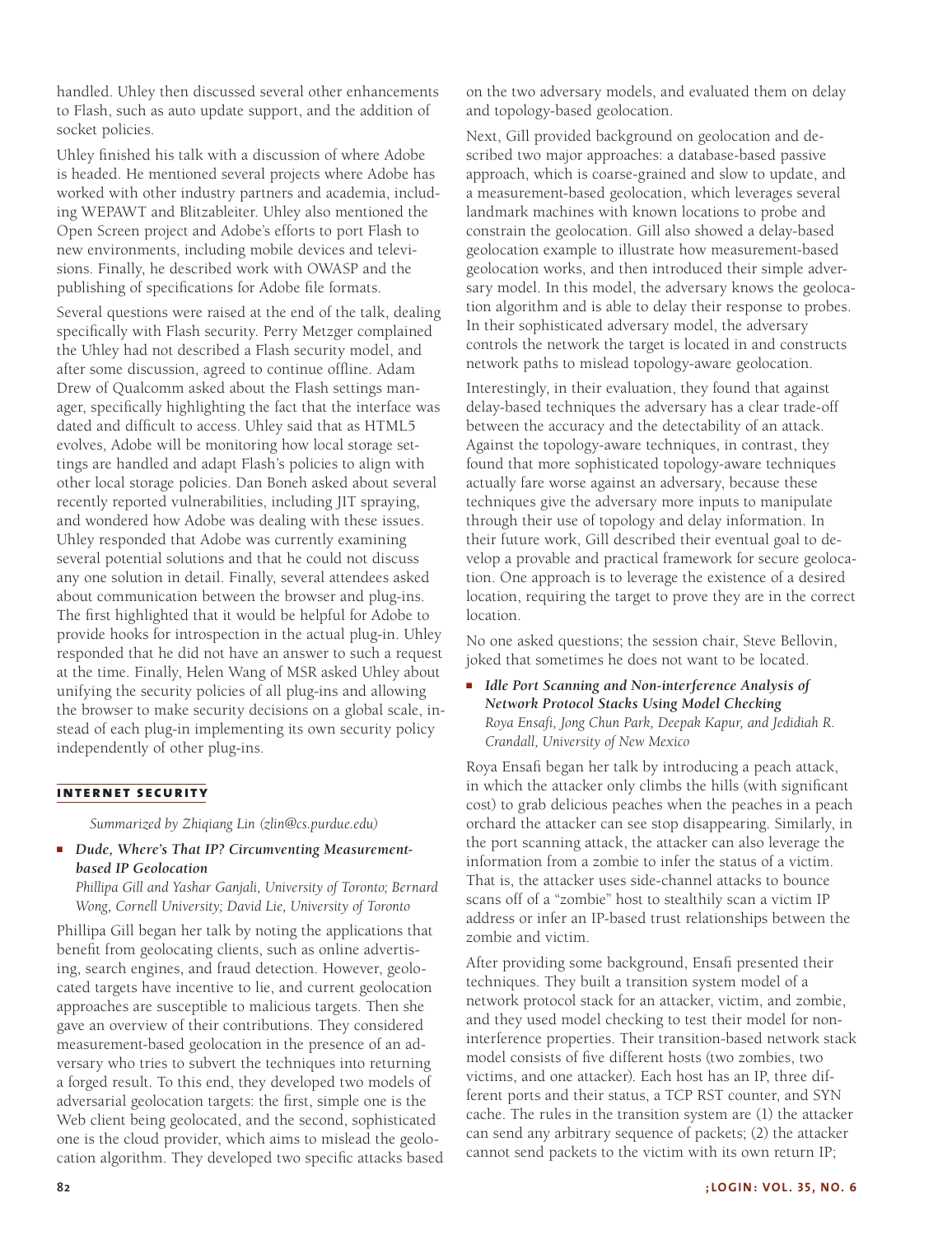(3) the attacker never replies to any packet; and (4) zombies and victims reply to packets based on typical Linux or FreeBSD network stack rules. They used SAL as their model checker. Two new methods of idle scans resulted from their modeling effort, based on TCP RST rate limiting and SYN caches, respectively. Their empirical experimental results show that it is possible to scan victims which the attacker is not able to route packets to, meaning that protected networks or ports closed by firewall rules can be scanned. This is not possible with the one currently known method of idle scan in the literature that is based on non-random IPIDs. Through modeling two resources, RST rate limitations and a split SYN cache structure, they also tried to capture the distinction between trusted and untrusted hosts, which will appear in the future design of network protocols. Non-interference for these two resources was verified with symbolic model checking and bounded model checking. They showed that in practice it is possible to infer trust relationships and other IP routing rules between the victim and the zombie.

Someone pointed out that according to the RFC protocol in her second example, when sending SYN-ACK to open port, you will get an RST, because SYN-ACK is out of sequence. Ensafi said their result is from the experiment they did on FreeBSD and Linux, and the OS implementation may not exactly reflect the RFC protocol. Someone else asked why the authors didn't consider Windows and Mac. Ensafi replied that she is a fan of Linux and FreeBSD. A third person speculated whether it is possible to use a VM which has great checkpointing, and inside the VM run a real OS rather than creating the transition and performing model checking. Ensafi answered that the idea is great but may face some new problems, such as security during the transition modeling. Robert Watson asked for recommendations on techniques for isolating different bits in the same cache from each other to further differentiate trusted and untrusted machines. Ensafi replied that it was interesting to think about this. Shawn Hernan asked for thoughts on how an attacker in the real world would locate a suitable zombie. Ensafi answered that she is not clear on how the attacker finds the zombies, but an attacker should have the knowledge to locate them.

#### ■ *Building a Dynamic Reputation System for DNS Manos Antonakakis, Roberto Perdisci, David Dagon, Wenke Lee, and Nick Feamster, Georgia Institute of Technology*

Manos Antonakakis presented Notos, a dynamic reputation system for the Domain Name System (DNS). DNS is an essential protocol used by both legitimate Internet applications and cyber attacks. But the problem so far is: (1) malware families utilize a large number of domains for discovering the *up-to-date* C&C address; (2) IP-based blocking technologies have well-known limitations and are very hard to maintain; (3) DNS blacklisting-based technologies cannot keep up with the volume of new domain names used by botnets; and (4) detecting agile botnets cannot be achieved by the current state-of-the-art detection mechanisms. Thus,

the authors designed Notos, a dynamic, comprehensive reputation system for DNS.

After briefly describing related work such as passive DNS, IP reputation and blacklisting, and DNS reputation and blacklisting, Antonakakis introduced their techniques. Basically, their techniques use passive DNS query data, and extract from network-based, zone-based, and evidencebased feature vectors. It involves a network modeling step along with two clustering steps: one—coarse-grained—uses the network; the other—fine-grained—uses the zone feature vectors. As such, they are able to characterize unknown domains with known network behaviors (for example, CDN, dynamic DNS, or just popular domains) but also with clusters based upon already labeled domains in close proximity. Their reputation function uses the product of both supervised and unsupervised learning steps to compute a reputation score for a new domain indicative of whether the domain is malicious or legitimate. In their evaluation, they applied Notos in a large ISP's network with DNS traffic from 1.4 million users. Their results show that Notos can identify malicious domains with high accuracy (true positive rate of 96.8%) and low false positive rate (0.38%), and can identify these domains weeks or even months before they appear in public blacklists. Their future work includes targeted detection and combines Notos with spam detection systems for improving accuracy as a primary coarse filter.

Reiner Sailer (IBM) asked about the possibility of an adversary taking advantage of their learning technique. Antonakakis answered that it is impossible, as an adversary cannot evade passive DNS. David Reed was concerned about how the authors label the data, since a classic learning algorithm requires reliable labeling. Antonakakis replied their technique is based on public and private blacklists, which should be trusted. Shawn Hernan first asked about the confidence that Alexa lists are in fact legitimate whitelists from non-malicious domains. Antonakakis answered that the top 500 are definitely true. Hernan's second question concerned whether their heuristics that many domain names pointed to a single IP indicates maliciousness works in an IPv6 world. Antonakakis replied their technique works in IPv6, but they may need to revisit their heuristics. Lucas Ballard asked for thoughts on the case of bad guys affecting domains they do not control. Antonakakis answered that an attacker has to compromise Web servers to achieve their goals.

# **invited talk**

*Understanding Scam Victims: Seven Principles for Systems Security*

*Frank Stajano, Senior Lecturer at the University of Cambridge, UK*

*Summarized by Thomas Moyer (tmmoyer@cse.psu.edu)*

In this talk, Frank Stajano presented work that he has been doing with Paul Wilson, a magician on a television show called "The Real Hustle." In this work, Stajano examines scams that Wilson performs on unsuspecting people. After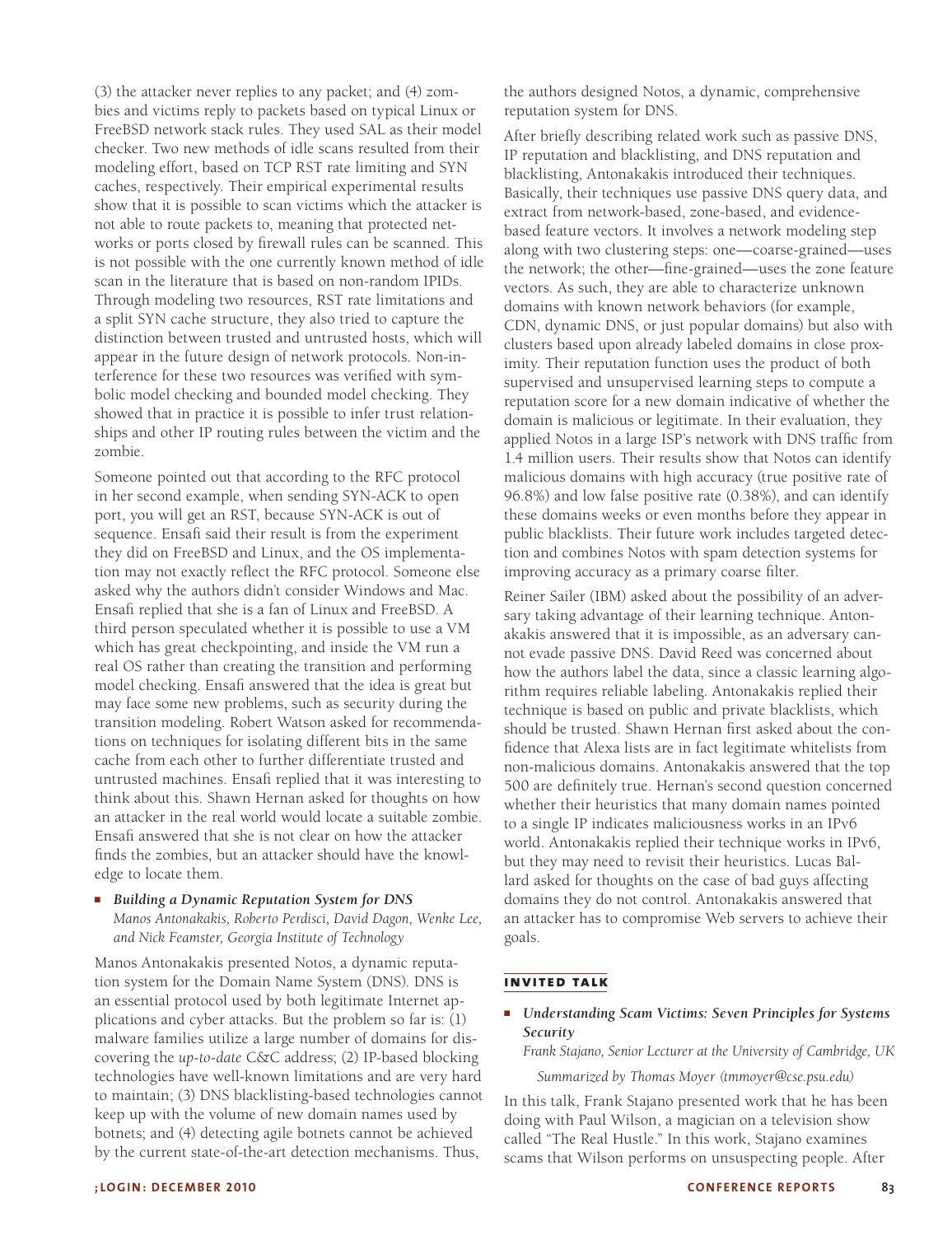the scam is complete, Wilson and his team explain the scam in detail and how human nature has allowed the victim to be scammed. Stajano examines these scams, and in particular the victims, and categorizes the principles used to scam the victim. In outlining these principles he provides insight into how system security engineers can take into account human nature when designing security mechanisms.

Throughout the talk Stajano presented video clips of scams presented in the technical report. After each, he discussed how the principles could be applied to system security. The first scam examined was called the three shells game, where the victim must follow a pea hidden under one of three shells while the con artist moves the shells around. The principles behind this scam include distraction and herd mentality. The distraction principle states that a focused user is distracted from other important things, leaving them vulnerable to attack. The herd principle states that a victim will let their guard down when others around them appear to share the same risks. This applies to multi-user systems, where users are more willing to take risks since there are other users willing to accept the same risks.

The next scam, the lottery scam, illustrates the dishonesty principle, the need and greed principle, and the time principle. In the scam, the victim is asked to buy something for less than face value, and is later told that the value of the object is significantly more than originally thought. In the clip, a lottery ticket is forged that appears to be worth several thousand pounds, but later appears to be worth even more than that. The victim is tricked into giving the con artist money for the ticket, at the original value, thinking that he can cash the ticket in and make a larger profit. The dishonesty principle states that the victim's larceny hooks them into the scam, after which the con artist will use this against them to achieve their goal. The same can be said for placing the victim in an embarrassing situation. The second principle is need and greed, which shows that users are made vulnerable by their desire to fulfill their need or greed. Systems engineers need to be aware of users' needs and work to fulfill them; otherwise an attacker can come along and manipulate the user into thinking that the attacker can fulfill their needs.

Another scam examined was the jewelry shop scam, where the con artists pose as a criminal and a law enforcement official. The criminal tries to purchase a high-value item using counterfeit bills, but the "law enforcement official" steps in and prevents the sale. When gathering the "evidence," the high value item is taken as part of the evidence, along with the fake money. The con artists walk out with the money and the item, successfully completing the scam. The premise behind this is that society trains people to not question authority. The con artist leverages this by posing as a higher-ranking official and getting the victim to do what the con artist wants. Systems engineers need to allow users to challenge authority without the risk of being punished, otherwise users will simply be manipulated by the attackers, since the users think that questioning authority will lead to punishments.

In the last scam, the con artist poses as someone in need of help, such as having a flat tire. The con artist is relying on the kindness of the victim. In the scam, while the good Samaritan is changing the tire, the con artist asks if she can warm up in the victim's car. The victim, trying to be nice, gives the con artist the keys to the car so the con artist can turn the heat on. In reality, the con artist is going to steal the car. The car with the flat tire turns out to be owned by some unsuspecting third party, not involved in the scam. The idea behind this scam is that the con artist takes advantage of people's' kindness, which is how many social engineering attacks on systems occur. The attacker poses as someone in need and hopse that the victim will be kind enough to help the con artist.

The only question asked at the end of the talk was about institutional review boards and how Stajano could perform such experiments, as no IRB would approve such experiments. Stajano responded that his partner, Paul Wilson, was the one actually doing the scams and was not subject to IRB approval. Stajano's role is more analysis after the fact.

# **real-world security**

*Summarized by Adam J. Aviv (aviv@cis.upenn.edu)*

■ *Scantegrity II Municipal Election at Takoma Park: The First E2E Binding Governmental Election with Ballot Privacy*

*Richard Carback, UMBC CDL; David Chaum; Jeremy Clark, University of Waterloo; John Conway, UMBC CDL; Aleksander Essex, University of Waterloo; Paul S. Herrnson, UMCP CAPC; Travis Mayberry, UMBC CDL; Stefan Popoveniuc; Ronald L. Rivest and Emily Shen, MIT CSAIL; Alan T. Sherman, UMBC CDL; Poorvi L. Vora, GW*

Richard Carback presented Scantegrity, a voting system designed such that users can confidentially confirm their vote was counted after the election, along with a verifiable tally. It is the first real-world deployment of such a system.

Scantegrity is an electronic voting system with an optical scan reader. The big difference is "invisible ink." A voter uses a special pen when filling out the ballot, and when she marks an oval, a confirmation number appears. These numbers are different on every ballot, and each ballot has a unique identifier. A user is also provided with a confirmation card, where she can write down her ballot's identifier and the confirmation numbers revealed by her "magic marker." After the votes are counted, a voter can go online and enter her ballot number, revealing the official confirmation numbers, and if there are any differences, the voter can challenge the vote.

The most interesting part of the presentation was when Carback discussed some of the real-world pitfalls and successes of the deployment. Tacoma Park had a turnout of 1,723 voters (a good showing), and the "election ran smoothly."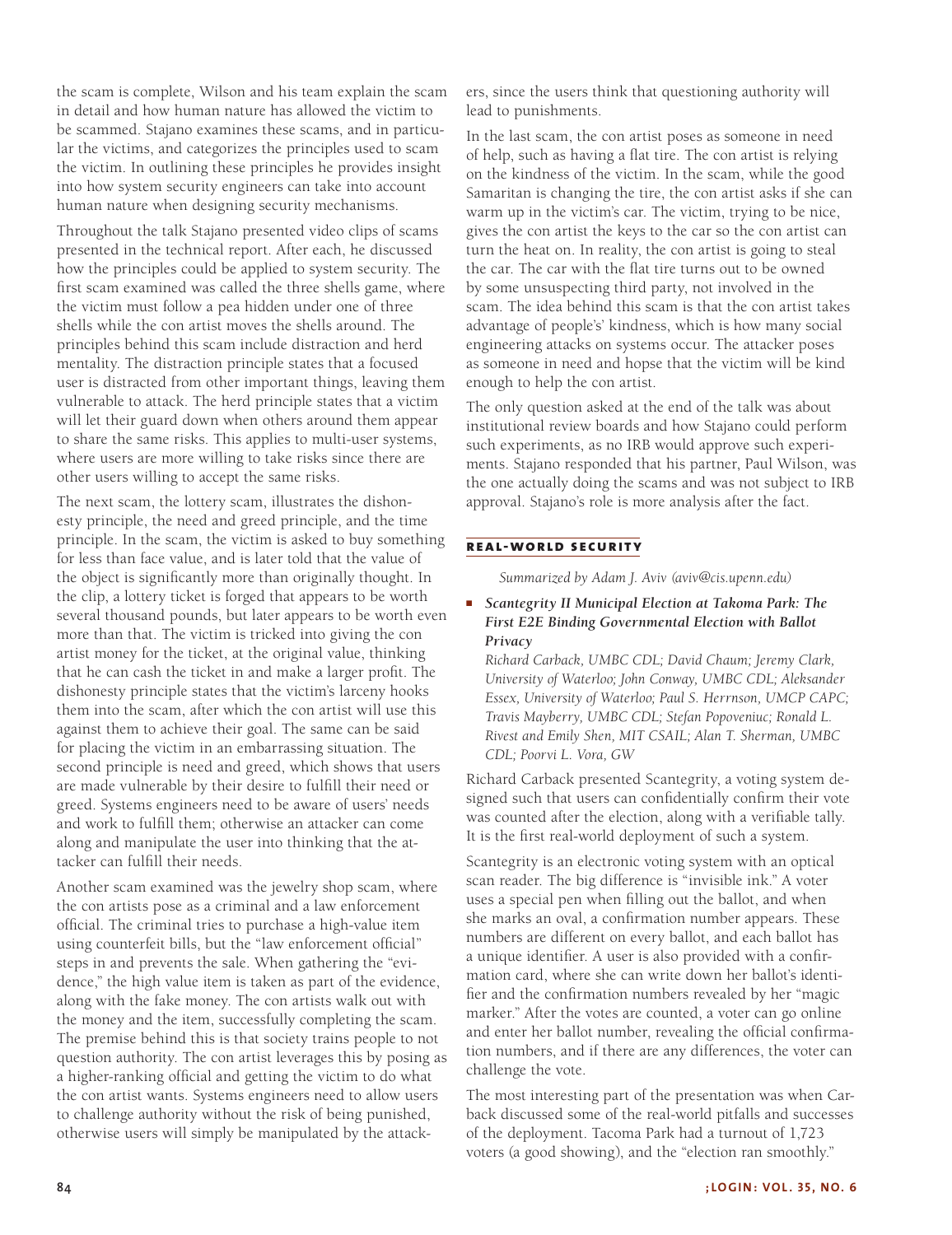Only 64 voters checked their votes online, and one complained: it turns out that the magic ink "0" looks a lot like an "8." Voter intent issues also arose. Some voters wrote in a candidate already listed on the ballot and did not mark any bubble; others marked the candidate's bubble and wrote the candidate in. These ballots required a hand count. The team also performed an exit poll, and overall voters responded very well to Scantegrity. In conclusion, Carback claimed, "This stuff is ready to go. We did it!"

Peter Neumann asked about overvotes, and Carback explained that overvotes required hand counting. Someone asked whether someone else could determine who you voted for, and Carback responded that the mix hides this information. Abe Singer wondered how their system handled blind voters, and Carback said Takoma Park fell under federal standards (DC) and thus didn't need to support blind voters. Someone asked about absentee ballots, and Carback said they could have sent them the special pens, but they didn't because of the expense. They did design their own ink for the ballots, fill printer cartridges with the special ink, print ballots, and fill pens with the solution that reveals the hidden numbers in the bubbles that are used to verify votes.

#### ■ *Acoustic Side-Channel Attacks on Printers*

*Michael Backes, Saarland University and Max Planck Institute for Software Systems (MPI-SWS); Markus Dürmuth, Sebastian Gerling, Manfred Pinkal, and Caroline Sporleder, Saarland University*

After Michael Backes approached the podium to present his work, the first sound the audience heard was the unmistakable beep and whir of a dot matrix printer, producing a chuckle. Backes then asked, "What was just printed?" The crux of his paper, with co-authors Markus Dürmuth, Manfred Pinkal, and Caroline Sporleder, is to answer that exact question.

Dot matrix printers print documents using one to two rows of needles that strike a page through an ink ribbon, producing dots on the paper that form letters and symbols. Printing different letters produces different sounds, and this was known as early as 1991. However, no one has actually produced an end-to-end attack based on this information. One is likely to ask, "'Aren't dot matrix printers obsolete and not used anymore?" Not true. Backes lists a number of examples where dot matrix printers are the norm, including doctor offices for printing prescriptions. Not mentioned by the presenter, but known to the author of this summary, is that these printers are also shipped with many voting machines to produce verifiable paper trails. The relevance of this attack is broader than one may think.

The attack consists of recording the sounds of the printer as it prints a document. The recording is then passed through a recognition phase to produce a set of initial candidates which are pruned down. Language-based improvements are made using standard Markov modeling and n-grams. The results of the attack are striking: 69% of a message can

be recovered without a strong straining corpus, and with a good corpus they saw decoding results as high as 95%. They even performed a real-world attack at a doctor's office (on a fake prescription) and were successful in decoding the document.

Ian Goldberg noted that some printers print left-to-right then come back and print right-to-left. He wondered whether the authors could take advantage of this to improve their attack. Backes replied that other noises they would produce might be helpful. An audience member wondered if this could be used to fingerprint a printer or the language being printed. Backes didn't perform that experiment, but he said that getting the printer model is likely possible and recognizing the language should work well. Another audience member was interested in defenses based on adding additional white noise, such as playing fake printer recordings. Backes acknowledged that this might work, but, again it was not tested. One defense that was tested was placing the printer in a box. It didn't work.

*Security and Privacy Vulnerabilities of In-Car Wireless Networks: A Tire Pressure Monitoring System Case Study Ishtiaq Rouf, University of South Carolina, Columbia; Rob Miller, Rutgers University; Hossen Mustafa and Travis Taylor, University of South Carolina, Columbia; Sangho Oh, Rutgers University; Wenyuan Xu, University of South Carolina, Columbia; Marco Gruteser, Wade Trappe, and Ivan Seskar, Rutgers University*

The last talk of the session was presented by Wenyuan Xu, an assistant professor at the University of South Carolina at Columbia. She began by noting that there are an increasing number of wireless devices in cars, and computers are integrated deeply into the mechanical systems and display units of newer model cars. These systems were not designed with security in mind, and in this work, Xu and her co-authors exploited the tire pressure monitoring system (TPMS) in demonstrating poor security and privacy design.

TPMS are wirelessly connected sensors placed in the rims of the tires. They become active when the car is moving faster than 25 mph, and then report regularly to an electronic control unit (ECU) connected to the dash-board display. Fortunately, Xu had a car with such a system, and the team set out recording the wireless signal used. Immediately it became clear that it was Manchester encoding, and they were able to decipher the packet format in less than half a day.

There was no encryption, and they also recognized that each packet had a unique ID. This implies that a TPMS message can be used to fingerprint a vehicle and driver, and potentially track them as the car moves about. The next logical question is: What is the signal range? While the car is parked, without an amplified antenna, they were able to record packets at a range of 10 meters. With an amplifier, this increased to 40 meters. They even tested it on the highway while the car was in motion, and again the signal was easily recorded. Xu joked that she will only claim to have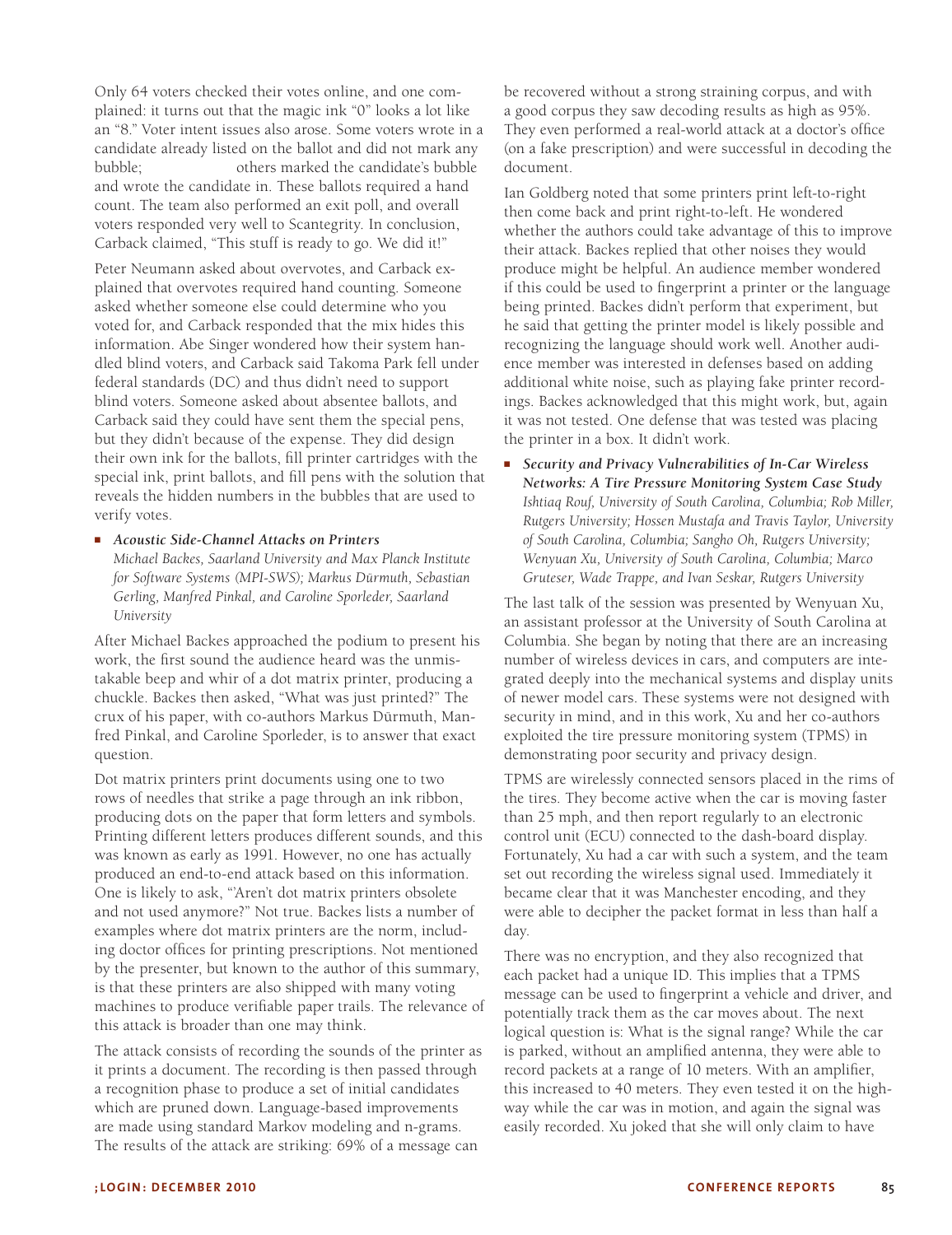tested the car at 70 mph and no faster so as not to admit to exceeding any speed limits.

The team also investigated transmitting false TPMS packets to fool the driver into pulling over. Xu described highway robbers in Italy who set up road blocks, but with TPMS hacking they only need to send a "flat-tire" signal to get the car to pull over. This was a very effective attack. Even if the ECU received eight good "inflated-tire" packets and one bad "flat-tire" packet, the on-screen display would warn of a flat tire.

As fortunate as Xu was in having a car outfitted with TPMS technology, she was unfortunate in that it was the guinea pig in all the experiments. In fact, she sent so many forged "flat-tire" packets to the ECU that her system died. Kevin Fu asked about bringing the car back to the dealer after she had crashed the computer: "What excuse did you give the dealer?" Xu replied that she was quite reluctant to reveal the exact reason for the failure. "Just reset the computer. The hardware is fine. Trust me."

Brian Rosenberg (Qualcomm) suggested that the reason the computer would signal a flat tire even while receiving four "good" tire signals was the risk in not reporting a flat tire is much greater than in reporting a flat tire that is not really flat. Dan Wallach asked if they had talked to manufacturers and Xu said they did, attempting to find out how sensors are associated with a car. All the manufacturers would say is that a dealer must install replacement tires for the system to work.

#### **invited talk**

■ *Vulnerable Compliance*

*Dan Geer, In-Q-Tel*

*Summarized by Ben Ransford (ransford@cs.umass.edu)*

Dan Geer posed a series of provocative questions about the following topic: what should be done when a vulnerability is found in a specification rather than an implementation? When such a vulnerability has been disclosed, how do we detect and repair the systems that implement the specification and therefore exhibit the vulnerability? Should protocol designers assume that security flaws will be found in their work and design accordingly? Geer's talk featured an interlude with guest Marsh Ray and a lively question-and-answer session.

Geer pointed to historical examples of so-called vulnerable compliance. In each case, the system's wide install base prevented vulnerabilities from completely disappearing for a long time. Mistakes in the Kerberos Version 4 protocol, introduced in 1988 and retired 16 years later (but still undoubtedly in use), were the first example of full compliance with a specification begetting a vulnerability, according to Geer. Predictable TCP sequence numbers were proved vulnerable in 1985 but not corrected in an RFC until 1996.

The wireless networking protocol WEP was not reviewed by cryptographers, has gaping vulnerabilities, and is still widespread today. Further examples include a recent DNS cache-poisoning vulnerability, vendors' hurried implementations of IKE with Xauth, and the proliferation of the flawed sign-then-encrypt (and vice versa) paradigm. Geer observed that, in many cases, these vulnerabilities went unfixed until the disclosure of a working exploit, sometimes years after the vulnerability disclosure. (See the article on p. 26.)

A lesson Geer offered to protocol designers is that if you produce a reference implementation, designers of compatible or derivative systems are afraid to diverge from it—especially for complex protocols. Geer gave Kerberos version 4, SNMP version 1, and ASN.1 as examples of specifications that contained vulnerabilities but were sufficiently complicated that most implementers simply followed the reference implementations. The problem with such close adherence to reference implementations is the loss of implementation diversity, a key principle in the design of the Internet. If merely complying with a specification requires substantial implementation effort, little room remains for critical thinking about the specification's flaws.

Geer gave the floor to Marsh Ray, a security researcher known for his recent discovery of a flaw in the renegotiation phase of the TLS protocol. Ray related the long history of a flaw in the way Windows forwards login credentials. Windows uses a protocol called NTLM to store and transmit password-based credentials. Ray noted that CVE reports are still being issued today for a trivial man-in-the-middle vulnerability that has plagued versions of Windows since 1996. He showed a matrix representing the vulnerability's attack surface over combinations of protocols that use NTLM and said that there were still many opportunities to exploit the vulnerability. The vendor has begun fixing the problem but has not made the repaired behavior the default, because they do not want to break backward compatibility. Ray drew several lessons from the saga. If breaking backward compatibility is painful, do it once and comprehensively fix the problem. Highly visible attacks that focus on one facet of a system can distract from potentially more severe underlying vulnerabilities. Protocol designers may find their work burned into silicon, complicating repairs. Encrypted communications can hide the existence of underlying flaws or disguise attacks.

Geer discussed remediation strategies used in the past. He gave examples of top-down remediations, such as when AT&T enlisted the help of legislators to punish phreakers while they invested in more secure protocols. A similar approach to vulnerable Internet nodes might treat such a node as an "attractive nuisance" akin to an unprotected backyard pool. Another possible remediation strategy would be for protocol designers to issue an expiration date for new protocols. He mused that inflection points such as Y2K are an appealing juncture for protocol switchovers. He closed his talk by wondering whether sound defensive strategies might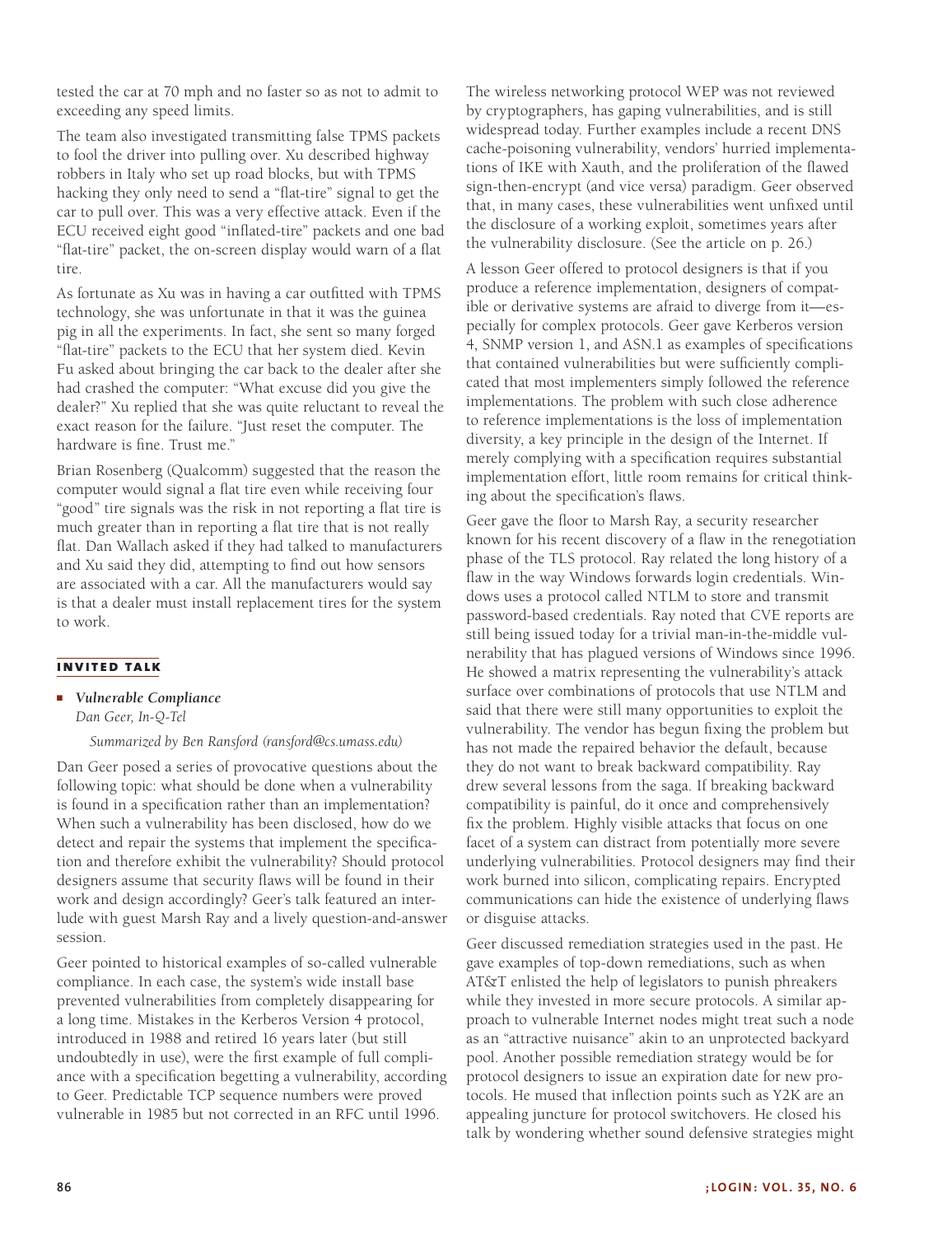lead implementers away from Postel's famous Robustness Principle: systems should become conservative in what they produce *and* in what they accept.

Ray showed a video (by Liam Schneider) of credential-forwarding attacks on NTLM while the audience responded to the speakers. An audience member pointed out that many countermeasures, such as patches to DNS servers and TCP implementations, import the notion of security into systems that were designed without security in mind, which seems like a mistake. Ray commented that DNSSEC in particular draws attention away from a need to reform the badly broken PKI infrastructure for SSL. Geer noted that we must sometimes deploy imperfect solutions. Wietse Venema asked whether Geer thought SMTP should have been expired; after all, it lacks authentication and authorization. Geer compared email to financial markets, which have taught us that we can build systems that are too complex to operate, and suggested that perhaps SMTP ought to be made modular, with parts that can be swapped out if they are found to be vulnerable.

David Reed pointed out that users have a need to assign blame for security problems, but that standards committees cannot simply be held liable; he remarked that security is a societal process rather than a property. Ray and Geer agreed; Geer suggested that organizations should allocate resources to deal with security failures. Another audience member wondered why there are no insurance groups that estimate the costs of security failures; Geer said that insurance is enormously complicated but that some organizations have been thinking about it, but only to insure users against failures rather than insure designers against flaws. An engineer in the audience noted that civil engineers, for example, can be held accountable for flaws in the physical artifacts they design (e.g., bridges), but noted that a comparable notion of accountability on the decentralized Internet would unduly hinder development. Geer offered the maxim "Freedom, security, convenience—choose two," and suggested that perhaps the people who deploy, rather than design, systems should be held accountable for failures. As the allotted time drew to a close, David Reed pointed out that although every software company warns against using their software in critical systems, most, with a smile and a wink, upsell their wares into just such systems.

#### **poster session & happy hour**

*Summarized by Sandra Rueda (ruedarod@cse.psu.edu) and Rick Carback (rick.carback@gmail.com)*

[Editor's note: This session was so popular that it wasn't possible to interview all the poster presenters: it was too noisy, and having good food and drinks made things more difficult. Nevertheless, it was a lot of fun. We are just sorry that not all poster presentations could be covered.]

■ *GuardRails: A (Nearly) Painless Solution to Insecure Web Applications Jonathan Burket, Patrick Mutchler, Michael Weaver, and Muzzammil Zaveri, University of Virginia*

GuardRails is a Ruby security tool. It is designed to help developers avoid common Web application security vulnerabilities using annotations instead of explicit security checking code. It provides support for data input sanitization and access controls, and also avoids information disclosure vulnerabilities when access denied errors occur.

Tools for Tracking and Understanding Keyword-Based *Internet Censorship*

*Antonio M. Espinoza, Ronald J. Garduño, Leif A. Guillermo, Veronika Strnadova, and Jedidiah R. Crandall, University of New Mexico*

This is a probe for detecting words and phrases that trigger Chinese Internet censorship actions. It uses character similarities, named entity extraction, and latent semantic analysis to create the list of censored topics. It can potentially be used as a data source for the Concept Doppler system (ConceptDoppler.org).

# ■ *Advancing the Science of Cyber Security Experimentation and Test*

*Jelena Mirkovic, USC Information Sciences Institute*

DETER is a project that aims to provide a public repository of experiments in the area of computer and network security for educators and students to analyze in related college courses. The experiments include exercises about intrusion attacks and detection, firewall management, spoofing, forensics, denial-of-service attacks, and worm behavior. More information at: http://www.isi.edu/deter/.

■ *MedVault: Health Professional Access to Source-Verifiable Patient-Centric PHR Repository. Mustaque Ahamad, Douglas Blough, Ling Liu, David Bauer, Apurva Mohan, Daisuke Mashima, Bhuvan Bamba, Balaji Palanisamy, Ramkumar Krishnan, Italo Dacosta, and Ketan Kalgaonkar, Georgia Institute of Technology.*

MedVault is a project to develop new techniques for the storage, maintenance, and sharing of health records while protecting such records from unauthorized use and disclosure. MedVault uses Merkle hash trees to provide minimal disclosure of information and integrity verification at the same time. The patient only needs to authorize the release of a specific piece of data and the hash codes associated with the remaining branches of the tree for the reader to be able to verify the integrity of the data. MedVault also uses attribute-based policies to release information. Attributebased policies enable patients to make fine-grained decisions about data sharing.

■ *Redacting PHI in Neurological Images using XNAT Alex Barclay, Laureate Institute for Brain Research and Institute of Bioinformatics and Computational Biology, University*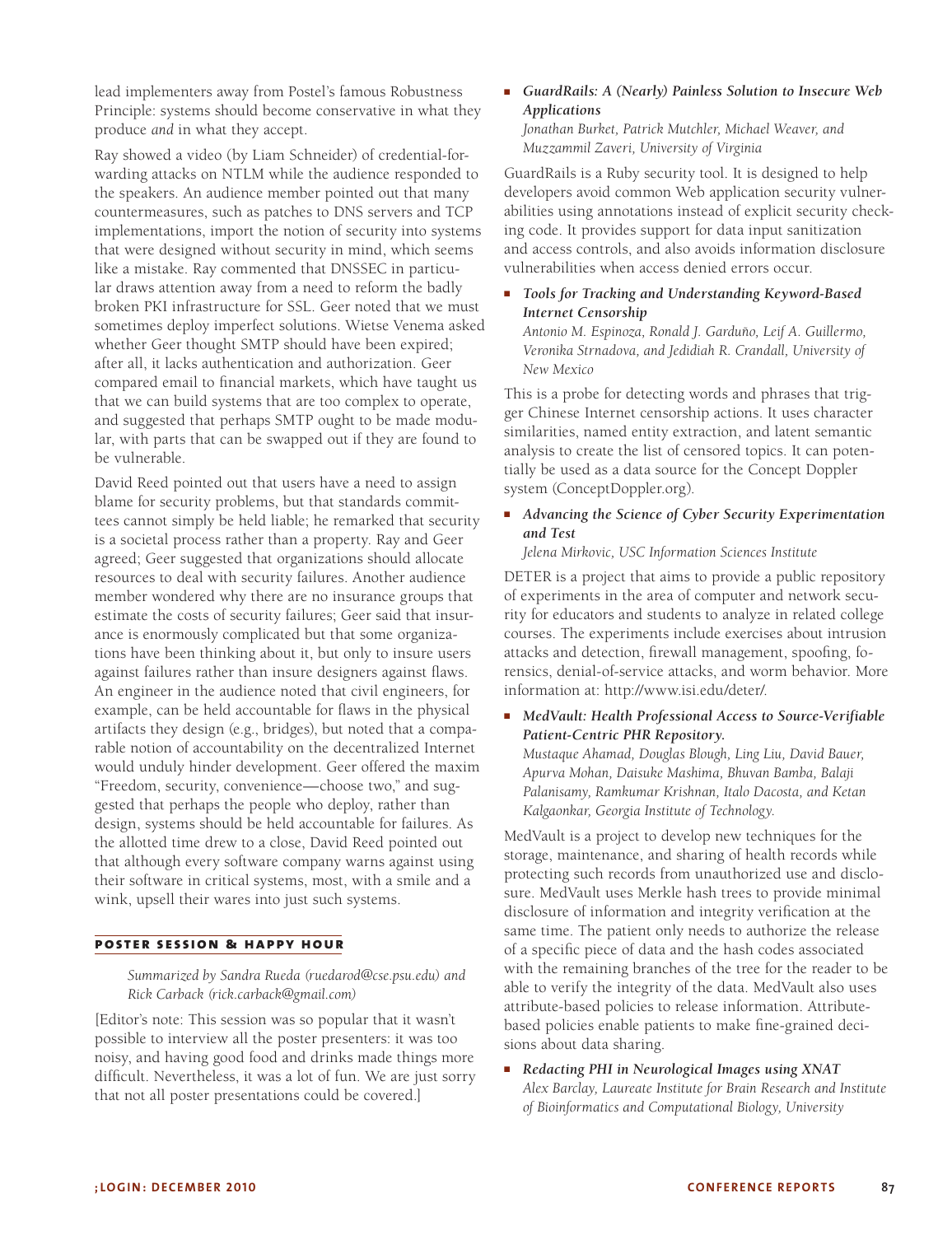#### *of Tulsa; Nakeisha Schimke and John Hale, Institute of Bioinformatics and Computational Biology, University of Tulsa*

XNAT is an open source platform designed to handle medical imaging and data. XNAT uses the DICOM standard (Digital Imaging and Communications in Medicine standard) for handling medical images. The problem is that the DICOM standard includes Protected Health Information (PHI), that is, information that can be used to identify an individual. Furthermore, the image itself may include information that can be used to identify an individual. This poster highlights the need for a tool to redact the entire PHI data stack, including DICOM headers, text, and the image byte stream, to ensure privacy of the data.

■ *Embedded Firmware Diversity for Smart Electric Meters Stephen McLaughlin, Dmitry Podkuiko, Adam Delozier, Sergei Miadzvezhanka, and Patrick McDaniel, Pennsylvania State University*

Current smart meters belong to a category that is known as monoculture, meaning that a large percentage of these meters have the same hardware and software. From a security point of view, monocultures represent a high risk since attacks that succeed on one of the elements can be repeated on all of them without much additional effort. Traditionally, software diversity techniques have been used to mitigate attacks on monocultures. However, the techniques that can be used on smart meters are limited because of the hardware requirements associated with many of them and the hardware limitations of the smart meters.

This poster presents redundant address encryption to provide "lightweight control flow integrity" to prevent random errors after an exploit attempt. Redundant encryption using different keys to protect return addresses provides reasonable guarantees to protect the smart meters.

■ *Process Firewalls: Mechanism and Utility*

*Hayawardh Vijayakumar, Sandra Rueda, Divya Muthukumaran, Joshua Schiffman, and Trent Jaeger, Pennsylvania State University*

Current operating systems support access control policies at the granularity of a program and cannot enforce finergrained access control policies. Therefore, an operating system's ability to enforce a policy depends on what interface a program is using to access a given OS resource. This project proposes a Process Firewall mechanism to enforce policies with a finer granularity that would allow access based on what interface a program is using to access a given OS resource. This behavior is analogous to a regular firewall's behavior that enforces policies for a given host based on network features such as a port number.

#### ■ *Graph Cuts Can Be Used to Solve Security Problems Divya Muthukumaran, Dave King, and Trent Jaeger, Pennsylvania State University*

This poster proposes that security problems arising from information flow errors can be modeled as a graph cut problem. A cut solution to the graph cut problem is a solution for the security problem. This kind of problem includes mediation placement in programs (placement of declassifiers and endorsers), privilege separation (since we want to split the code), and policy error resolution (errors indicate illegal information flows and thus a cut suggests where to mediate the flow). The challenges to model the problem include identifying sources and sinks, and converting cuts to the appropriate security solutions.

# ■ *Securing End-to-End Provenance: A Systems and Storage Perspective*

*Kevin Butler, University of Oregon; Patrick McDaniel, Stephen McLaughlin, and Devin Pohly, Pennsylvania State University; Radu Sion and Erez Zadok, Stony Brook University; Marianne Winslett, University of Illinois*

This paper presents a mechanism, Kells, that enables a USB device to evaluate the integrity of the host it is being connected to, before releasing any of the information it stores.

Since Kells can identify the machine that it is plugged into, it is possible to build a provenance chain at the block level based on reads and writes from a given machine. Once the host is validated by the device, it can be considered to be within the TCB, so requests are trusted. At the block level there is no concept of users per se, but the device can consider users through other means, such as biometrics on the USB drive.

# ■ *Verifying Cloud Integrity: Making the Cloud Do the Dirty Work*

*Joshua Schiffman, Thomas Moyer, Hayawardh Vijayakumar, Trent Jaeger, and Patrick McDaniel, Pennsylvania State University*

This work addresses two questions: (1) How do we ensure the integrity of the results produced in a cloud environment? (2) How can customers verify integrity?

This project designed and implemented a cloud verifier (CV) to answer these questions. The cloud verifier is a component in the cloud that can verify the integrity of the virtual machine monitors (VMMs) in the cloud. It does so based on an integrity criterion that is shared with the customers. Customers decide if the CV criterion meets their own. The CV also provides an IPSec key that customers can use to establish trusted sessions with their own VMs (for instance, to send keys to access encrypted data stored in the cloud). This key is generated by a VMM for the VMs it is hosting. Since the CV has verified the VMM's integrity, it signs the key and sends it to the customer.

#### ■ *tNAC: Trusted Network Access Control*

*Ingo Bente, Josef von Helden, and Joerg Vieweg, Trust@FHH Research Group, University of Applied Sciences and Arts, Germany; Marian Jungbauer and Norbert Pohlmann, Institute for Internet Security, University of Applied Sciences, Germany*

The tNAC project aims to develop a trustworthy Network Access Control solution. tNAC builds upon Turaya, the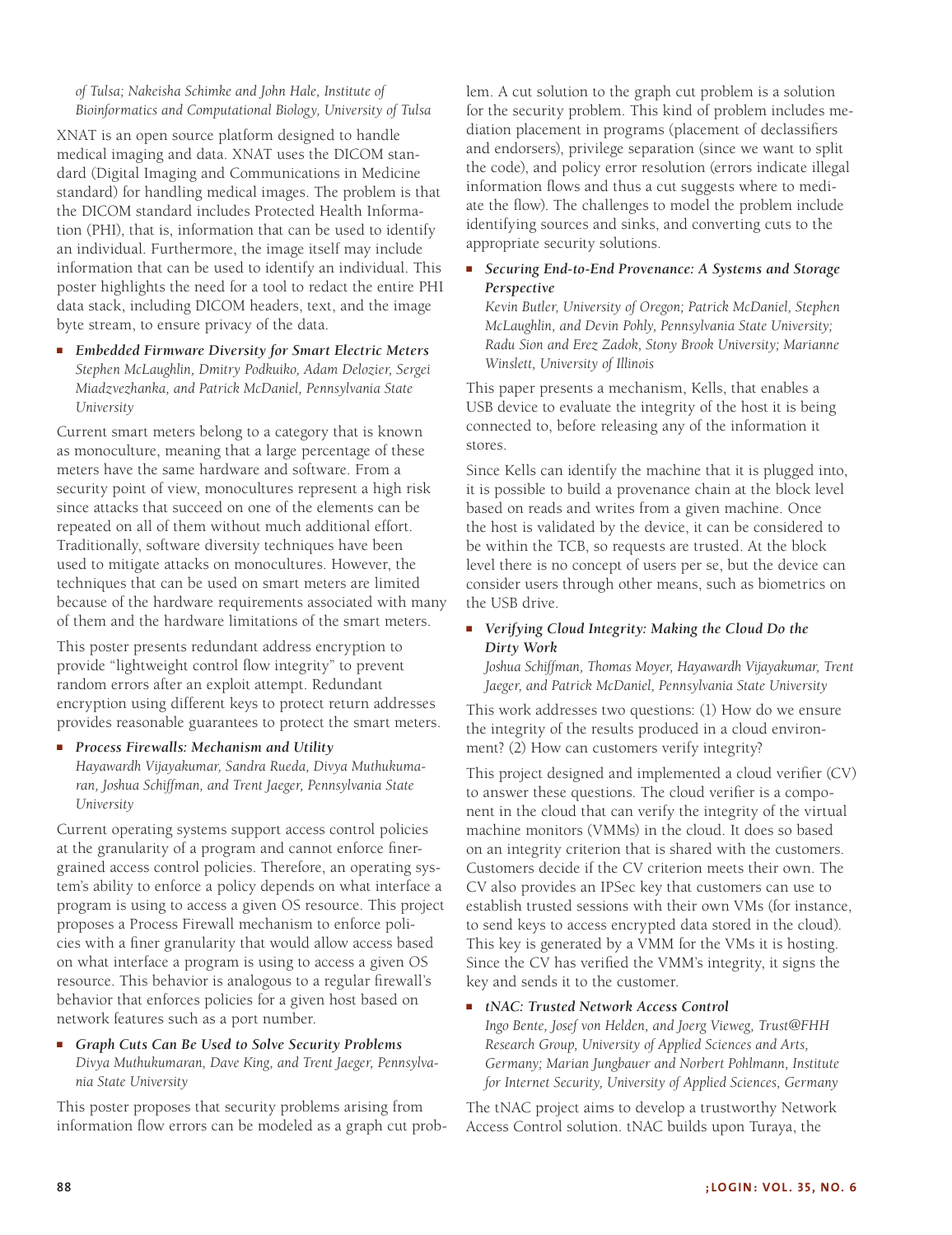secure operating platform, and TNC@FHH, the open source Trusted Network Connect implementation. tNAC ensures that by integrating the capabilities of Turaya, which are rooted in the Trusted Platform Module, and TNC@FHH, which gathers security relevant information about each endpoint, only those endpoints that match the policy of the provider will be allowed to access the network. Endpoints that try to lie about their current security state will be detected. For further information about tNAC, please visit www.tnac-project.org.

■ *Moving from Logical Sharing of Guest OS to Physical Sharing of Deduplication on Virtual Machine Kuniyasu Suzaki, Toshiki Yagi, Kengo Iijima, Nguyen Anh Quynh, and Cyrille Artho, National Institute of Advanced Industrial Science and Technology; Yoshihito Watanebe, Alpha Systems, Inc.*

This is a proposal to use memory- and storage-deduplication to increase security. Application binaries are translated by pseudo-static converter (for example, "statifier" in Linux). The binaries share necessary libraries and prevent search path replacement attack, GOT (Global Offset Table) overwrite attack, Dependency Hell, etc. They require more storage and memory, but deduplication techniques reduce the increase.

#### **web security**

*Summarized by Manuel Egele (megele@cs.ucsb.edu)*

■ *VEX: Vetting Browser Extensions for Security ulnerabilities*

*Sruthi Bandhakavi, Samuel T. King, P. Madhusudan, and Marianne Winslett, University of Illinois at Urbana-Champaign*

#### *Awarded Best Paper!*

Firefox currently has around 25% market share, and 150 million plug-ins (i.e., extensions) are in use. Firefox extensions are written in JavaScript and executed in the same context as the chrome, the browser's frame and controls. Extensions run as part of the browser and thus have access to everything you do with your browser. After giving a brief overview of the current submit process for Firefox extensions and its weaknesses, Sruthi Bandhakavi elaborated on the idea and the threat model behind VEX.

Extensions are assumed to be benign and vulnerabilities to be the effects of buggy extension code. Vulnerabilities can be exploited by a malicious Web site. To protect from these threats, VEX employs static analysis to check for explicit information flows that bridge the two trust domains for JavaScript in the Firefox browser: the chrome and content contexts.

VEX identified a vulnerability in an RSS reader extension. Bandhakavi prepared a demo exploit to attack this vulnerability and demonstrated the effects. VEX uses abstract heap data structures for objects, methods, and properties to compute precise flows between objects. Currently, VEX

contains three different flow patterns, and the authors were able to identify six vulnerabilities in 2452 extensions they analyzed with VEX.

The presentation concluded with a glance at future work: Bandhakavi said that they want to study and classify known vulnerabilities, and employ a constraint solver to improve VEX. The project Web site can be found at http://www. cs.illinois.edu/~sbandha2/VEX/.

Peter Neumann asked about the limitations of the employed flow analysis and how we can get out of the unfortunate situation that we have untrusted operating systems, browsers, and browser plug-ins. Bandhakavi answered that the limitations for static analysis apply to VEX too. However, VEX was designed as a bug finding tool and thus is not able to state the absence of bugs. More effort should be put into designing languages that can be analyzed reliably. Someone asked about false positive and false negative evaluation and where the ground truth comes from. Bandhakavi replied that VEX did not detect all known vulnerabilities. For example eval constructs still pose a limitation to VEX. Two undergrads worked to systematically create attacks employing fuzzing techniques, but it was really tough to create such a tool, because each extension is unique in what inputs it accepts. She emphasized the need for tools like VEX that could at least point to the presence of an attackable flow in order to test the extensions manually. The flows detected in the extensions could eventually turn out to be not attackable for various reasons outlined in the paper and therefore become false positives.

Collin Jackson (CMU) wondered how many extensions loaded content that got executed in the chrome context from HTTPS-secured URLs instead of regular HTTP. He asked why one would ever allow content from nonsecure sources to be passed to the eval statement. Bandhakavi felt that only allowing HTTPS sources might be too restrictive.

Helen Wang asked how VEX compared to inline monitor approaches that are built into the browser. Bandhakavi clarified that VEX is intended to help extension editors to vet extensions before they get approved, and thus is able to find vulnerabilities before they get deployed to the browser.

■ *Securing Script-Based Extensibility in Web Browsers Vladan Djeric and Ashvin Goel, University of Toronto*

Vladan Djeric presented their work to provide protection against privilege escalation vulnerabilities in script-based browser plug-ins. Djeric started his presentation with a brief overview of the Firefox architecture. One of their design principles was to implement their approach with no modification to existing extensions. Djeric then divided existing vulnerabilities into three classes: code compilation vulnerabilities, luring vulnerabilities, and reference leaks. The threat model assumes benign extensions and untrusted data being executed as privileged code. They added a dynamic taint propagation engine to the Firefox browser.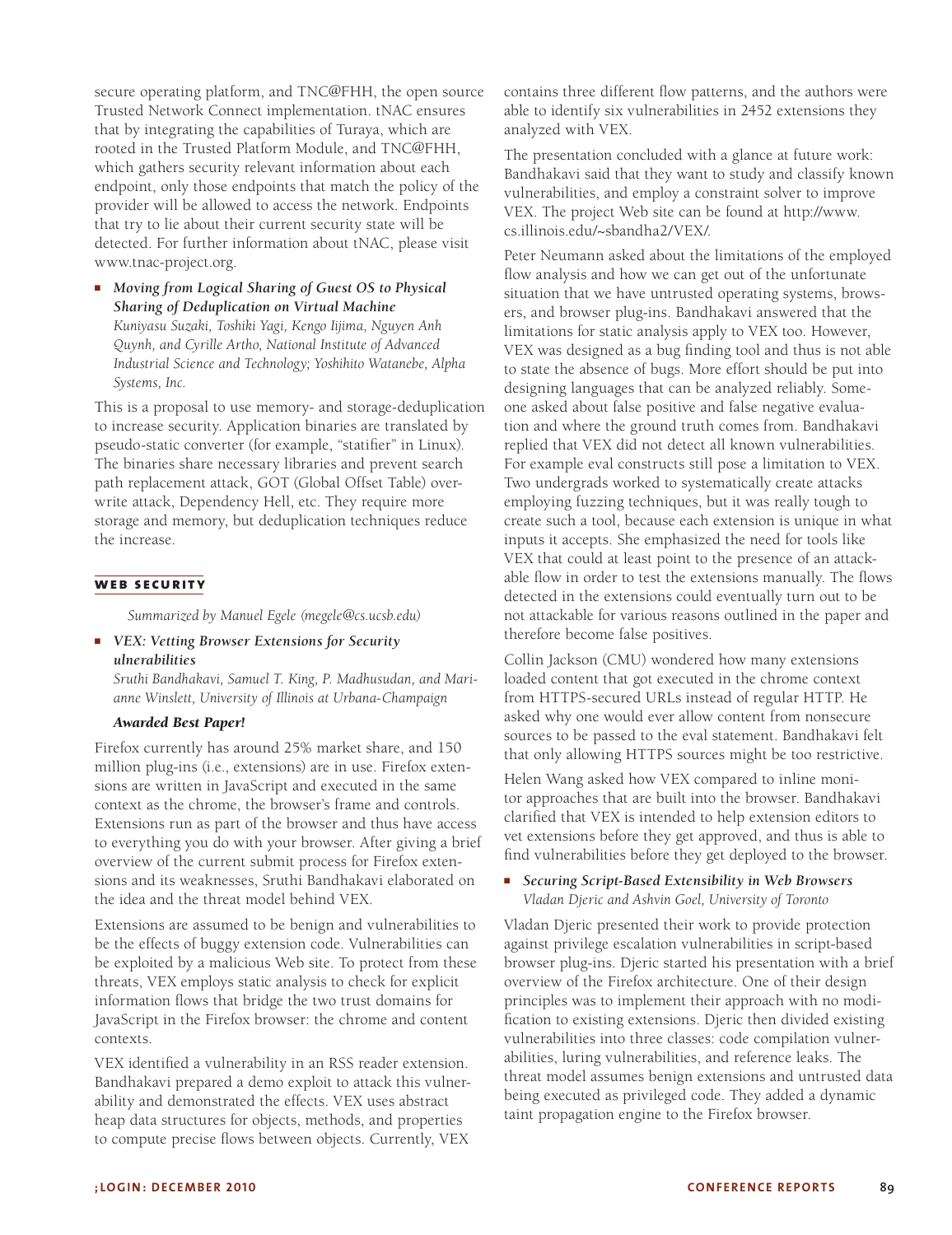Existing security measures in Firefox advocate the use of a taint propagation scheme. For example, name space separation in the browser creates a natural boundary for taint labels, and privileged scripts usually handle untrusted data with care.

Based on the taint propagation scheme, the authors implemented techniques to detect vulnerabilities in all of the three vulnerability classes. The authors implemented and evaluated a prototype of their technique in Firefox 1.0.0. The reason to choose this rather old version is that the published security bulletins are very detailed. Out of 14 advisories their approach was able to detect 13 vulnerabilities. The only vulnerability that was not detected results from an incomplete implementation. More precisely, the authors did not implement the taint propagation throughout the HTML parsing engine. To evaluate the false positive rate, the system was exercised by a human Web surfer for five hours, resulting in one false alert. Also, an automated crawler visited the top 200 Web sites of the Alexa Web site ranking, also resulting in one false positive. The performance evaluation showed slowdowns up to 30% in microbenchmarks.

Ian Goldberg (University of Waterloo) wondered how the system handles JavaScript closures. According to Djeric, using closures to interact between trusted and untrusted content is not common. Peter Neumann wondered whether their approach could benefit from a more fine-grained interpretation of taint, as opposed to the binary tainted/nottainted scheme. Djeric responded that he prefers to err on the side of caution. Venkat Venkatakrishnan (University of Illinois, Chicago) compared this work with the previous talk on VEX and asked whether static or dynamic analysis techniques are better suited to protect the user from vulnerable extensions. Djeric stated that their approach does not only detect vulnerabilities in extension but also in the browser itself, if, for example, vulnerable wrappers are present. Sruthi Bandhakavi, the presenter of the previous talk, described a problem with dynamic analysis: once a problem is detected, the user has to make a decision on how to proceed (i.e.., ignore warning and continue or terminate the execution).

David Wagner (University of California, Berkeley) wondered about the methodology that was used to measure the 30% performance impact. Djeric agreed that this slowdown is not negligible but said that it's too little to be perceived in day-to-day browsing. Niels Provos (Google) said that the user cannot trust extensions. Djeric agreed and reiterated that their work was aimed to protect the user from vulnerabilities in benign extensions.

# ■ *AdJail: Practical Enforcement of Confidentiality and Integrity Policies on Web Advertisements Mike Ter Louw, Karthik Thotta Ganesh, and V.N. Venkatakrishnan, University of Illinois at Chicago*

Mike Ter Louw presented AdJail. He introduced a running example of the Yahoo Webmail interface that he would use throughout the presentation and discussed the issue of a context-sensitive ad on Facebook that would fetch the profile pictures of a user's friends and use them in dating service advertisements. The specific example suggested that the user might be advised to date his own wife through this dating service. The presentation continued by stating five design goals for AdJail. These goals are confidentiality and integrity of sensitive page data, a consistent user experience, support for ad scripts that perform contextual advertisement, transparency towards the ad-networks, and support for all major Web browsers.

AdJail creates a shadow page for each real page that contains the unmodified ad script. Access to content of the real page is mediated by two JavaScript components embedded in these two pages, the real and shadow pages. These components employ DOM interposition and are responsible for mediating access and forwarding events. Furthermore, AdJail defines a policy language to annotate read and write properties for certain content areas pertaining to ad scripts. The AdJail prototype was evaluated with six ad networks and was integrated with the Roundcube Webmail application. Their prototype implementation resulted in a slowdown of around 200ms for rendering the advertisements.

Niels Provos (Google) wondered how this approach relates to confidentiality breaches, where ad scripts steal browser history, and how this work relates to Caja. Ter Louw replied that such attacks are outside the scope of their work. Also, Caja has to transform the ad script before it is delivered, which is not necessary for AdJail and is undesirable, as it may raise false positives in ad networks' click-fraud detection mechanisms. Lucas Ballard (Google) asked how Flash advertisements are handled. In AdJail, Flash advertisements cannot interact with JavaScript. Algis Rudys asked whether AdJail allows the publisher to limit the write access to areas where context-sensitive ads will be placed (e.g., an ad should only be able to add content, such as links for keywords, but not be able to rewrite the whole content). Once a region is marked as writeable, the ad can perform any modification to the area, including a complete rewrite.

Matt Jones (Facebook) wondered whether the amount of data that is transmitted to the ad network can be limited, or if an ad script could send the whole email content to the ad network. Ter Louw answered that, commonly, only keywords are extracted and transmitted, but in general it would be hard confining such behavior. The last question was geared at finding out how the ad script and the AdJail scripts communicate and whether a malicious ad script could talk to the AdJail script in the original page directly, bypassing the protection. Ter Louw responded that the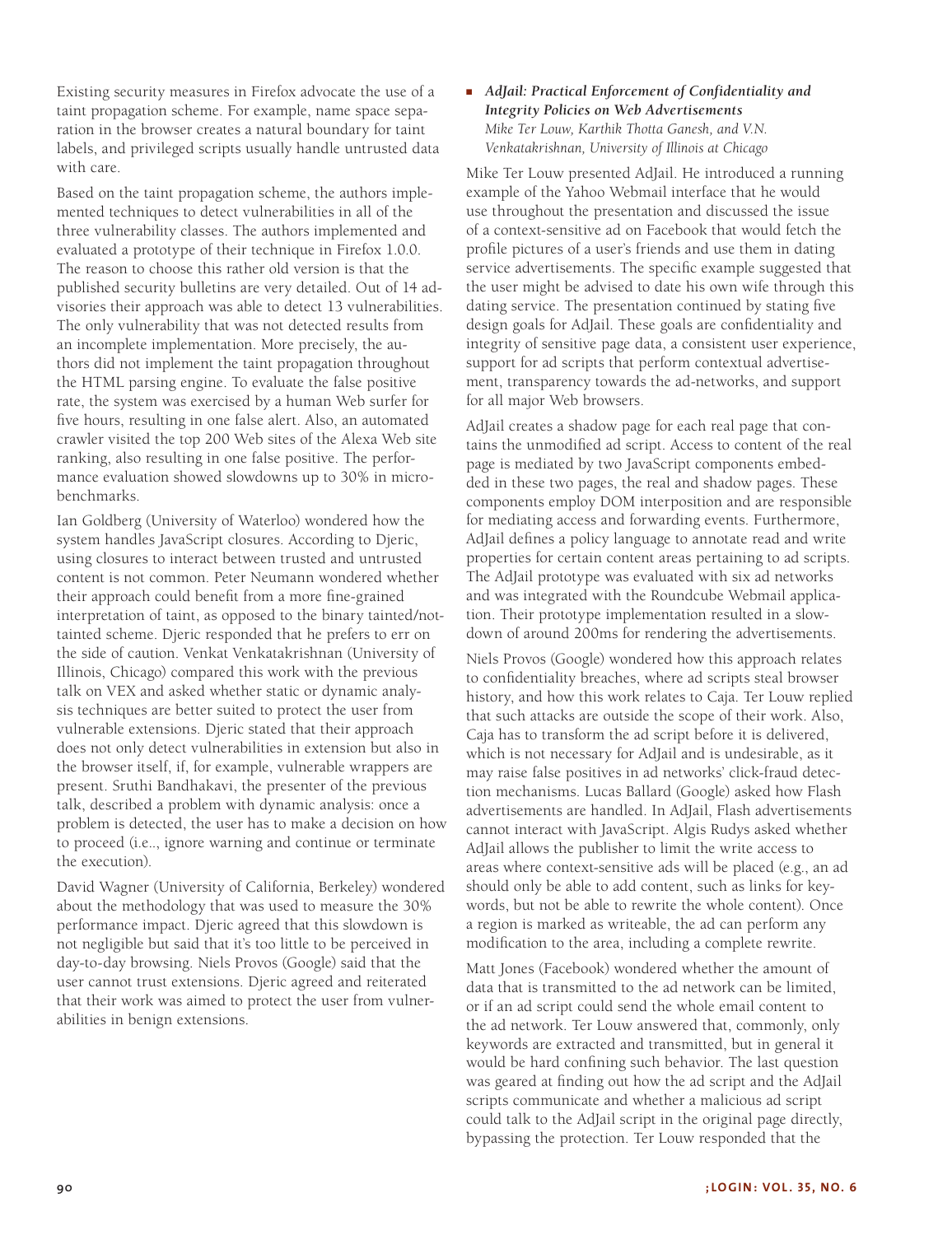AdJail script on the real page does not trust anything from the shadow page, and all policies are enforced in the AdJail component on the real page.

# **invited talk**

■ *How Cyber Attacks Will Be Used in International Conflicts Scott Borg, Chief Economist, US Cyber Consequences Unit Summarized by Sunjeet Singh (sstattla@gmail.com)*

Scott Borg, an expert in the area of cyber warfare, assesses cyber security risks to the US and closely studies ongoing cyber conflicts internationally. Borg discussed various recent real-world examples to draw a line between the true potential of cyber attacks and the actual extent to which cyber attacks play out today. He then presented specific statistics that explain the strategic implications of such cyber attacks and said that cyber attacks are set to become the major form of warfare in the future. (During his talk he repeatedly cited his summary on the recent conflict between Russia and Georgia: search for US-CCU-Georgia-Cyber-Campaign-Overview.pdf.

Cyber attacks offer many unique advantages over physical attacks, mainly in that they can be anonymous, highly targeted, overwhelming in impact, and, at the same time, reversible. The reliance of any nation on information technology makes it a prospective target for cyber attack. Apart from the critical infrastructure, many modern weapon systems in use today use IT, and this makes cyber security all the more crucial. Cyber wars have been witnessed at several levels in recent conflicts all over the world, with each successive conflict increasingly sophisticated.

In the recent conflict between Russia and Georgia, there was high strategic coordination between cyber and physical attacks. Although there is no firm evidence that Russia was behind the cyber attacks that took out Georgian government Web sites, media communications, and power infrastructure during that period, all these events were so highly synchronized with on-ground military advances that it seems implausible that a third entity could have been behind the cyber attacks. It is believed that the Russian cyber attackers had control over much more of Georgia's critical infrastructure than they exercised, which would go to show that the attack was highly organized and disciplined. Georgia in turn came up with a counterattack by releasing malware on social networking Web sites using the Russian language, thus targeting Russian users. The suffering of Georgia from this war has left behind bitter traces in the minds of Georgian people, which suggests to Borg that future attacks might not be as controlled as the Russian attack was.

In attacks less controlled than Russia's, it is likely that a local conflict could lead to a global impact. In a recent staged government experiment, hackers were able to seize control of a US power grid generator and caused it to selfdestruct. Having established that critical infrastructure can be attacked and that physical damage can be inflicted by cyber attacks, it is reasonable to assume that for highervalue targets such as pipelines and refineries, the damage would be severe. For example, a disruption in electronic supply or oil and gas chains in Asia would cause global repercussions.

Given the potential impact, unlike many specialists in this field who believe that cyber warfare will supplement conventional warfare and act merely as a force-multiplier, Borg argued that cyber techniques will govern physical techniques to become the major weapon in future. The purpose of any war is to establish control over the adversary, and cyber warfare provides the means to do it in an effective manner.

At this point, the audience had questions on the practicality of large-scale cyber attacks, e.g., on a nation's complete power grid, on how well such attacks can be controlled, and on how asymmetric the attacking and defending sides can be. To these, Borg's reply was that the whole world is hightech today. Low-launch attacks from minimal infrastructure and from any part of the world can potentially cause great impact. Although it is not easy to take advantage of an attack in a controlled fashion, it is much easier to inject malware to cause damage.

#### **securing systems**

*Summarized by Andres Molina-Markham (amolina@cs.umass.edu)*

■ *Realization of RF Distance Bounding Kasper Bonne Rasmussen and Srdjan Capkun, ETH Zurich*

Kasper Rasmussen presented a way to realize a distance bounding protocol using RF communication. Distance bounding protocols are run between two entities, the verifier and the prover. The prover's goal is to prove to the verifier, using a challenge response protocol, that he is within a given physical distance from the verifier. More precisely, in a model where the verifier is trusted and the prover is untrusted, the prover cannot pretend to be closer than he really is. Also, after the protocol is run, the verifier has proof that the prover is within a certain distance.

Rasmussen noted that robustness in a distance bounding protocol comes from requiring that an attacker must take essentially zero processing time to respond to challenges. The authors propose the use of Challenge Reflection with Channel Selection (CRCS) in distance bounding protocols instead of bounding protocols that require the prover to interpret the received bit before replying to it. Not only is interpreting unnecessary, but it is the reason why alternatives are slow. Rasmussen explained that even alternatives that implement this using XOR are inadequate, not because XOR itself is slow, but because protocols require that full symbols be received before processing them, and receiving a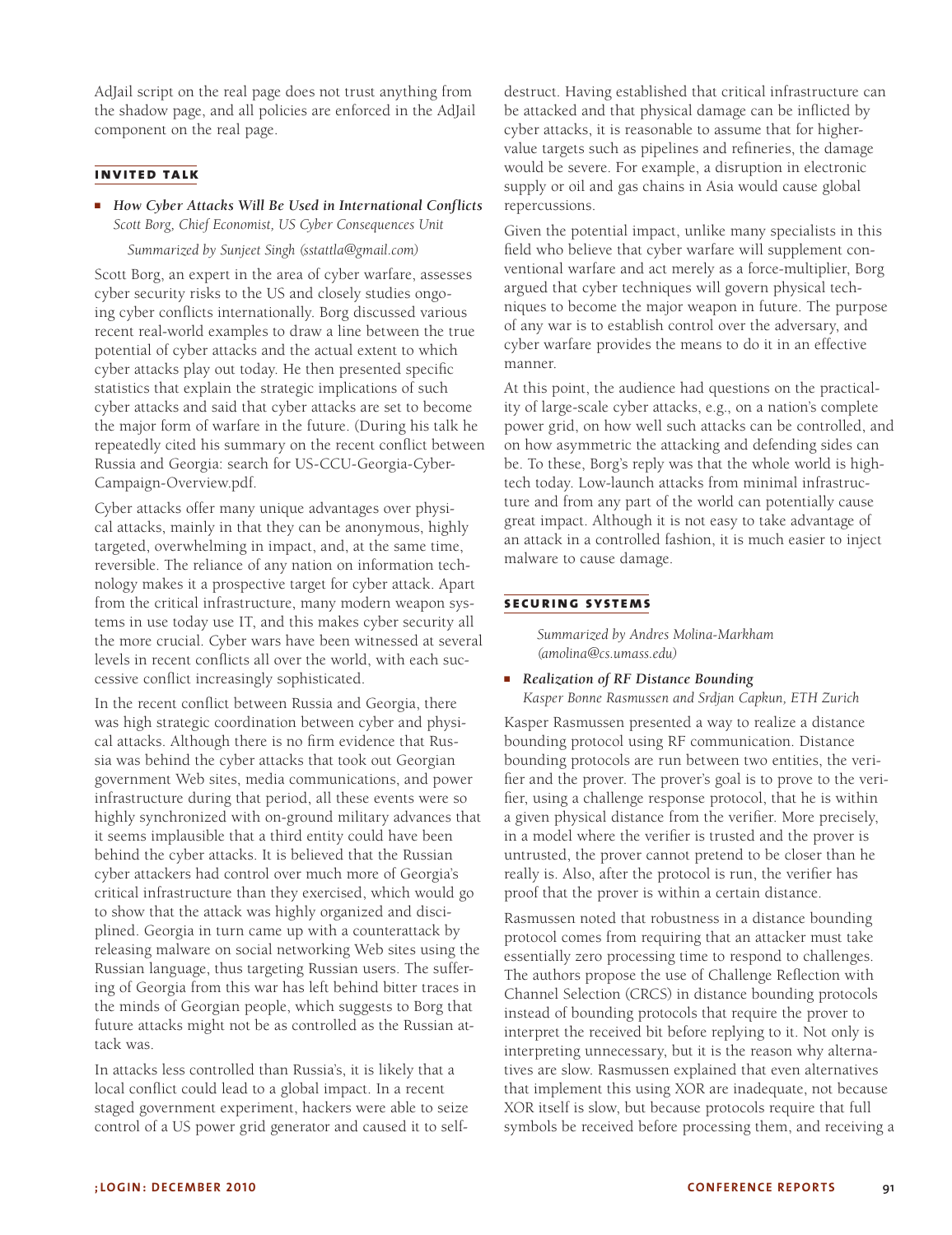symbol can take microseconds. The fastest known approach relying on XOR has a processing time of 300 ns, which translates into an error in distance bounding of 50 meters. In contrast, the proposed solution that uses CRCS is well suited for distance bounding because it does not require the interpretation of the bit received before replying. This allows the prover to receive, process, and send a challenge in less than one nanosecond, which translates into an error in distance bounding of about 15 centimeters.

The main idea of this approach is that, using two channels, the prover reflects a challenge back to the verifier without interpreting it. The use of one channel would encode a 1 and using the other would encode a 0. Thus the prover's choice of a channel would encode a bit of knowledge of a nonce. A distance bounding protocol would, in addition, rely on cryptographic signatures and the integrity of a challenge to protect against two attacks, distance fraud and mafia fraud. Rasmussen described a wired implementation and referred interested members of the audience to the paper for a wireless implementation.

Ian Goldberg (University of Waterloo) noted that a prover could collude with an external attacker that is closer to the verifier to prove that the prover is as close as the attacker. Rasmussen responded that in that case the attacker becomes the prover, and it is just a matter of preventing the prover from sharing his credentials. Avishai Wool from Tel Aviv University noted that in the wired implementation described, high frequencies (~3.5 GHz) were used, but that some important applications, e.g., contact-less cards, work at low frequencies (~13 MHz) and with slow processors. He asked if the proposed solution would still apply in these cases. Rasmussen responded that in theory the approach should still be valid but that it would be an engineering challenge to deal with such low frequencies. Another member of the audience asked if the mixer in the proposed approach could be replaced by switching a modulation on and off to encode a bit, for example. Rasmussen responded that indeed other approaches are possible, as long as they avoid symbol processing and interpretation before replying.

#### ■ *The Case for Ubiquitous Transport-Level Encryption Andrea Bittau and Michael Hamburg, Stanford; Mark Handley, UCL; David Mazières and Dan Boneh, Stanford*

Andrea Bittau presented tcpcrypt, a TCP extension that would enable end-to-end encryption of TCP traffic by default. He started by listing the three main requirements for a solution that would encrypt the vast majority of TCP traffic: performance, endpoint authentication, and compatibility with existing networks and legacy applications. He then said that no existing solution achieves all three.

Bittau provided examples in which tcpcrypt would improve the security guarantees on sites like CNN, Amazon.com, Facebook, or Bank of America. He hinted that this could be done while also improving overall performance. Next, he listed some advantages and disadvantages of providing

security at an application layer with SSL or at the network layer with IPSec. In particular, he mentioned that while IPSec could work with all applications, it could break NAT and would not be able to leverage user authentication. These claims about IPSec would later be challenged by a member of the audience.

The authors claimed that tcpcrypt would provide high server performance by pushing complexity to the clients, would allow applications to authenticate endpoints, and would provide backwards compatibility with all TCP applications, networks, and authentication settings. Performance is achieved because encryption and decryption operations in RSA are not equally expensive. Thus, it is possible to design a protocol in which the cheap operations are on the server side. Doing so would allow servers 36 times better performance than SSL. However, this would require a different approach to authentication, using session IDs. Additionally, tcpcrypt would use existing SSL infrastructures to batch-sign session IDs and thus amortize the cost of RSA operations. In order to provide compatibility, tcpcrypt would modify the initial SYN-TCP with a SYN-CRYPT to probe for tcpcrypt support. If the server ignores the probe, the client would fall back to regular TCP. However, if the server supports tcpcrypt, then both parties would continue with a tcpcrypt negotiation encoded in TCP options.

After going over various protocol and implementation details, Bittau explained that even though better performance can be achieved with tcpcrypt than with SSL, performance gains would vary according to various ways of providing authentication. Bittau referred the audience to http:// tcpcrypt.org to obtain a copy of tcpcrypt and install it in their systems. The authors offer tcpcrypt in a Linux kernel implementation and a userspace implementation that runs on Windows, Mac OS, Linux, and FreeBSD. Bittau concluded his talk by demoing tcpcrypt on a Web application that allows clients using tcpcrypt to post messages into the tcpcrypt Hall of Fame.

David Reed pointed out that piggy-backing on the SYN packet may allow DoS attacks. Bittau responded that tcpcrypt is implemented using mini-sockets requiring one single bit, and thus the server state on the SYN is cheap. Another member of the audience said that by using tcpcrypt instead of IPSec, one would lose protection on other transport layer protocols such as UDP or SCTP. He also challenged Bittau's claims about IPSec not being able to provide individual authentication and not being able to play with NAT. Bittau responded that, indeed, the authors had restricted their attention to TCP traffic, which is the majority of the Internet traffic. As for his previous claims, Bittau stood by them and invited the member to continue the discussion offline.

#### ■ *Automatic Generation of Remediation Procedures for Malware Infections*

*Roberto Paleari, Università degli Studi di Milano; Lorenzo Martignoni, Università degli Studi di Udine; Emanuele Passerini,*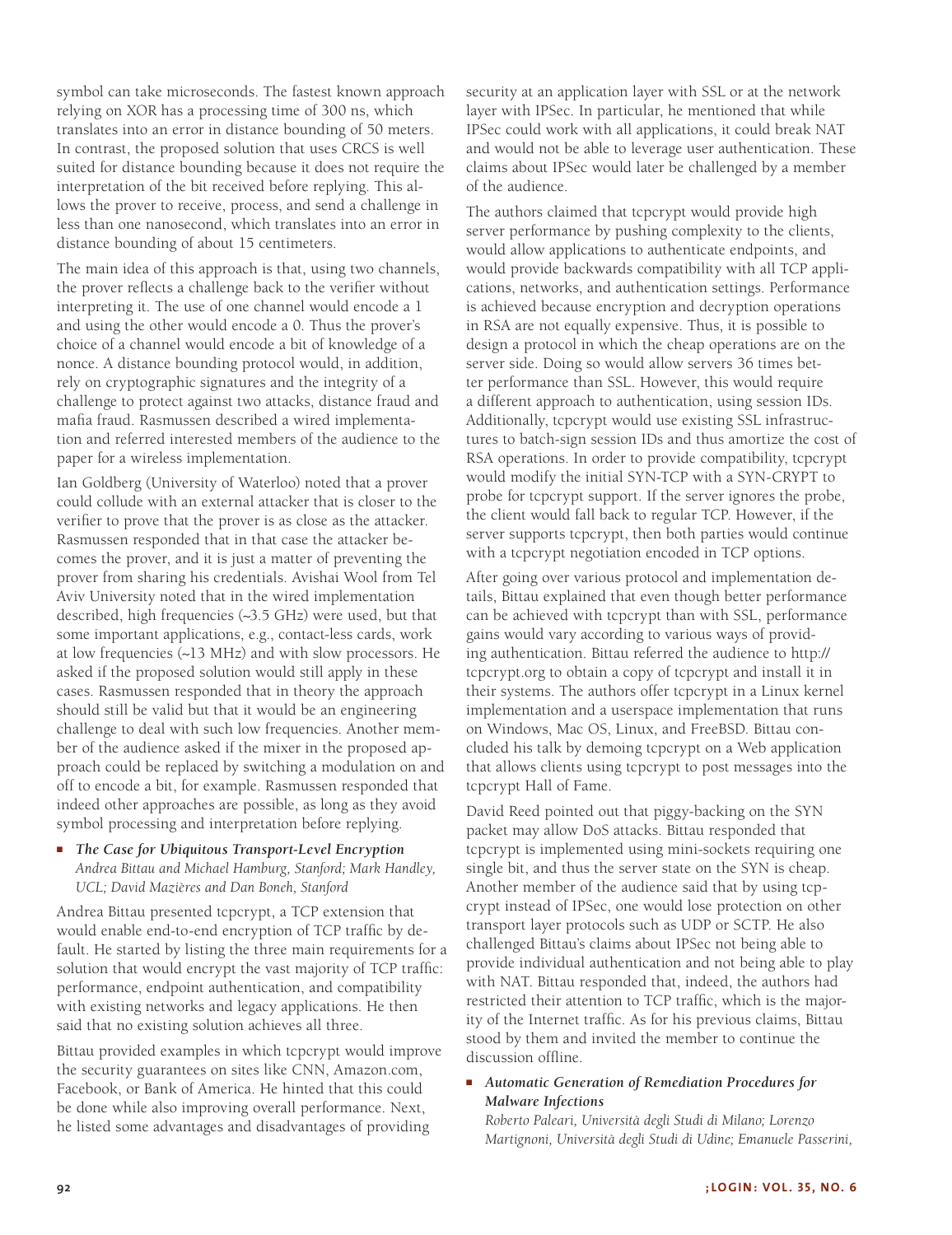*Università degli Studi di Milano; Drew Davidson and Matt Fredrikson, University of Wisconsin; Jon Giffin, Georgia Institute of Technology; Somesh Jha, University of Wisconsin*

Lorenzo Martignoni proposed an architecture that can be used to automatically generate procedures to repair a system after it has been infected with malware. Martignoni made the case that preventing an infection is not always feasible and that current malware detection software does not always leave systems in a stable and safe state after repairing them. The authors showed that their approach was able to revert 98% of the activities performed by 200 pieces of malware, in comparison to the 82% achieved by the best leading commercial solution.

Martignoni described the challenges of generating remediation procedures. One complication is that malware code is usually obfuscated and, therefore, hard to analyze. Moreover, the behavior of this type of software is typically non-deterministic, and remediation usually takes place only after an infection has been detected, so the previous state of the system is not completely known. Next, Martignoni described their approach, which consists of three steps: (1) they construct "infection relations" by extracting generalized patterns of clusters on behavior graphs obtained by running the malware in diverse controlled systems; (2) infection relations are then used to construct remediation procedures; and (3) these procedures are performed in the infected system to revert the effects described by the infection relations. The major limitation of this approach is that attackers could increase the behavior generalization of their malware, thereby decreasing the ability for this system to obtain complete results. Also, only a subset of modified resources can be properly restored. In particular, deleted files or user files cannot be restored.

Katsunari Yoshioka (Yokohama National University) asked about the malware samples used for the evaluation part of the paper. Katsunari explained that in his experience these are hard to analyze because they are often not selfcontained, so parts of their code may be obtained from remote locations. Martignoni agreed and added that, in fact, some pieces of malware may simply crash and stop working. However, these were not considered in the paper.

# **invited talk**

■ *Grid, PhD: Smart Grid, Cyber Security, and the Future of Keeping the Lights On*

*Kelly Ziegler, Chief Operating Officer, National Board of Information Security Examiners*

*Summarized by Leif Guillermo (laag@unm.edu)*

Kelly Ziegler explained that the talk would be kept at a high level for a policy perspective and would explain how the electric grid works and how the smart grid came to be. She hoped this would provide a useful background for understanding some of the issues we are facing now related to cyber security and other security-related issues. She also mentioned that at the end of the talk she would speak about the regulatory framework surrounding the power grid.

There were three main areas of focus on the power grid: power generation, transmission, and distribution. There are roughly 5000 power plants with roughly 160,000 miles of power lines distributed over one million square miles. The North American power grid can be broken down into three interconnections. These interconnections are described as the eastern connection, the western connection, and ERCOT, which is located in Texas. These connections can be thought of as the largest machines in the world, because they are all synchronized.

Between supply and demand, energy output must meet energy demand at every instant. There are three main energy supplies, and a supplementary supply. For the base load of energy demand—large consumers of electricity such as factories and commerce—coal power is generally used. The intermediate energy load requires gas units. Finally, for peak loads and supplementary supply, natural gas is used. Peak loads generally occur between 3:00 and 6:00 p.m.

There is an imaginary barrier known as the "Chinese Wall" which separates bulk power system policies from distribution policies. The bulk policies are regulated at the federal level, and these policies deal with power plants and power generation, whereas distribution is regulated at the state level and deals with how power is transferred to consumers. Due to this barrier, regulating demand can be problematic. The smart grid is a temporary solution to gain control over demand. It implements a variety of solutions: automatic meter reading, distribution automation and generation, demand response, and supervisory control and data acquisition (SCADA) control systems and sensing. Automatic meter reading was the first temporary solution, deployed earliest on major industrial and commercial locations. This method provided a more detailed hourly and time of use billing. It also helped to cut down on the number of meter readers and allowed for various different configurations depending on the needs of the user. Distribution and transmission system automation allows operators greater control and management. Distributed generation allows for smaller generating units to serve the energy load locally. Demand response is a technique to flatten out the peak of energy consumption. One implementation of this method is for people to opt to reduce their basic energy rate, but when it's really hot outside and the energy load is very high, the rate is increased.

In the 1990s, deregulation occurred in the electricity sector, which continues to allow people to trade electricity. Since then, there have been huge amounts of growth in the energy sector. Eighty-five percent of relays are now digital. Originally security was not a big design requirement for the power grid, but after the terrorist attacks of September 11, 2001, we started realizing that security is actually a big issue for us. Since the original design of the grids wasn't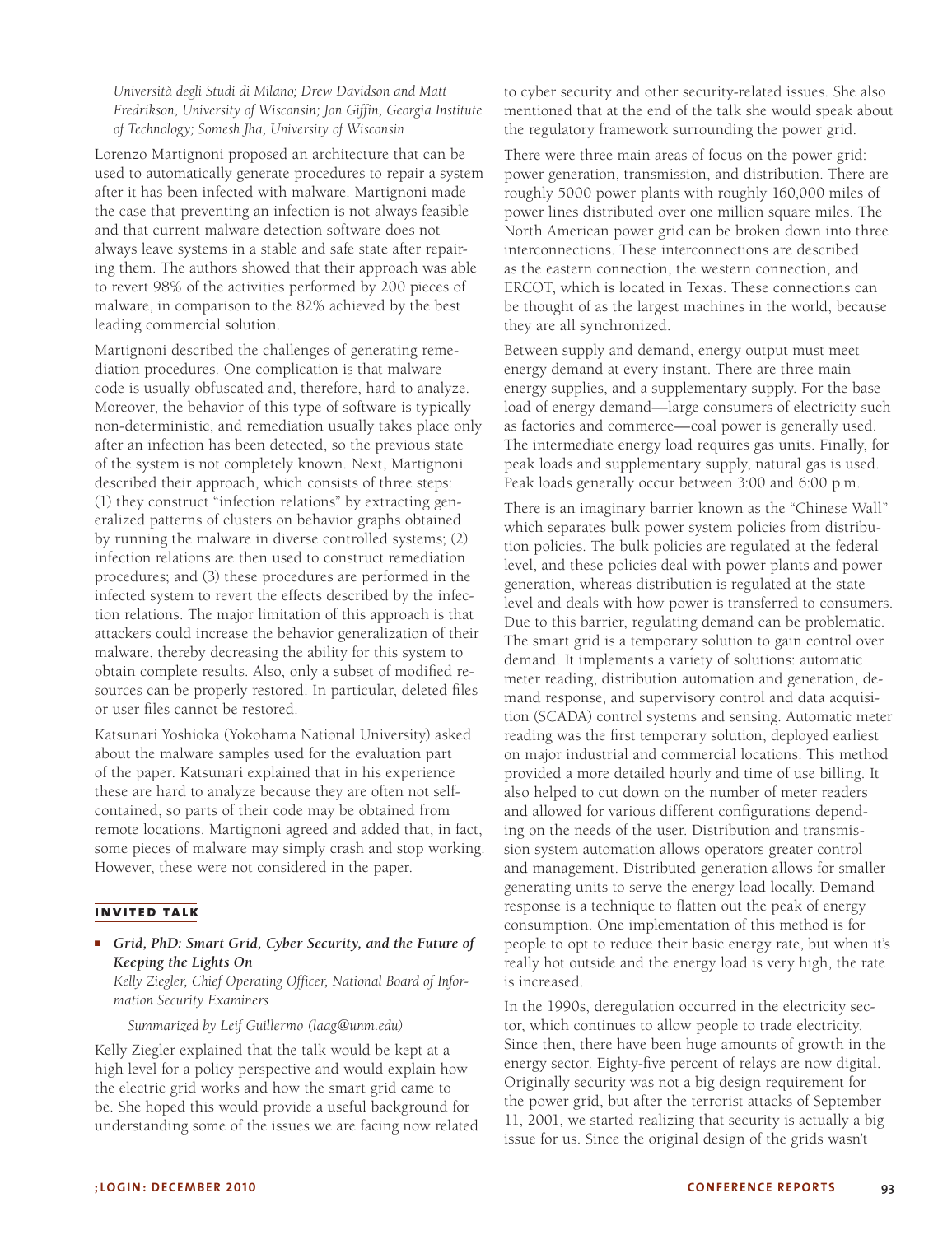implemented with security integration in mind, the issue of security has become a very troublesome obstacle to tackle.

The greatest threat is the potential for an attacker to attack multiple key nodes on a system. Both physical security and cyber security are enormous issues, and new vulnerabilities arise all the time. Before addressing security, however, many business issues need to be addressed in order to be sure that the security issues are feasible. Managing the risk of implementing security measures seems to be the most important piece in keeping the power grids safe.

There are nine critical infrastructure protection standards designated by the North American Electric Reliability Corporation (NERC), which reports to the Federal Energy Regulatory Commission. NERC is self-regulatory and is governed by the utility companies. NERC's argument is that if they don't make certain requirements critical, the utilities don't have to comply with those requirements, so this is another roadblock in the way of security. An important idea to take away from the talk is that the current regulatory structures set in place to address cyber security in smart grid technologies are inadequate, in part because of the complexity of the whole smart grid system and the fact that the smart grid wasn't designed with a high level of security in mind.

Many questions focused on attacks that destroyed transformers and on the resiliency of the existing system. Evo Dismet pointed out that destroying a substation could take out a city for a year. Ziegler responded that taking out three or four substations would cut off DC from power. Some substations use very large custom-designed transformers and take over 18 months to build. Cathy Jenks of Sun/ Oracle asked if the US has agreements with the countries who manufacture this equipment, and Ziegler pointed out that Aviva, in France, would likely replace transformers in France before they would help other countries. Jessica Smith from MITRE wondered about communication and load balancing, asking if it made sense to connect the east and west networks. Ziegler said that it didn't, although it had been considered for better use of renewables. But things are quite reliable as they are, and connecting the two networks might create more unreliability.

Steve McLaughlin of Penn State asked about spare equipment at substations to prevent cascading failures. Storm restoration is something utilities do all the time. But transformers are hugely heavy and very difficult to move around, although mobile transformers do exist. But if a cyber attack occurred that took out many nodes, recovery could take years.

#### **using humans**

*Summarized by Femi Olumofin (fgolumof@cs.uwaterloo.ca)*

■ *Re: CAPTCHAs—Understanding CAPTCHA-Solving Services in an Economic Context Marti Motoyama, Kirill Levchenko, Chris Kanich, Damon McCoy, Geoffrey M. Voelker, and Stefan Savage, University of California, San Diego*

Marti Motoyama began this talk by describing the goal of the paper, which is to evaluate CAPTCHAs as a security mechanism by looking at CAPTCHAs-solving ecosystems. CAPTCHAs, or Reverse Turing tests, are first-line defense mechanisms against large-scale, automated exploitation of Web resources. In their most common form, CAPTCHAs consist of alphanumeric characters distorted in some ways and are presented as visual challenges to the user. CAP-TCHAs are easily solved by humans, are easily generated and automated, but are hard to solve by computers.

To help attackers circumvent the defenses posed by CAP-TCHAs on targeted Web sites, commercial CAPTCHA-solving services have emerged consisting of automated software solvers and third-party human solving services. Some of the identified limitations for software solvers are the requirement for skilled programmers, difficulties in achieving high accuracy, and the ease with which defenders (i.e., designers of CAPTCHAs) can adapt and defeat solving algorithms using better obfuscation of their CAPTCHA challenges. Marti said that it does not make sense to invest in software solvers. Even the popular Xrumer solver has been adapted recently to leverage human-based CAPTCHA-solving services.

The solving market is globalized because of several factors, including cheap Internet access, the commodity nature of CAPTCHAs nowadays, and the non-specialized skill requirements for solving CAPTCHAs. It is easy for these service providers to aggregate on-demand CAPTCHA-solving requests and outsource them to workers recruited from some of the lowest-paid labor markets around the world. Many of these services are able to solve CAPTCHAs for retail prices as low as \$1 per thousand. Wholesale and retail prices are declining in this demand-limited market.

In this study, the authors tried to understand the security of CAPTCHAs by asking economics questions that compare the cost of solving CAPTCHAs, using either of the two approaches, to the cost of the assets that CAPTCHAs protect. Essentially, CAPTCHAs add friction to the business models of attackers and should be evaluated in terms of how efficiently they can undermine attackers' profitability. Some of the findings from the study were validated in an interaction with the owner of a successful CAPTCHA-solving service.

Stephen Jenbecky from MITRE suggested the use of culturally dependent CAPTCHAs, such as ones that pose visual challenges that depend on a geographical area. Such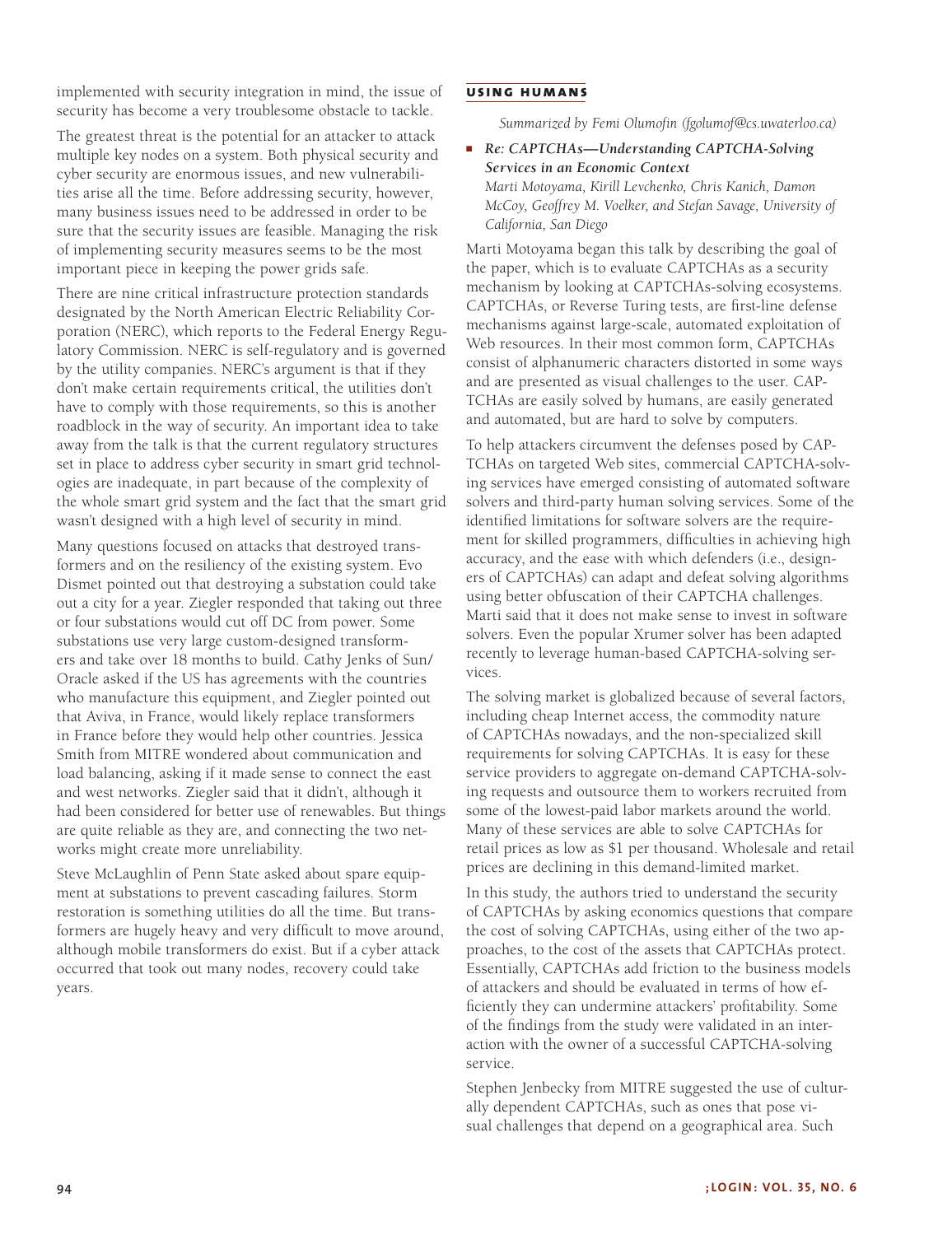CAPTCHAs can help reduce the effectiveness of foreign human laborers used by CAPTCHA-solving services. Jeremy Epstein (SRI International) asked how many times Klingon (Star Trek) CAPTCHAs were tried, and Motoyama said 222. Epstein commented that human solvers could learn from examples. Cody Cutler asked about the legitimacy of CAPT-CHA-solving services, and whether or not such services pay their workers. Motoyama said they did pay their workers.

#### ■ *Chipping Away at Censorship Firewalls with User-Generated Content*

*Sam Burnett, Nick Feamster, and Santosh Vempala, Georgia Tech*

Sam Burnett described Internet censorship as a global problem not limited to oppressive regimes alone but including democratic governments as well. Existing solutions to defeat censorship and surveillance of network communications rely on helpers (e.g., proxies) to relay communications between users in a censored regime and those outside the censored regime. Commonly used anti-censorship systems, such as Tor, have three shortcomings. First, it is easy for censors to block proxies if the proxy list is public. Second, a user in a censored regime can often not deny participating in a communication. Third, the success of such systems relies on the benevolence of volunteers outside the censored regime to provide a network of proxies (i.e., requires dedicated infrastructure).

Burnett called their solution Collage, which is a method for bypassing censorship firewalls by hiding messages inside user-generated content such as photos on Flickr, tweets on Twitter, and videos on YouTube. The vast amounts of usergenerated content on many Web sites provides an unlimited amount of cover traffic that makes it difficult for censors to block all possible sources (i.e., no dedicated infrastructure to block). Burnett said that they have developed tools to store censored data in user-generated content using such techniques as steganography and watermarking. Unlike Tor, where a user is easily implicated by merely contacting a relay, Collage provides its users with some level of deniability, since they can hide their messages inside harmlesslooking messages (e.g., photos, videos, etc.).

Sending a message with Collage requires the sender to obtain the message and pick a message identifier for the message, which should only be known to the intended recipient. Then the sender obtains cover media such as personal photos and embeds the message in the cover media. Next, the sender uploads the user-generated content to some hosts. The receiver can then find and download the usergenerated content from the hosts and extract the message from it. Embedding a message into cover media consists of two steps: (1) encrypt the message with the message identifier; (2) split the ciphertext into many chunks using erasure coding. Each erasure-encoded chunk corresponds to a task, and the ciphertext can be reconstructed from any k-subset (i.e., offers robustness). Another problem addressed is how message receivers can identify the locations of message vectors without having to crawl the entire user-generated

content on a host, and without any immediate communication with senders. Their solution was to use task mapping to map message identifiers to these locations. Senders publish message vectors so that receivers can get the vectors when they perform tasks. For example, a task may be for the receiver to search YouTube or Flickr with a particular keyword.

The performance metrics for Collage include sender and receiver traffic overhead, sender and receiver transfer time, and the storage required on content hosts. These metrics vary a lot depending on the content host and type of tasks that receivers need to perform in order to retrieve message vectors. Burnett described a case study on sending a news article and covert tweets using Flickr and Twitter as content hosts. The message sizes were 30KB and 140 bytes, receiving times were two minutes and half a minute, and storage needed on hosts 600KB and 4KB, respectively. Sam also ran a demo of a Collage application, which is available for download at http://gtnoise.net/collage.

The presentation ended with highlights of some areas for further research, such as statistical deniability against traffic analysis, learning timing behavior from users, and Tor bridge discovery.

### ■ *Fighting Coercion Attacks in Key Generation using Skin Conductance*

*Payas Gupta and Debin Gao, Singapore Management University*

Payas Gupta began this talk by saying that many techniques have been proposed to generate strong cryptographic keys. While some of these techniques—biometrics, for example possess desirable security properties such as ease of use, unforgettability, unforgeability, and high entropy of the keys, they cannot resist coercion attacks. In this attack, the adversary forces the user to reveal the key. The focus is on finding ways that would make the user incapable of generating correct keys when he or she is coerced. They assumed that the adversary knows about the coercion-resistant property; otherwise the user's inability to generate a correct key might be interpreted as stubbornness, and that could endanger the life of the user.

Gupta described their proposed solution to achieve coercion resistance, which is to incorporate users' emotional status or arousal state, through the measure of skin conductance, into the process of key generation. They extended a previously proposed biometric key generation technique that relies on voice, to use both voice and an emotional response parameter of the user's skin conductance. Key generation follows a look-up approach based on the original biometric key generation technique. Their reason for choosing skin conductance over other physiological signals (e.g., heart rate, skin temperature) was because skin conductance is cheap to measure and the deviation in measurements is small.

Gupta described a user study to evaluate their solution consisting of 39 participants (22 male and 17 female) who were undergraduate and graduate students aged between 18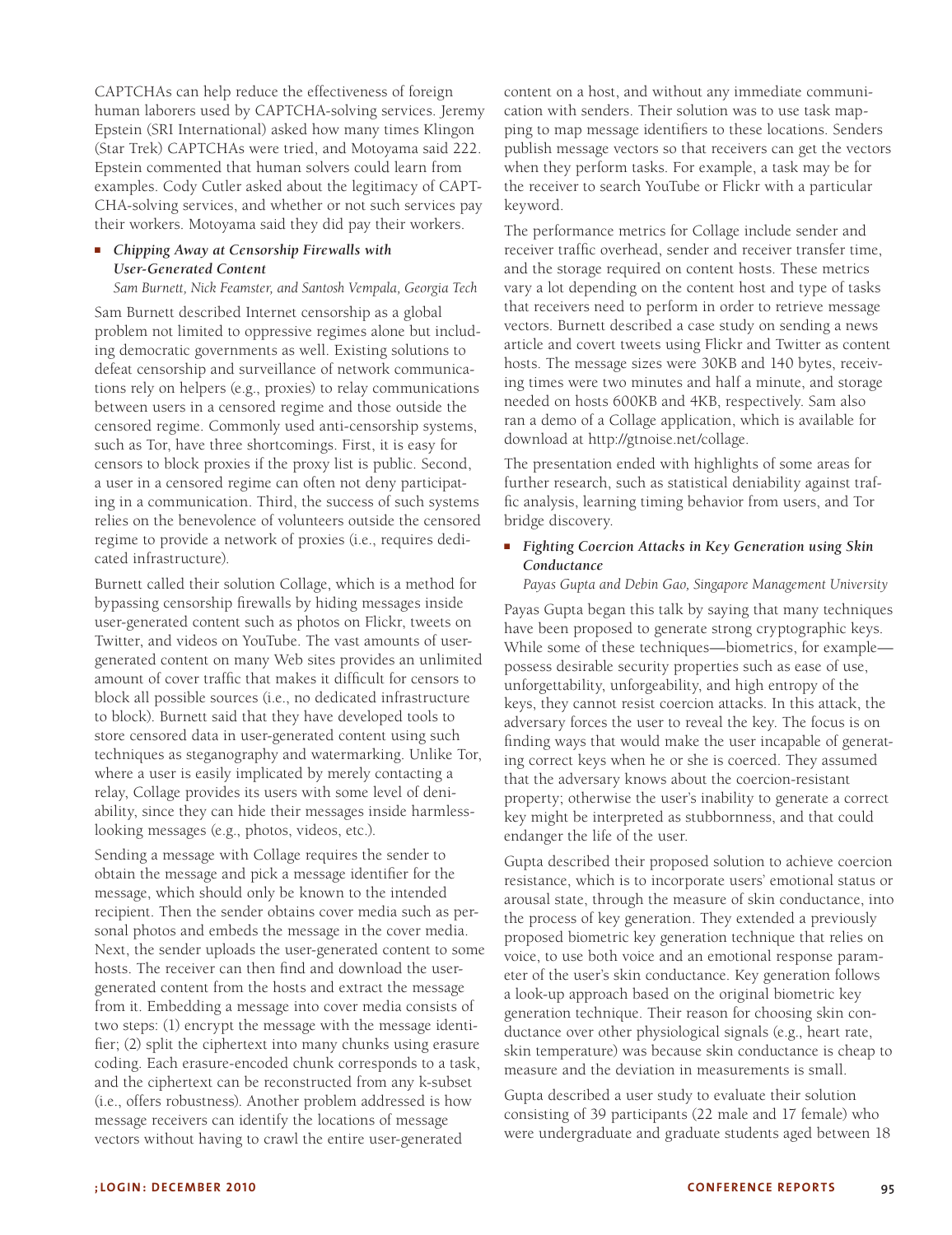and 30. They ran two experiments to capture the emotional response of participants, using skin conductance sensors attached to their fingers, when they were in a calm condition and when they were stressed. Each user generated a cryptographic key in each state. The approach used to stress participants was by showing them a frightening horror movie. The result of the study shows that different cryptographic keys were generated for the two experiments and the approach has moderate false positive and false negative rates.

Someone asked whether the authors obtained internal ethics approval before conducting the user study. Gupta confirmed that they did. The same person was concerned about why they had to put participants in such a high-stress situation and questioned the validity of their result because many variables might be going into the result without them knowing. Another person commented that skin conductance might depend on the climate of the room where the person is located. The same person said that skin conductance is a measure of stress, which may be unrelated to whether or not a person is coerced. Lucas Ballard (Google) commented that sometimes it might be difficult to detect why authentication failed even in a non-stressed situation, due to high variability in biometric measurements (i.e., voice and/or skin conductance). The failure of either or both of these could be due to other factors such as noise in the environment, illness, or tiredness.

#### **invited talk**

#### ■ *End-to-End Arguments: The Internet and Beyond David P. Reed, MIT Media Laboratory*

*Summarized by Joshua Schiffman (jschiffm@cse.psu.edu)*

David Reed started his talk by providing a historical background that led to the publishing of his original End-to-End (E2E) argument paper, which he notes is one of the most cited papers and least understood ideas. Originally, Reed and his advisor Saltzer had been collecting design principles from security experts from the NSA and IBM, but stressed that no one understood computer security at that time. In 1976, he shifted his focus to networking protocols and how they could be factored into layers, which itself generated much argument as to which features should go into each layer. Reed mentioned an early paper of Clark's, "The Design Philosophy of the DARPA Internet Protocols," which stressed the technique of multiplexing *existing* interconnected networks as a major design goal. Another paper Reed and Clark published, "An Introduction to Local Area Networks," also emphasized that a technological innovation is utilized in two stages. In the first, the innovation is used to improve the performance of what was already being done; the second stage is the discovery of new applications not conceived of beforehand. Finally, Saltzer, Clark, and Reed published the E2E paper, which identified a non-intuitive

structure of some systems and presented an argument of what not to put in the core of the communication network.

Reed defined the argument abstractly and then said, more concretely, that secure message delivery can only be done at the endpoints, despite what networking companies tout as a secure network. He then said that a major confusion point is deciding what constitutes a function F and what constitutes an endpoint. Some examples include traffic management and capacity reservation, which could be done entirely in the network. F is a quality, property, or attribute of the network that is emergent, but not necessarily a property of all the parts. Security and reliability were identified as emergent because a system may be reliable despite an individual piece being insecure or unreliable. Reed believes that the E2E argument should really have been called End-to-End Argumentation, to carefully define such functions and avoid confusing them with techniques that designers want in their networks or products.

The talk then moved to some earlier publications that picked up the E2E idea. One notable example was Lessig's article in *The New Republic* that placed the E2E argument into a legal domain and introduced new concepts like "network neutrality." Reed also described how the E2E argument was similar to the financial theory term, Real Options, which suggests one should delay making decisions that limit options, thus preserving those options for the future. He then noted that this introduces a design trade-off of preserving options versus optimizing. Leaving a system unoptimized introduces uncertainty, but is not a problem if it is built into the design. Security for example, deals with uncertainty as much as it does threats.

Reed then touched on some of the controversies around the E2E argument. In *The Future of the Internet and How to Stop It*, Zittrain calls for abandoning or modifying E2E arguments if the Internet is to be secure, robust, and safe; E2E lets the users control the Internet, and the unity of the network enables real-time sensing and dissemination of users' information. Reed notes that these arguments have a compelling meaning to them, but they are not compelling enough to change the design principle. In response to Clark and Blumenthal's "Rethinking the Design of the Internet," which says that policy requirements that employ CALEAlike rules and spam blocking are not compatible with E2E, Reed questioned whether the techniques used to address the issue were right in the first place.

In closing, Reed reiterated that design principles survive because they make use of clear systematic reasoning. Such principles are neither gospel nor prime directive, but a pattern to reason by. He repeated that the E2E principle helps to manage uncertainties by dealing with how functions should be implemented and that we should not confuse functions with the techniques, features, or capabilities for achieving that function.